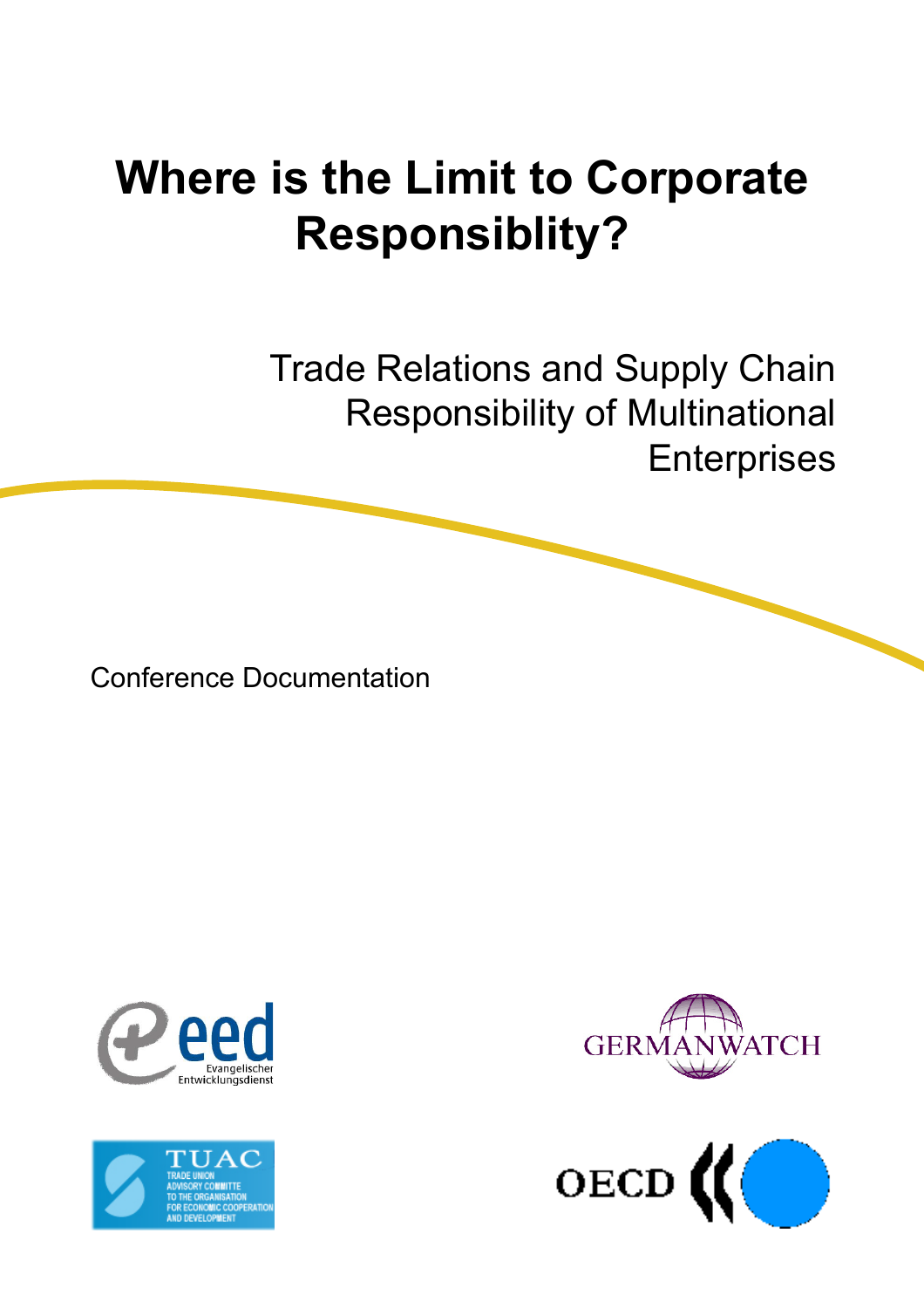#### **Contacts:**

For further informationen about this topic and the organizations please refer to:

#### **Evangelischer Entwicklungsdienst EED**

Fachstelle Wirtschaftspolitik Paul Hell Akademieweg 11 73087 Bad Boll ead.paul.hell@t-online.de www.eed.de

#### **Germanwatch**

**KodexWatch** Cornelia Heydenreich Voßstr. 1 10117 Berlin heydenreich@germanwatch.org www.germanwatch.org

## **OECD**

Berlin Centre Heino von Meyer Schumannstr. 10 10117 Berlin heino.vonmeyer@oecd.org www1.oecd.org/deutschland/

## **TUAC**

Roland Schneider 26, Avenue de La Grande Armée 75017 Paris schneider@tuac.org www.tuac.org

#### **Imprint**

**Editors:**

Evangelischer Entwicklungsdienst **Germanwatch OECD** TUAC

**Editorial Office:** Cornelia Heydenreich, Germanwatch

**Translation:** Jennyfer Deffland

**Layout:** Heidrun Müller

**Printed by:** Moosdruck, Leverkusen

This brochure was sponsored by Misereor and the publications department of the Church Development Service (EED/ABP).

© Germanwatch, 2004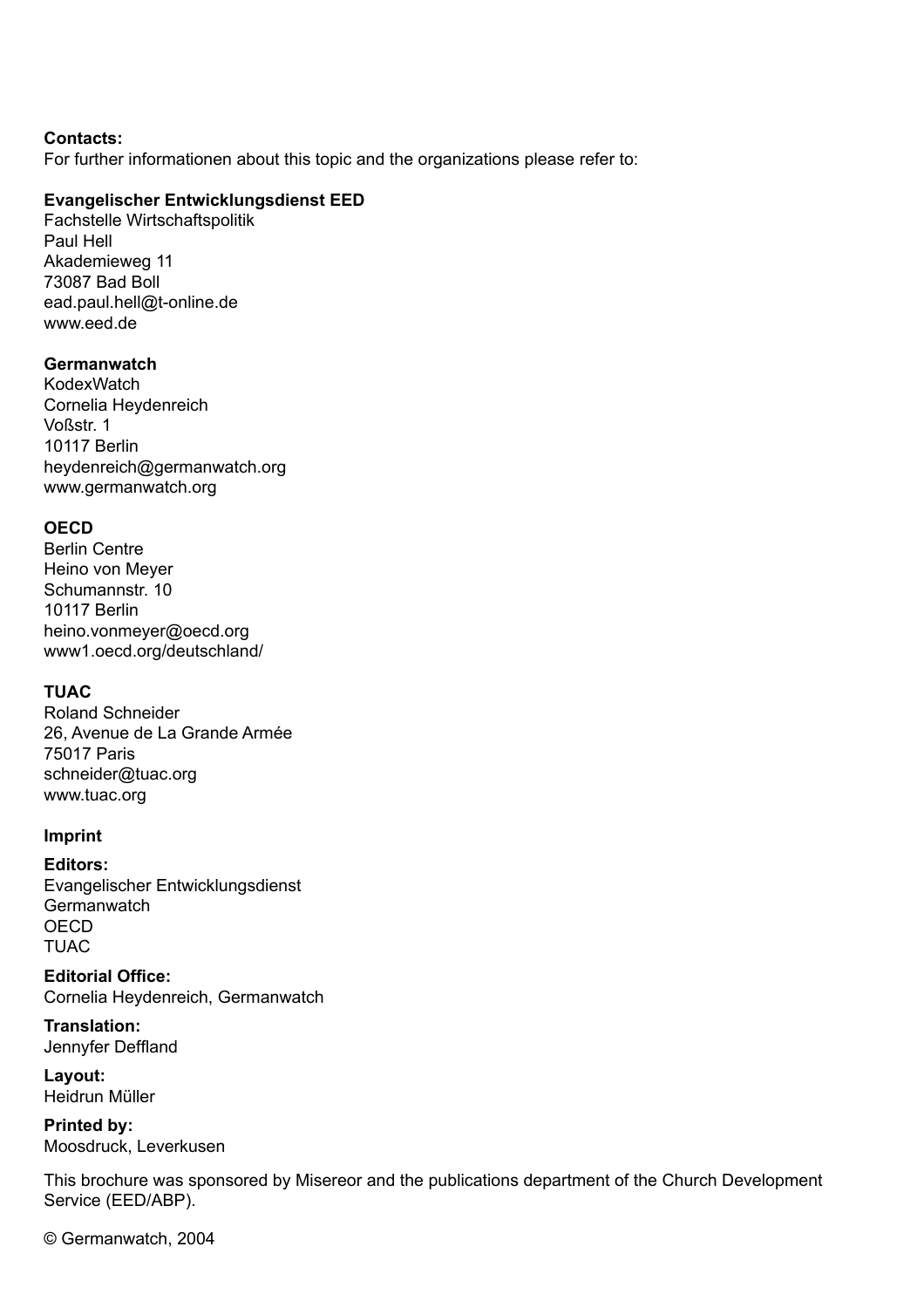# **Table of Contents**

| <b>Introduction</b>                                                                                                                                                                                                           | 3              |
|-------------------------------------------------------------------------------------------------------------------------------------------------------------------------------------------------------------------------------|----------------|
| Outsourcing & Co.- Restructuring of Supplier Relations within the<br><b>Automotive Industry</b><br>Prof. Dr. Ulrich Jürgens, Social Science Research Center Berlin,<br>Working Group "Knowledge, Production Systems and Work" | $\overline{4}$ |
| The OECD Guidelines for Multinational Enterprises<br>Heino von Meyer, OECD Berlin Centre                                                                                                                                      | 16             |
| Supply Chain Responsibility and the OECD Guidelines -<br>Expectations and experiences from an NGO perspective<br>Cornelia Heydenreich, Germanwatch                                                                            | 21             |
| How do Multinationals take Responsibility for their Suppliers?<br>Case study: Adidas Salomon AG<br>Frank Henke, Adidas Salomon AG, Social & Environmental Aff                                                                 | 26             |
| Sustainability in the Supply Chain, Experiences and Perspectives<br>Case Study: Volkswagen AG<br>Dr. Michael Mesterharm, Volkswagen AG;<br>Julia Koplin, University Oldenburg                                                 | 28             |
| From Raw Material to the Customer: Responsibility in the Supply<br><b>Chain. Case Study: BASF AG</b><br>Dr. Carolin Kranz, BASF AG, Sustainability Center                                                                     | 32             |
| Responsibility of Multinational Enterprises within the Supply Chain<br>The Theory of Business Management's View of the 'Investment<br><b>Nexus' Concept</b><br>Dr. Michael Stephan, University of Hohenheim                   | 34             |
| <b>Corporate Responsibility from the Legal Viewpoint</b><br>Dr. Eva Kocher, Hamburg University for Economics and Politics                                                                                                     | 49             |
| <b>Conclusions</b><br>Cornelia Heydenreich, Germanwatch                                                                                                                                                                       | 55             |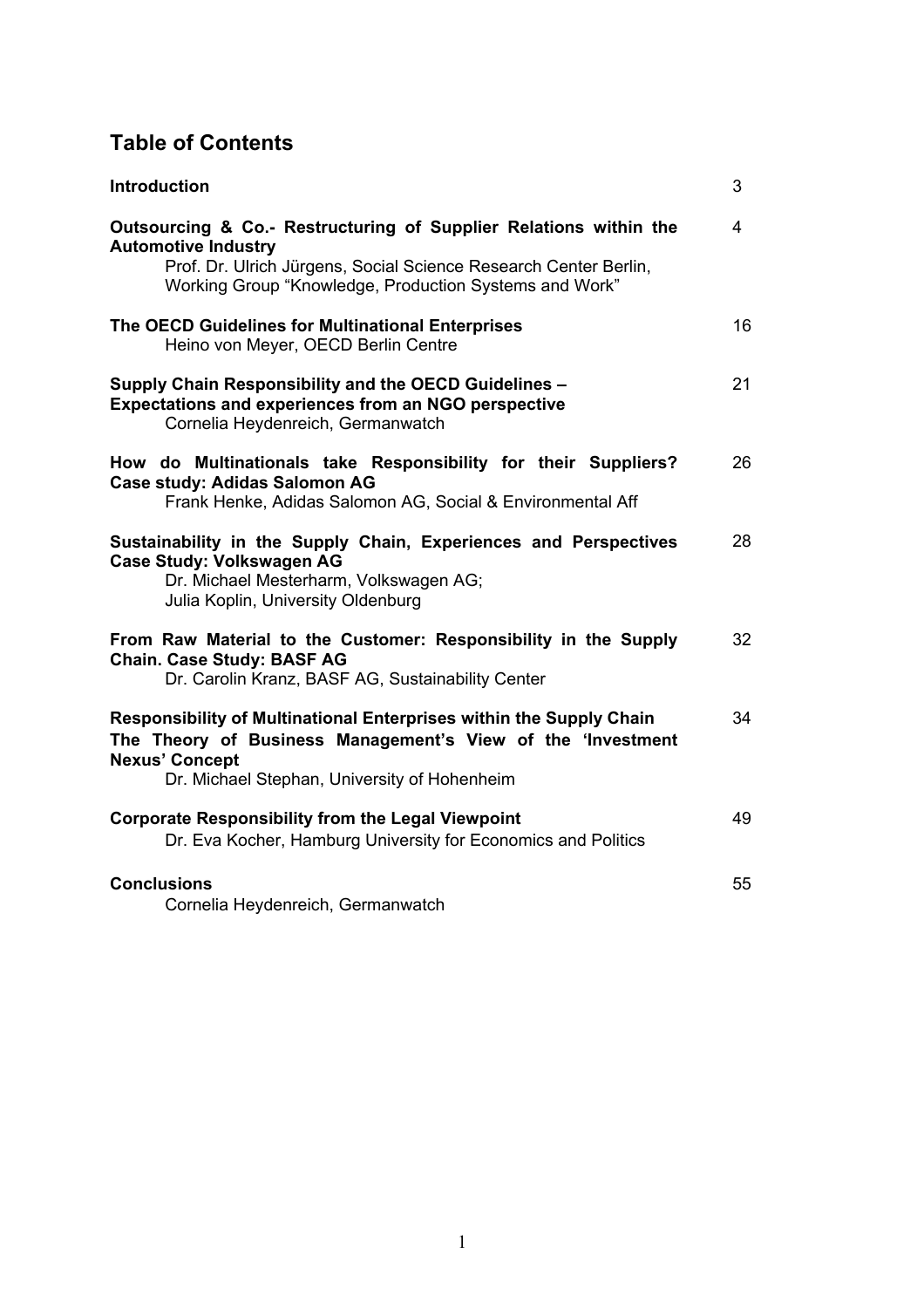# **Programme**

- **Greeting and Introduction** Paul Hell, EED, Church Development Service Cornelia Heydenreich, Germanwatch
- **Outsourcing & Co. Current Trends in Supply Chain Management** Prof. Dr. Ulrich Jürgens, Social Science Research Center Berlin, Working Group "Knowledge, Production Systems and Work"
- **OECD Guidelines for Multinational Enterprises** Heino von Meyer, OECD Berlin Centre
- **Supply Chain Responsibility and the OECD Guidelines Expectations and experiences from an NGO perspective** Cornelia Heydenreich, Germanwatch
- • **How do Multinationals take Responsibility for their Suppliers?- Case studies** Frank Henke, Adidas Salomon AG, Social & Environmental Affairs Dr. Michael Mesterharm, Volkswagen AG, Sustainability-Strategy & Environmental Communication Dr. Carolin Kranz, BASF AG, Sustainability Center
- **Global production networks and supply chains: Profitable transactions at the expense of social responsibility?- annotations from the trade union view** Roland Schneider, Trade Union Advisory Committee (TUAC)

#### **Impulses from applied sciences and financial concerns**

- **Corporate Responsibility a microeconomic view** Dr. Michael Stephan, University of Hohenheim, Institute of Business Administration
- **Corporate Responsibility a legislative view** Dr. Eva Kocher, Hamburg University for Economics and Politics
- **How do rating agencies estimate the behaviour of companies to the supply chain?**

Claudia Mauritz, scoris

• **Panel discussion: Corporate responsibility: Where does it start, where does it end?**

Tillmann Rudolf Braun M.P.A., BMWA and National Contact Point for OECD Guidelines Dr. Gunter Schall, BDI, Department of Foreign Economics Roland Schneider, TUAC Paul Hell, EED, Church Development Service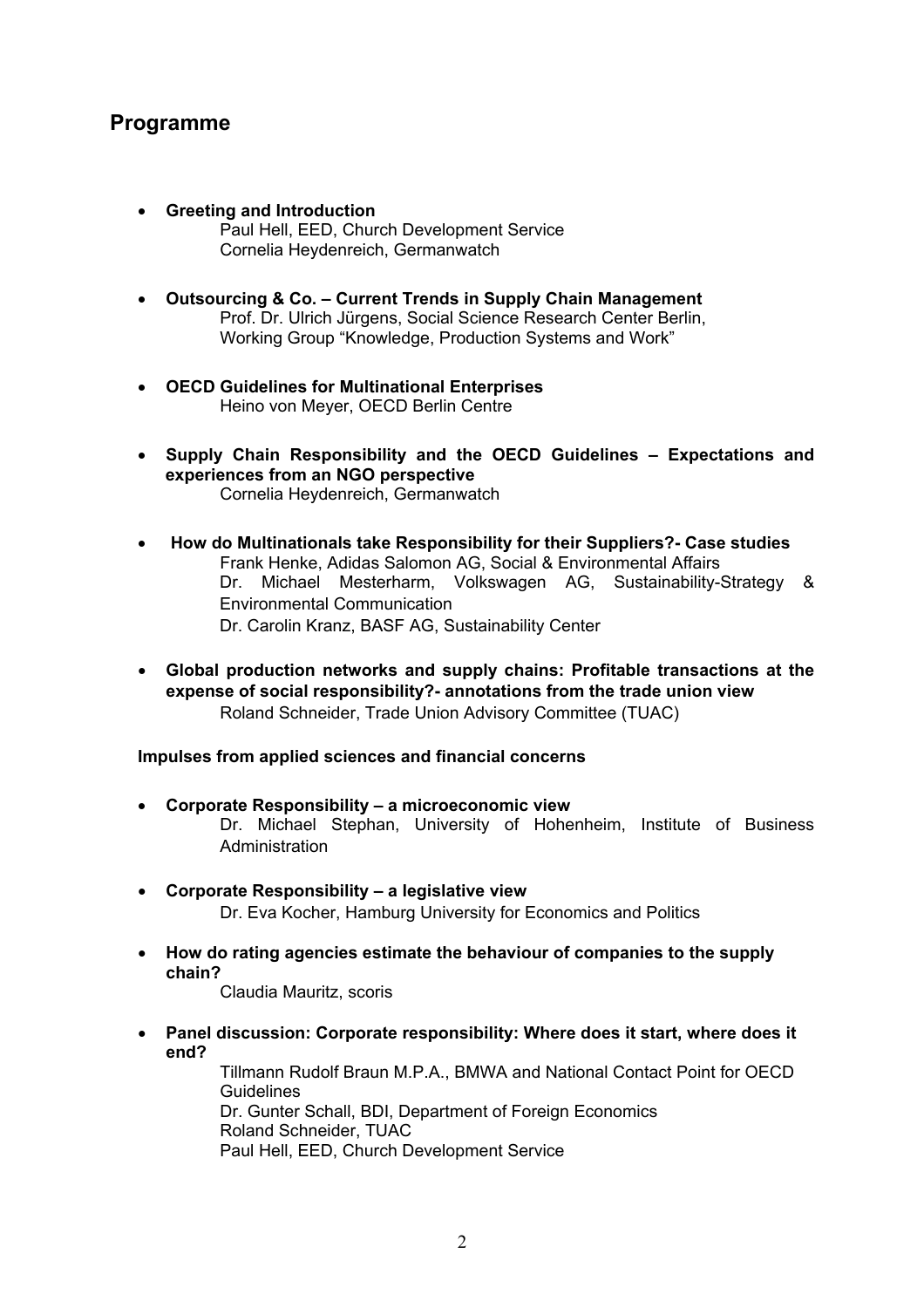# **Introduction**

Increasingly stronger supplier relations and longer value chains are characteristics of our globalised economy. Global production networks emerge, and relocation and outsourcing are the order of the day. In some branches of business, such as the textile industry, these practices can be observed since long and to a greater extent, but they become more and more relevant for other sectors, too. Especially civil society groups have demanded since years that multinational enterprises take on responsibility for their suppliers. The issue in discussion is: To what extent can enterprises be held responsible for social and ecological concerns, where can and must they exert influence on actions of their suppliers, subcontractors and contract partners and where does their influence end? The answers to these questions differ depending on branch of business and also depending on the viewpoint of the stakeholders from government, business and civil society who answer them. Different interpretations and assessments opened up in the debate about implementation of the OECD Guidelines and their scope of application in the case of complaints. The decision whether a complaint will be accepted is made on a case-by-case basis. Which criteria can be applied to define the potential control of companies? How can scientific discussions and practical experiences from other spheres contribute to this question? These questions were discussed at a meeting organised by the Development Department of the Protestant Church (EED), Germanwatch, OECD and TUAC in December 2003. The agenda can be found in this documentation.

This publication contains most of the lectures held during this meeting. The conclusions contain the most important results, including those from the final panel discussion. The issues supplier relations and corporate responsibility are still fervently discussed. We hope this publication will give special impetus based on science and practical experience to this discussion. In particular, this publication

contributes to clarify the term 'investment nexus' in the discussion about the OECD Guidelines. This publication was translated into English to introduce the discussions held in Germany to the international community.

Cornelia Heydenreich, Germanwatch

Paul Hell, Development Department of the Protestant Church (Evangelischer Entwicklungsdienst) EED

Heino von Meyer, OECD Centre Berlin

Roland Schneider, Trade Union Advisory Committee TUAC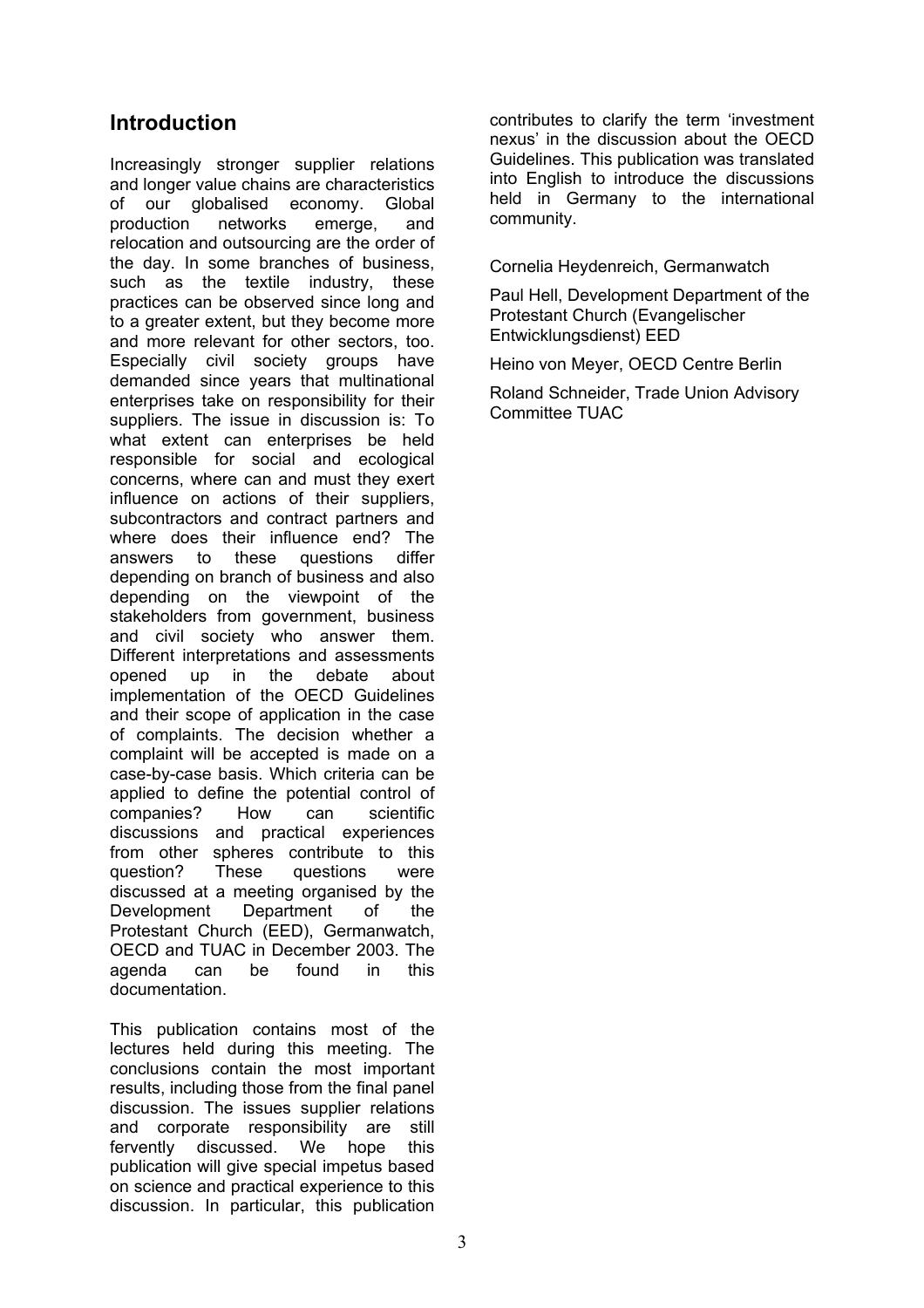# **Outsourcing & Co. – Restructuring of Supplier Relations within the Automotive Industry**

#### *Prof. Dr. Ulrich Jürgens (Science Centre Berlin)*

## **1. Introduction**

Since the early 1990s, a worldwide restructuring process of industrial production systems has taken place. The globalisation drive of the '90s was a motivating force of these changes and, at the same time, its direction was significantly influenced by these changes. Often it is the automotive industry that leads the way for this restructuring. Although the automotive industry has its specific characteristics, the trends described in this article can also be observed in other industries and business sectors. So the automotive industry is taken as an example in this study.

Outsourcing is only one part of the restructuring process. In general, it's about restructuring the division of labour – division of labour within and between organisations, sectors, and countries. This includes processes of separation, fragmentation of present relation models in the industrial sector and creation of new forms of linkage and coordination, and, as a result, of 'governance' of transformed structures of the division of labour. 'Elimination of boundaries' is the term that is often used to describe this development. In fact, dividing lines between enterprises and clearly defined competences become blurred within the new division of labour and cooperation structures. Within the new forms of governance, the hierarchic coordination structures, until now 'controlled' by original equipment manufacturers (OEMs), seem to dissolve into relations based on networks.

This study concentrates in particular on these changes of governance. To what extent can single enterprises, in particular multinational original equipment manufacturers, be held responsible for labour conditions and socially responsible conduct at all levels of the resulting

process chains under the given conditions?

The following study concentrates on the restructuring of supplier relations in the automotive industry and development of new cooperation models. It starts with a brief description of the automotive industry and its central value chains. After that, it addresses the trend towards restructuring, its motivating forces and concepts, such as outsourcing, modularisation etc. This provides the starting point for depicting the new structures and actor constellations emerging in production and product development. The next part describes new coordination forms that emerge as a result of these conditions. The last paragraph deals with new models of industry governance and transformed relations between industrial actors.

#### **2. Structures and Input Linkages within the Automotive Industry**

Let us take the German automotive industry as our example and have a look at its situation: According to the Automotive Industry Association (VDA), 720,000 workers were directly employed by the German automotive industry in 2001, plus 960,000 employees at the industrial manufacturing level and 3.35 million employees in the trade and service sector (VDA 2002). From this data results (should perhaps think of a better word) the fact that the automotive industry, with regard to statistic differentiation, forms only a small part of a much broader-based automotive sector that includes a variety of business models and spheres of activity in its value chains.

The automotive sector consists of two central process chains. The first covers the stages in the process that starts with suppliers of raw materials, followed by different processing stages of components, assembling of modules and systems, goes on to original equipment manufacturers and from them via trade to consumers, and ends with recycling of used cars. The second process chain covers different stations of the product development process, from design to development, to construction of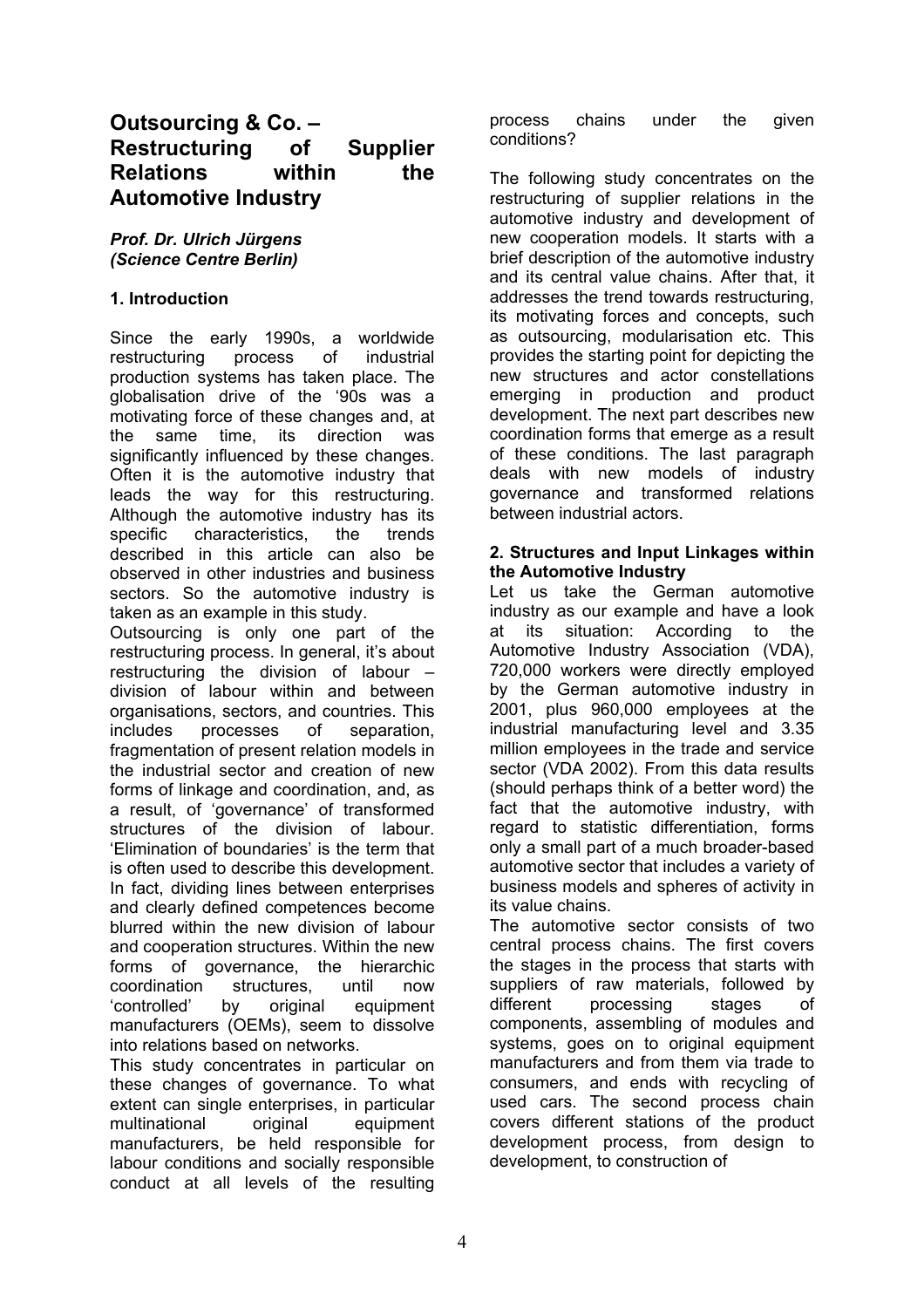

Illustration 1. The Automotive Industry System and Its Process Chains

manufacturing plants and their use for mass production, and ends also with shutdown and recycling. Both process chains include a variety of service functions from logistics to services for development, planning, investments and mobility. Table 1 shows both process chains and how they overlap at the original equipment manufacturer (OEM) level.

A characteristic of the restructuring in recent years is the increasing differentiation and specialisation of enterprises along both process chains that is accompanied by a shift of importance from the centre, the OEMs, to upstream and downstream tiers. These trends can be observed at all major automotive industry locations all over the world, although there are differences regarding scale and speed of this differentiation.

Let us go back to the structure of the German automotive industry and analyse the German automotive industry's input linkages (i.e. the downstream processes

above and left of the OEMs in Table 1). For that purpose, the contributions of business sectors and imports to the total production value are taken into account. The OEMs generate only less than one quarter of the total production value, 20 % are contributed by the suppliers of the automotive industry with regard to statistical differentiation (Input-Output Table 2000, German Federal Department of Statistics 2002, own calculations). Thus, the automotive industry and its above mentioned 720,000 employees contribute together only less than 45 % to the total production value, the rest is generated by manufacturers from other service sectors and by imports from abroad.

Compared to the input-output calculations of 1980, significant changes can be observed. At that time, the gross output value of OEMs amounted to 40 % and the production value of their suppliers to 15 %. Thus, contributions of manufacturers operating in other sectors, of the service sector and especially those of imports,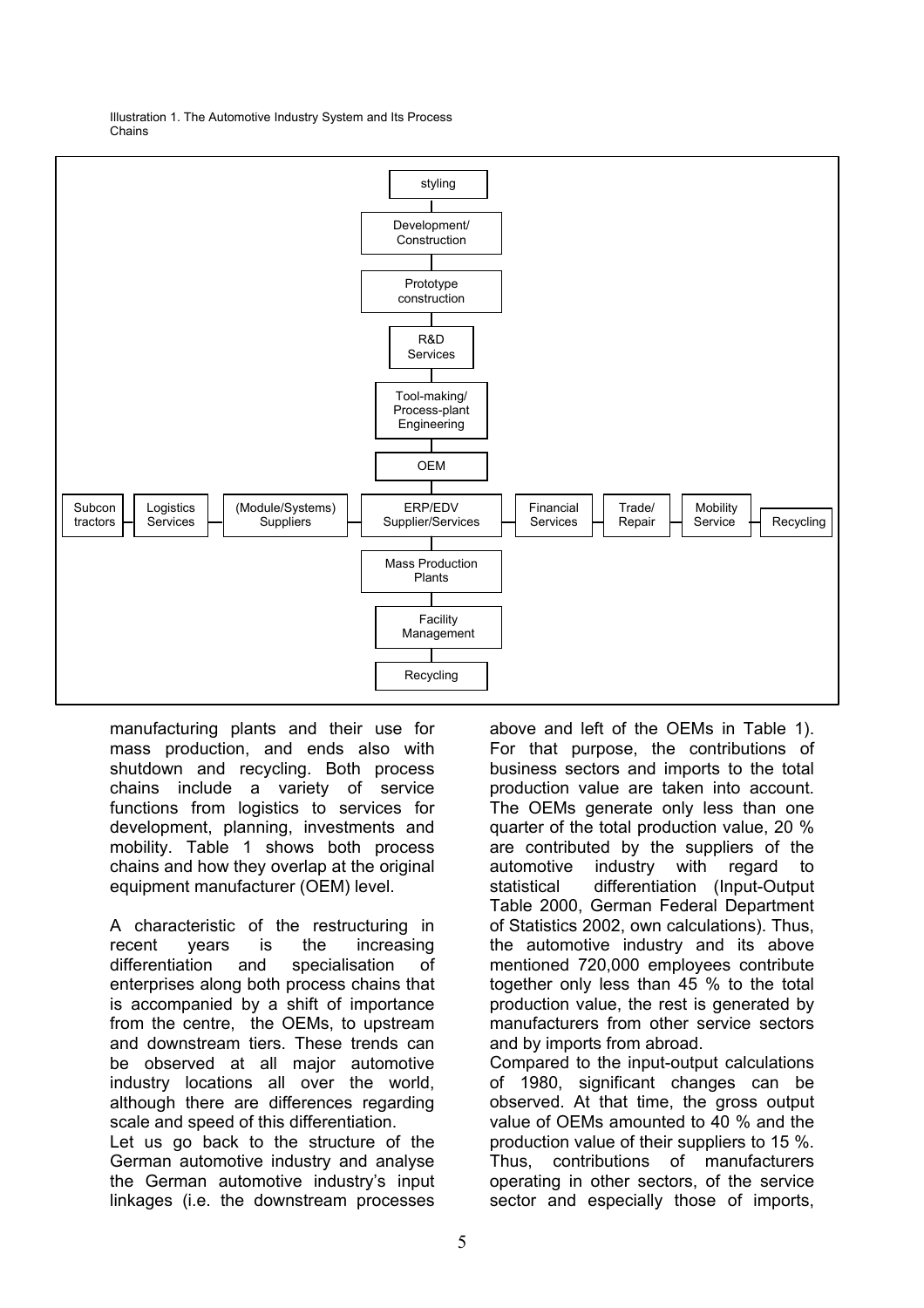increased. That their percentage increased from 7 % in 1980 to 20 % in 2000 is evidence that international connections in this business sector increased significantly.

And another fact became evident: Since the 1990s, the automotive industry has grown increasingly *beyond* the original sphere of original equipment manufacturers and also *beyond* the actual sphere of the automotive industry, statistically spoken.

This growth beyond traditional industry boundaries is accompanied by a strong growth of the industry across national borders. In fact, production abroad increased between 1993 and 2001 by 72 % in the private car sector and by 123 % in the commercial vehicle sector. A similar development can be noticed about Japanese manufacturers.

Large manufacturers are already located abroad with half of their production, and consequently with their employees working in production. Due to national requirements (for example for local content), suppliers located in foreign countries usually had their own local (national / regional) supply sources. This situation changed because of the recent globalisation drive so that original equipment manufacturers are now seeking to be supplied by the same suppliers for their worldwide model programmes. For suppliers, this implied the necessity to settle around the existing production sites in foreign countries, either by building new production plants or by taking over, or cooperating with, local companies. One result of this development was that the group of direct suppliers was more affected by the globalisation drive than the original equipment manufacturers themselves. Present and future capacity enlargements of German suppliers show that this is still true (VDA 2002). Only less than 20 % of the related projects are realised in Germany, and in medium-term scenarios production site plans for East Europe and Asia play a much bigger role than related investments in Germany.

## **3. Restructuring of Supplier Relations**

The serious competition superiority of Japanese enterprises, which was fairly pressing in the beginning, and the transfer

of Japanese organisation concepts played an important role for the restructuring that took place in the 1990s. Japanese

manufacturers had a significantly lower vertical range of manufacture (i.e. they got a higher share of value from suppliers) and at the same time a significantly smaller number of direct suppliers; consequently, the complexity of supplier relations was reduced for manufacturers of end products, whereas the responsibility of direct suppliers for the organisation of their subcontractors increased (pyramid  $model)^1$ .

The necessity to catch up with the Japanese competition advantage, to bring an increasing model variety in increasingly less time on the market, building of new production facilities abroad due to globalisation and achieving these objectives with scarce resources – a factor that has been effective since the '90s ever more – all that has resulted in a dramatic change within the industrial structures.

Its spectacular result is the decrease in independent original equipment manufacturers. A consolidation process took place resulting in only ten independent original equipment manufacturer groups in 2001 and a further reduction to five or six is predicted for the future.

But many supplier companies were also not prepared for the heavy burden of requirements – such as increased requirements for development and production competence, capital realisation, and competence as systems and module suppliers. Mergers and acquisitions transformed the supplier sector, which consisted mostly of small and mediumsized companies in Germany, into a playing field for multinational supplier companies within one decade. Megasuppliers that operate 'at eye level' with large manufacturers concerning financial power, employment and multinational activities emerged. This resulted in a 'decentralization' of the sector in which the manufacturer of the end product had a quasi-hierarchic top position before.

 $1$  The following text contains passages from Juergens 2003, p.19ff.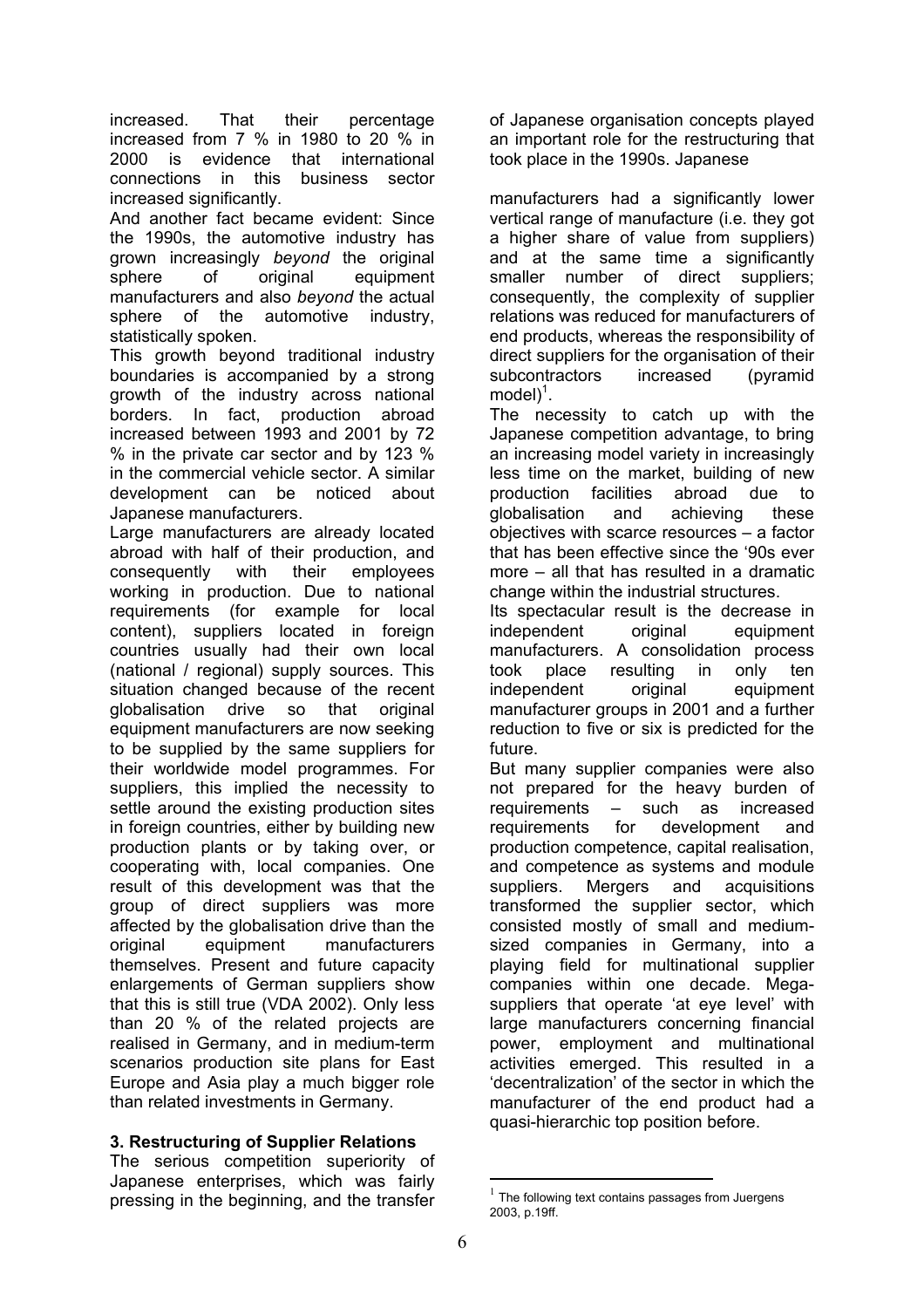Three aspects of this development shall be analysed closer in this article: (1) development of a pyramid structure, (2) importance of the concept of production based on of modules and (3) the value chain's trend towards specialisation.

(1) The pyramid structure

Outsourcing activities by OEMs in order to reduce vertical integration in product development and production was the main motivating force for restructuring in this sector. Management consultants predict that this trend will continue in the future and as a result the suppliers' share in a car's total value will increase from 60 to 70 % in 2002 and from 70 to 80 % by 2010. The suppliers' share in new product developments is expected to increase from 33 % in 2002 up to 51 % by 2010 (VDA 2000:52).

The shift towards suppliers in production is accompanied by the OEMs' policy to reduce the number of direct suppliers and to establish a ranking order within the supplier structure. This trend follows obviously the Japanese model of a 'pyramid' with the OEM at its top, followed by a group of first-tier suppliers that is supplied by a group of second-tier suppliers that receives components from third-tier suppliers etc. right down to the suppliers of raw materials. Such a pyramid model reduces the complexity of the supplier chain for OEMs. At the same time, a significant cost saving factor was realised by systematic gradation of wage levels and working conditions at the different tiers.

Obviously, the pyramid model served OEMs as model for their restructuring measures. In the meantime, they drastically reduced the number of their direct suppliers and developed a tier structure where a small number of first-tier companies supply OEMs directly. Furthermore, the Table shows that the number of suppliers in all other categories has decreased significantly within the last decade. Additionally, a further drastic reduction of all types of suppliers, including the new group of global suppliers, is expected. The tier of suppliers providing simpler components (such as instrument clusters etc.) is predicted to be eliminated. Thus, the pyramid model, a pyramid with OEMs at the top, seems to

Table 1: Development of the Worldwide Supplier Basis for **Original Equipment Manufacturers** 

Source: International Business Development Corp. (2002, p.8)

|                  | 1988   | 1998  | 2002  | 2008 |
|------------------|--------|-------|-------|------|
| Global           | O      | 50    | 25    | 16   |
| <b>Suppliers</b> |        |       |       |      |
| Subsystems       |        |       |       |      |
| Integrators/     | 3,900  | 250   | 100   | 75   |
| Direct           |        |       |       |      |
| <b>Suppliers</b> | 7,500  |       | 80    | 0    |
| (First Tier)     |        | 1,000 |       |      |
| Modules/         |        |       |       |      |
| Indirect         |        |       |       |      |
| Suppliers        |        |       |       |      |
| (Second Tier)    |        |       |       |      |
| Material,        | 6,000  | 600   | 450   | 250  |
| Hardware,        |        |       |       |      |
| Tools,           |        |       |       |      |
| Appliances       |        |       |       |      |
| <b>Services</b>  | 3,600  | 960   | 600   | 350  |
| Total            | 21,900 | 4,060 | 2,055 | 941  |

be confirmed. This represents the OEM's position as standard-setting enterprise, as enterprise that 'controls' the product architecture, i.e. defines the specifications of product components and transfers them to the internal and external actors for mass development and production. In fact, the OEM owns and maintains comprehensive meta-competence for the entire vehicle. (2) Module-based production

Due to module-based production, structuring of the supplier industry in different tiers took a special direction. Europe has the highest concentrations of (module and systems) suppliers and consequently the most substantial structural change within the automotive industry took place in Europe. According to Roth (2001), suppliers of modules and systems amounted to 22.2 % of the European automotive industry's total suppliers in 1993, those of components to 56.7 %, suppliers of standardised components and commodities to 12.8 %, and those supplying raw materials to 8.3 %. In 2000, the share of modules and systems raised to 42.8 %, while the share of components fell to 42.2 %, the share of standardised components and commodities to 8 %, and the share of raw materials to 7 % (ibid.).

Apart from the requirements for capital realisation and management capacity, this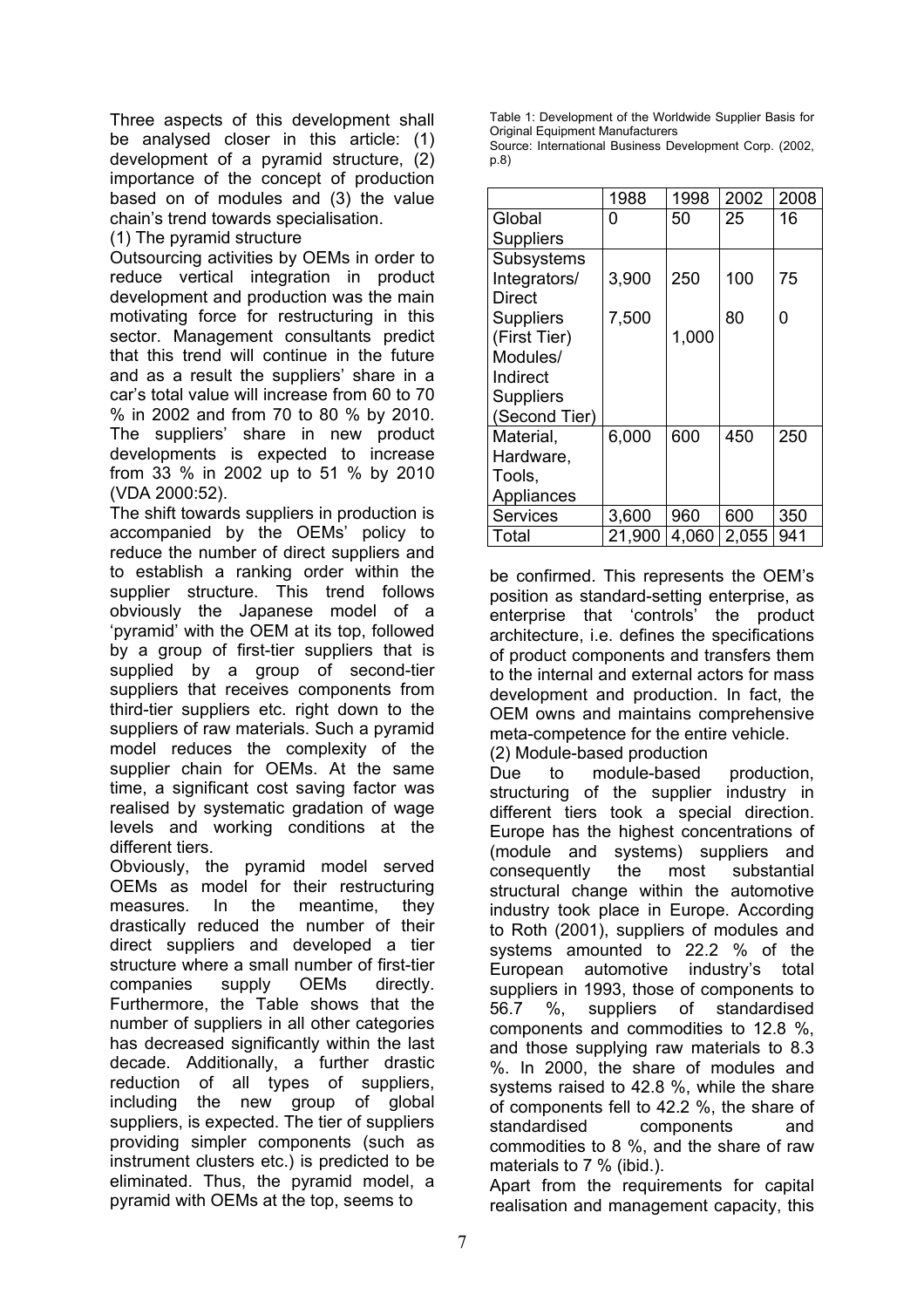trend towards modules and systems encourages, especially in regard to globalisation, the trend towards 'megasuppliers'. According to the German Management Consultancy Roland Berger

& Partners, consolidation in this branch of industry led to an oligopoly of seven or eight top suppliers per module and system in 2000 (see also Table 4). Until 2005, the consultants expect a reduction of the suppliers per module and system to five or six, and until 2010 to three or five. At the

same time, the quantity of modules and systems per vehicle is reduced by integrating parts and functions into larger modules and systems. While a vehicle consisted of 18 to 20 modules in 2002, Roland Berger expects a reduction to 14 to 16 by 2005, and to approximately 10 by 2010.

Thus, the most outstanding fact of the trend towards a pyramid model is the trend to reduce actors – at the OEM level as well as at the level of first-tier suppliers of modules and systems.



(3) Segmentation and Specialisation within the Value Chain

The changes described above led to an altered role of the OEMs and to new roles and specialisation models of the value chain itself for the actors. The changes of the core competences of the OEMs are shown in Table 3.

While the typical OEMs in Europe and North America had shown a vertical

integration of approximately 50-60 % and regarded production, research and development as well as final assembly as their core competences in the mid-1980s, the vertical integration had already fallen to 30-40 % until 1995. The OEMs had already grown into their new role of car assemblers with core competences in regard to design, development of core technologies and final assembly. In the

|             | 1985                                             | 1995              | 20??         |
|-------------|--------------------------------------------------|-------------------|--------------|
|             | Original Equipment Manufacturers   Car Assembler |                   | Integrators  |
| Vertical    | 50-60 %                                          | 30-40 %           | $< 20 \%$    |
| Integration |                                                  |                   |              |
|             |                                                  |                   |              |
| Core        | Production                                       | Design            | Design       |
| Competences |                                                  |                   |              |
|             | <b>R &amp; D</b>                                 | Core Technologies | Marketing    |
|             | Assembly                                         | Assembly          | <b>Sales</b> |

Illustration 3: Change of OEM Competence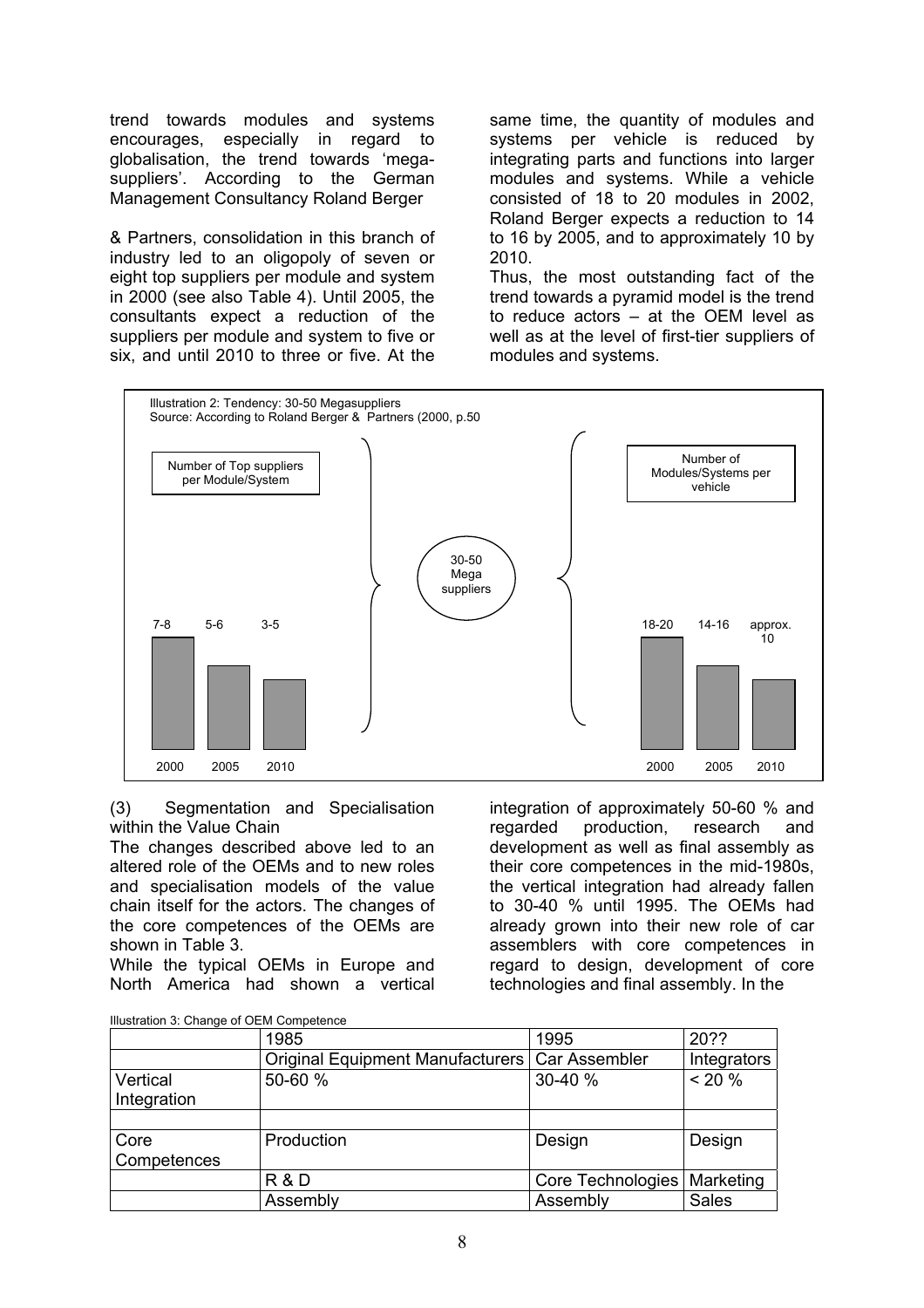future, the OEMs of the past will play the role of brand integrators with a vertical design, marketing and sales.

Parallel to this development, a segmentation of the value chain has taken place leading to specialisation in specific functions of companies. While the OEMs directly and indirectly dominated the 'pyramid' from basic elements and technologies over components, systems and modules to overall integration and assembly in the past, we have now made out a group of companies that specialised in special parts and technologies. A second group specialised in systems and modules and a third group in overall integration with the qualification to manufacture and assemble cars more or less in the same way as OEMs. By capacity-building among their engineers, these companies are (more or less) also competent to develop and manufacture

complete cars; thus, they provide the potential opportunity for OEMs to outsource their own production completely – according to the model applied in the electronics industry. The process of specialisation is still running and alters the importance of the different actors depending on the potential value they can generate. Due to these specialisation trends, the 'pyramid' model seems to be ever less adequate to describe the new constellation of actors. Cost advantages due to systematic gradation of wages and working conditions are replaced by advantages due to specialisation and consequently high innovation intensity. The OEMs will ever less be able to dominate their relations in a (quasi-)hierarchic way, because they lack the necessary competence to specify and control their suppliers' operations, which they used to have in the old system.



According to VDA annual report/ 2000, p.56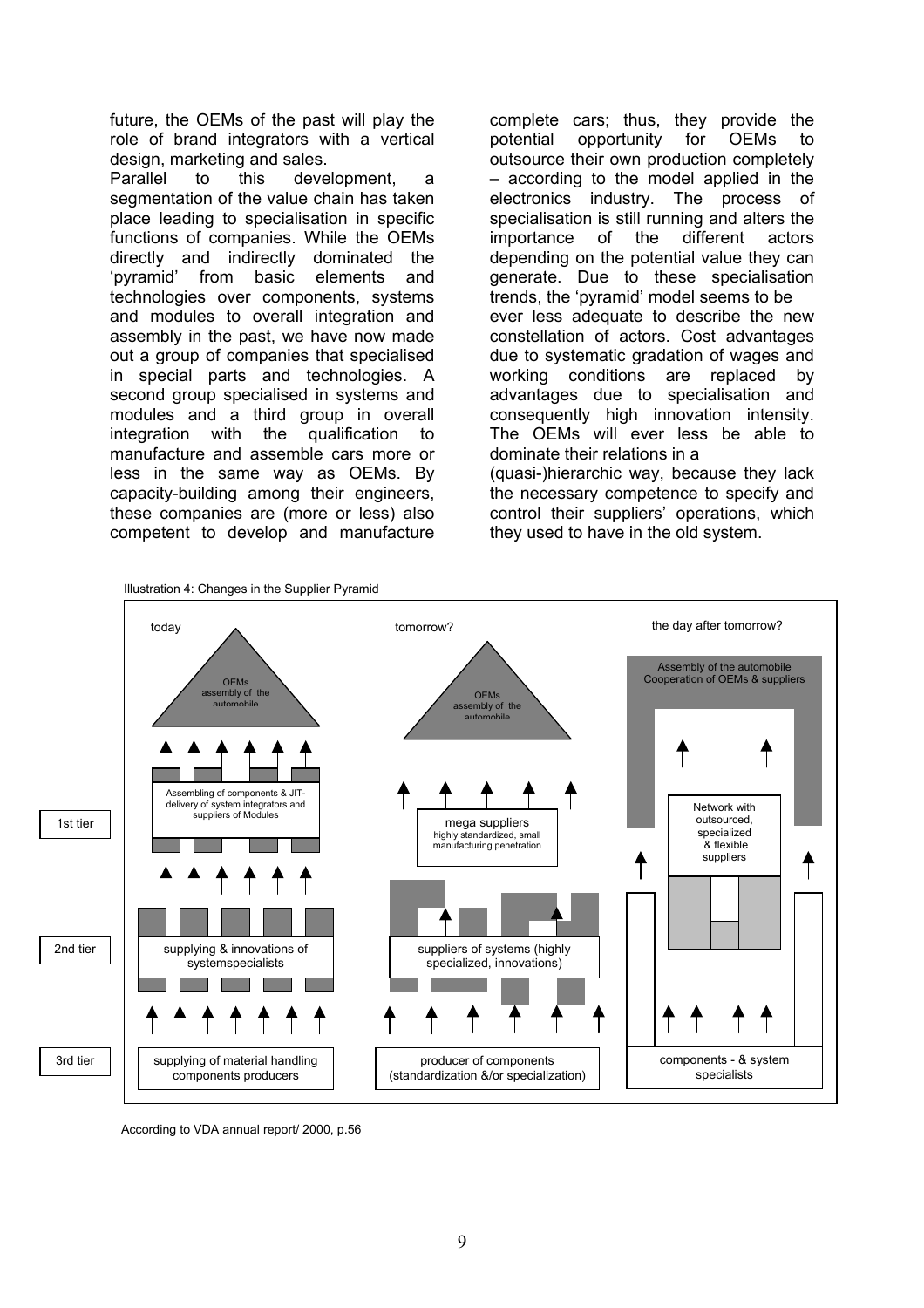In its 'Future Supply Structure Scenario for the Automotive Industry' the VDA (Annual VDA Report 2000) showed the pyramid as interim model that precedes the establishment of a network structure (Table 4).

## **4. Cooperation beyond Enterprise Boundaries**

The new structures of division of work require new forms of cooperation. The problem is to ensure cooperation of the actors in the value chain while taking the growing fragmentation and specialisation of these actors into account. Related approaches will be analysed for three different constellations.

(1) Final Assembly Cooperation

In the 1990s, new concepts of integrated production facilities were developed – motivated by 'module-based production' and lack of capital. Most of them were developed by European companies but were realised as part of globalisation strategies in the context of new factories planned outside of Europe.

There are different approaches to modular production facilities that integrate suppliers:

supplier Parks - Fiat Melfi, Ford Saarlouis, Nissan Sunderland and many others;

- OEM Supplier Condominia (OEM and suppliers under the same roof) – Skoda etc.

consortium Approach - Volkswagen Resende; Smart Hambach.

The supplier park model is the most prevalent model – even though it doesn't show the highest degree of supplier integration. In order to take up the maximum of advantages of just-in-time delivery for component supply, many OEMs made arrangements with local authorities to establish supplier parks that border directly on or are at least situated right next to their production facilities. Often, these infrastructure investments are directly provided in the form of 'publicprivate partnerships' between OEMs, suppliers and local authorities.

This allows optimisation of just-in-time and sequential supply as well as delivery and material processing and minimises investments in production assets at the same time. And last but not least it enables to avoid lock-in effects. In the following, the key elements of the industry park concept as it is mostly realised at German production sites are listed:

- A foreign investor provides investments and planning;

- building structures are designed for the needs of suppliers;

- suppliers lease buildings; the leasing contract term matches the supplier contract term;

- supplier and OEM factory are connected by a joint assembling line

- pay-on-production procedure: OEMs pay suppliers on a piece-by-piece basis when parts arrive at the assembly station.

The 'Condominium' approach goes a little bit further. In this case, suppliers operate under the same factory roof as the OEMs. As a result of outsourcing and vertical disintegration, OEMs don't need the huge areas of their former factories and offer parts of their factory buildings to suppliers. But against the background of the difficulty concerning relations between employers and employees, the approach to keep employees with different wages and representation structures under the same roof remained an exception.

The Consortium approach goes another step further. This approach was chosen in some cases where new factories had been built with investments of suppliers and where suppliers were partly responsible for their own operations, while they were at the same time fully integrated into other 'system partners' at the operational level. The Achilles' heel of such an approach is the suppliers' production systems and their control over quality and supply provided by their own suppliers and the actual situation of industrial relations.

The smallest strike or conflict in one supplier's factory will immediately affect the entire system.

In summary, the concepts of integrated production facilities can be regarded as a response to Japanese supplier concepts whose principles had already been taken on earlier. Using these new concepts, most of the elements of logical and operational management originating from Japan (just-in-time, sequential etc.) can be implemented and, at the same time, economic risks resulting from lock-in effects can be avoided. Together with new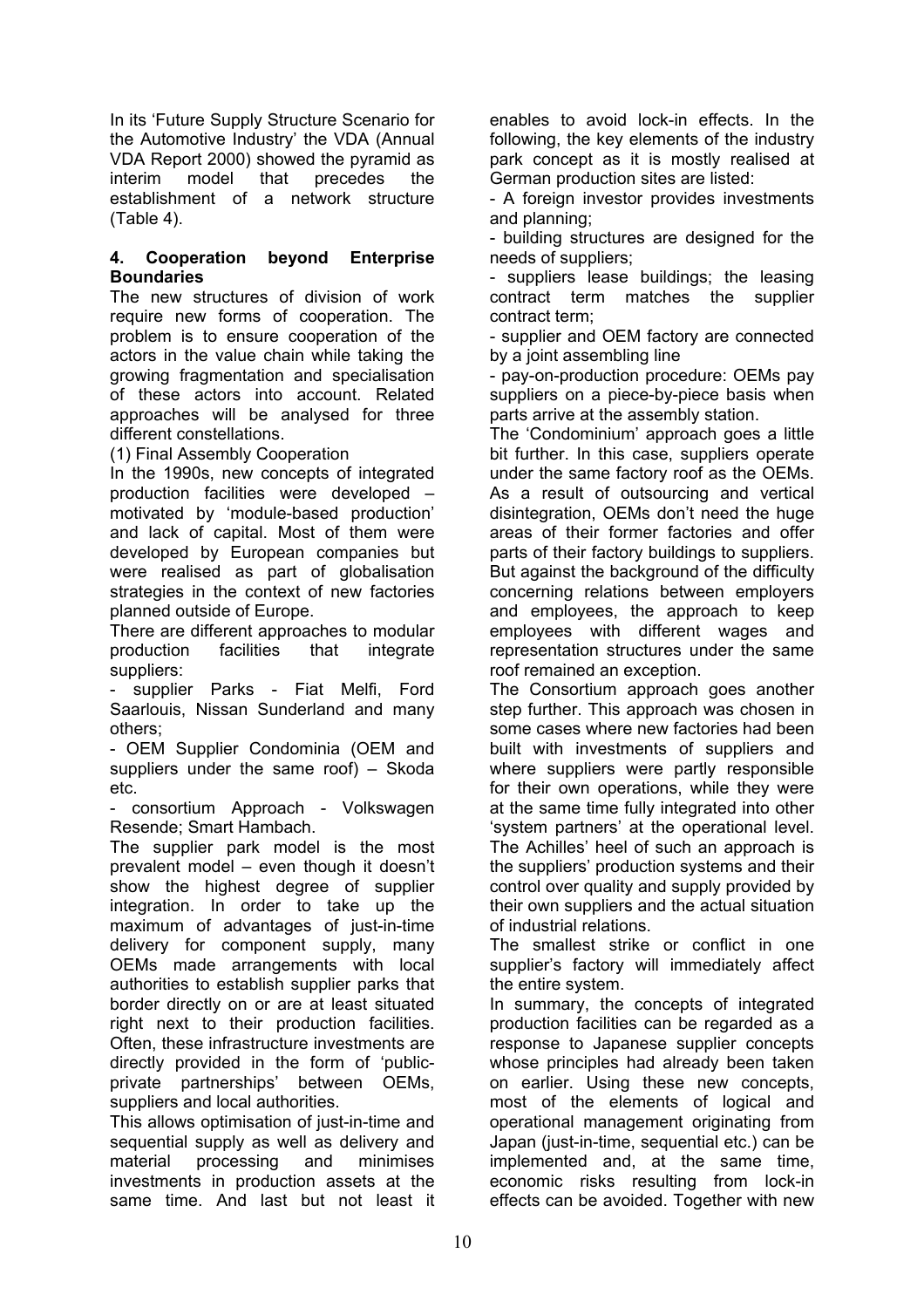models of risk sharing, the necessary closer cooperation in final assembly processes leads to new cooperation forms that go beyond enterprise boundaries.

(2) Cooperation in Product Development The 'model offensive' of the European OEMs in the '90s – with a multiplication of niche vehicles predominantly in the highprice segment – had not been overcome by the OEMs alone. Parallel to outsourcing of components / modules, and also outsourcing of associated development activities to suppliers, development activities were more and more transferred to specialised companies offering engineering services.

Enterprises like Daimler-Benz, BMW and Audi that claim technological leadership within the automotive industry put constant pressure on these companies'

development capacities. As a result, companies like Edag, AVL, Bertrandt, Rücker, CADFORUM, MSX Engineering etc. grew rather fast, and some of them acquired the competence to develop complete cars from conception and styling to prototypes. At the same time, companies offering engineering services were of crucial importance for buffering competence deficits of the suppliers, which had to cope with more responsibility for development now. Companies offering engineering services also had a key function in module development (see also Rentmeister 1999).

For this reason, companies offering engineering services play a crucial role within the car development network, as shown in Table 5.



Source: Rentmeister (2001)

Empirical studies of new product development processes draw a complex picture of interactions between the different actors in these networks. In own studies, three different situations of network development activities were observed:

- joint development activities in the OEM's own development department located in its facilities together with engineering teams whose functions interrelate;

- joint development of modules and components by two or more OEM suppliers in one of the supplier companies' facilities, including – at least in some cases – participation of process equipment manufacturers and companies offering engineering services.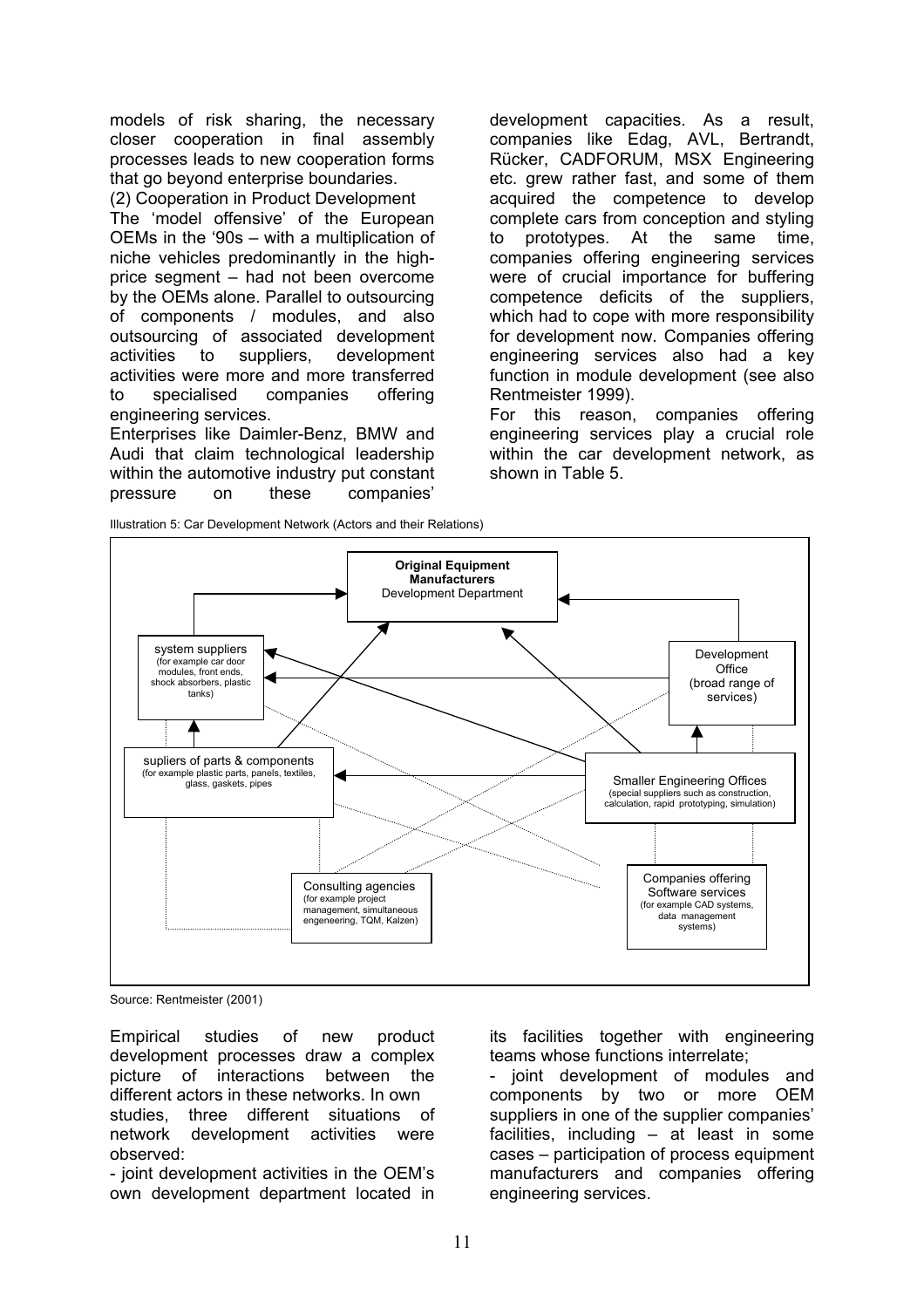One common problem of communication and cooperation within new product development networks concerns protection of know-how and development of own best competences by the actors. With respect to this, protecting own knowhow by patents became a new trend. This might point toward increasing problems, i.e. that know-how flows that are in fact necessary for future efficient communication and cooperation among all partners could be impeded by lawsuits.

(3) Networking between Small and Medium-sized Enterprises (SME)

As described above, the new requirements regarding technical competence and financial effectiveness resulted in a surge of mergers and acquisitions. It seemed that small and medium-sized enterprises had only little chances to survive. This, however, is not necessarily inevitable. OEMs are aware of the disadvantages of dealing with mega-suppliers only, as they have by far more bargaining power than traditional supplier companies could ever have mobilised. And regional decisionmakers are certainly interested in protecting their basis of SME and benefiting from new possibilities created by vertical disintegration and outsourcing at the same time. And developments in information and communication technologies opened up new ways to communicate and cooperate across national borders.

The concept of the network approach that some European regions pursue at present is based on Michael Porters 'Theory of Clusters' (see also Porter 1998). The European Union supports such cluster activities with several funds (Structure Funds, InnoRegio Programme etc.). Austria is especially active in developing car clusters.

The company Automobilcluster (AC) of Upper Austria (in the region of Linz) is one example for such a car cluster: AC calls itself the biggest inter-industrial car network in Austria. It aims at building international competition, innovation, and cooperation capacities in its associated companies, particularly in small and medium-sized enterprises. It is supported by funds provided by the EU and Austria (see also www.automobil-cluster.at).

In its corporate presentation, Automobilcluster claim to have all-round competence to manufacture a complete car ('the virtual cluster car'). The majority of supplier companies within the network are small and medium-sized enterprises: 71 % of the AC partners have less than 250 employees. The biggest OEM customers (based on their sales volume) are Volkswagen, DC, BMW, GM, MAN, and Ford, the biggest supplier customers are MagnaGroup, Siemens, and Bosch etc. In addition to their customers from the automotive sector, the AC cluster has also customers from other branches of industry.

AC Upper Austria may be an especially well managed and successful cluster, but it can still be regarded as an example of different cluster activities in European regions. Target of these activities is to develop competences and system solutions and to maintain structures based on small and medium-sized enterprises in order to develop their competence in manufacturing the 'virtual cluster car'.

**5. Outlines of the New Industry Governance – Conclusions and Outlook** This presentation showed the fundamental changes of structures and organisation forms within the automotive industry. It must be emphasised that these are emerging processes, searching processes of the actors that have not yet been completed and that can still change their direction. However, this article couldn't analyse differences related to specific companies and countries in detail. Nevertheless – the changes are fundamental. The changed role of the OEMs themselves makes that fact absolutely clear. OEMs seem to lose their former position as the 'controlling top' of industrial process chains. Under the given circumstances, to what extent can powerful multinational OEMs be held responsible for actions and processes at process chain levels that lay far beyond their scope of direct influence? But visions of eliminating the OEMs' dominance and building a network of relations between equal network partners are (still) far away from reality. The OEMs

are still the spider in the web of industrial car manufacturing process chains; they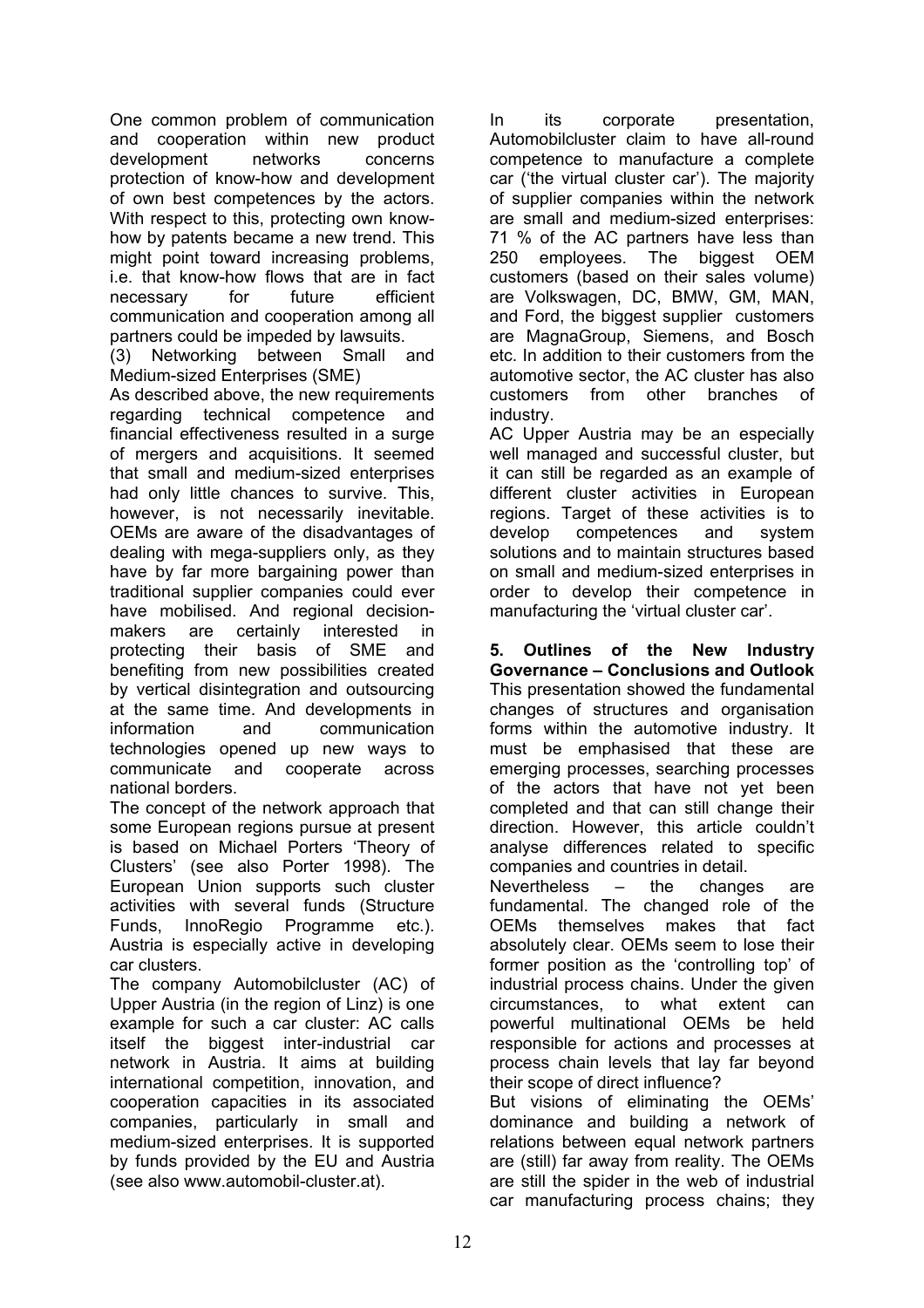still hold the central concepts, guidelines, and the power to define structures and processes with a firm hand. But this could change – the biggest threat to their position will be if new forms of large sales companies appear upstream at the connection point to the customer, put cars of different manufacturers 'on their shelves' and commence to gain the power to define product and process structures. In the industry sector, such business models have been discussed more frequently for several years.

Although OEMs will keep their definition power, the form of enforcing their power will change against the background of the change taking place in the centre of their business activity. As shown above, this focus is increasingly shifted to development and marketing tasks due to outsourcing and redefinition of responsibilities. Relationship with customers and brand management (resell value, brand loyalty) become more and more important for OEMs – and thus also tasks concerning advertisement and public relations. These changes are intensified and overlapped by capital-market-related requirements in the field of investor relations. As a result, sensitivity to demands for socially responsible action increases and – facing the accountability of the OEMs for the end product – processes and activities taking place somewhere along the process chains, and thus outside their scope of direct influence, cannot be excluded from that accountability.

As shown above, OEMs transfer large parts of their responsibilities to modules and systems suppliers by outsourcing and, as a result, reduce the number of direct suppliers supplying their own factories extremely – from several thousand to several hundred companies. By doing so, they keep some control over their direct suppliers' supplier relations – the scope of control varies depending on company. Some OEMs still select their suppliers and negotiate terms of delivery themselves; others put these tasks on to their first-tier suppliers. At the same time, requirements for suppliers concerning their process qualification were more and more standardised. This standardisation surge, accompanied by audits and certifications,

is one of the most important concomitants and a result as well as a precondition of the above described changes within supplier structures. While certification of quality systems was in the foreground in the beginning, certification refers now to entire production systems (cf. also Juergens 2003) and also to aspects of ecological and social responsibility (cf. other contributions in this book).

By now, the basic structures of reorganisation within supplier relations that resulted from the relation between OEM and first-tier suppliers have more and more been taken over and have been applied to their own supplier structure management by the latter. In this case, a reduction of direct suppliers is also taking place. At the same time, requirements concerning process qualification and certification are transferred. As a result, transparency and the scope of control over processes increase also at the upper end of the process chains, i.e. at small and medium-sized enterprises.

The situation of the commodities suppliers, however, may be different; this question must be clarified by further investigation. This is also the field where e-business and bidder competitions on purchasing platforms like Covisint, Supply-on etc. play an important role. And for purchase decisions of commodities, price aspects are of great importance. How far questions of internal process design and associated certifications are important for purchase decisions of end product manufacturers or key suppliers, respectively – and to what extent this access includes also subcontractors of these companies – is unknown. In view that the  $-$  estimated!  $$ ad valorem percentage of these commodities amounts to 15 to 20 % (accumulated through the value chain) the associated employment percentage in this sector should still be significant, in particular under third world conditions. In any case, these suppliers of commodities can easily be replaced, if something negative concerning their working conditions and their social conduct becomes public.

Despite of the described trends of fragmentation of the group of actors and also because of a shorter length of time to maturity for models, a rather stable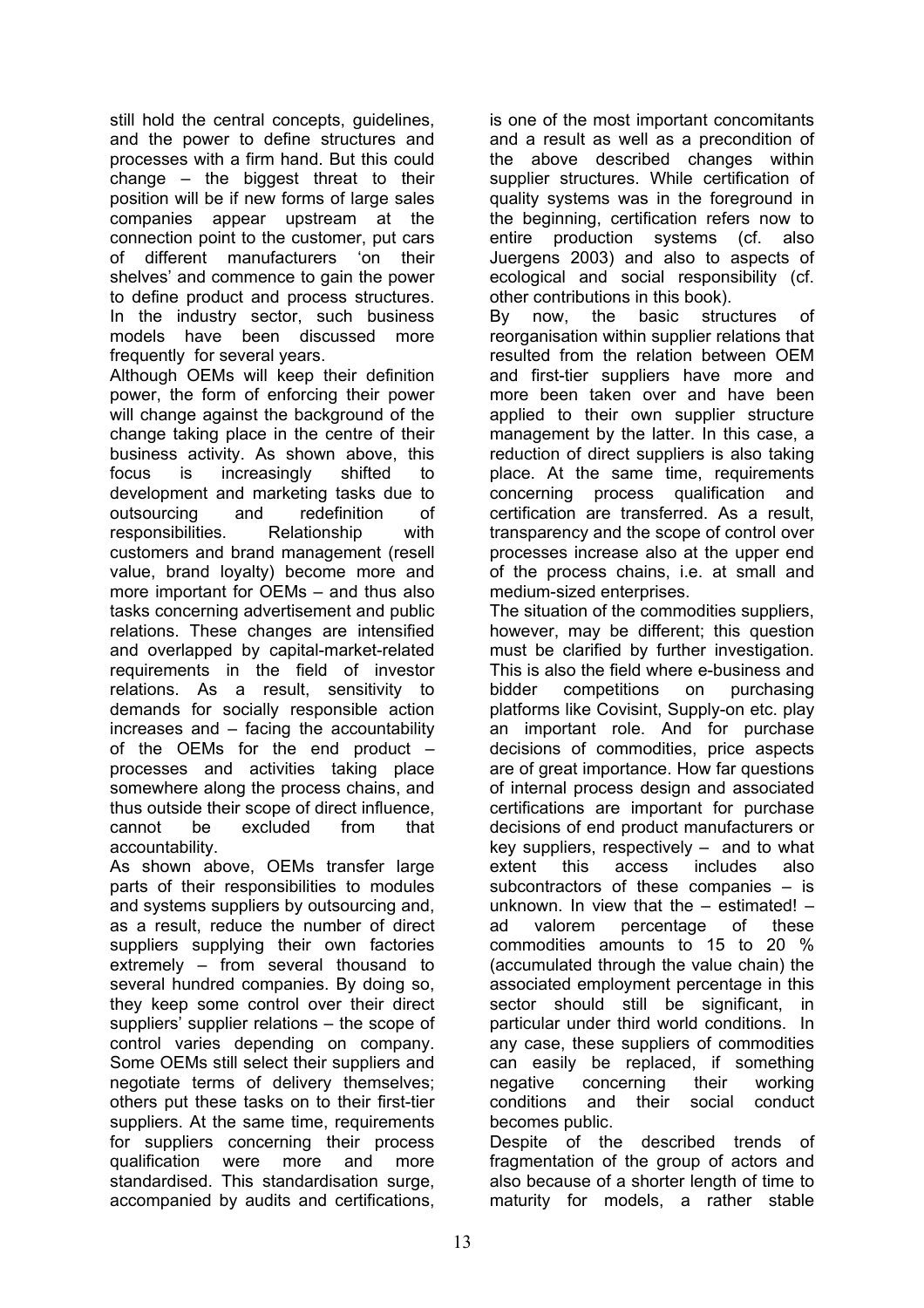constellation of actors will result from associated vehicle projects in the long run. Although they change their combination from the phases of concept development for the new vehicle and its development through the phase of mass production and, after completion of this phase, to spare part and service functions, fluctuation remains limited over a period of six to eight years from decision to supplier structure and termination of mass production. Due to requirements concerning time-to-market reductions, quality assurance and other factors, the coherence of this group of actors has

rather increased. This applies especially to the need of enlarged cooperation in respect of innovation processes.<sup>2</sup> Consequently, questions concerning coordination of interorganisational processes and cooperation by means of exchange gain importance. At the same time, there are more uncertainties and risks within these action constellations that are characterised by a balancing act between cooperation requirements at the one hand and competition conditions at the other hand – by action constellations of *co-opetition*

Illustration 6:

<u>.</u>

| <b>Competitive Relation</b>                                 | <b>Cooperative relation</b>                  |
|-------------------------------------------------------------|----------------------------------------------|
| Price pressure                                              | Joint concept development                    |
| (annual price reduction rounds; drastic Innovation transfer |                                              |
| reduction requirements for rescue                           |                                              |
| operation by OEMs; see also Ghosn at                        |                                              |
| Nissan)                                                     |                                              |
| Competitive tendering                                       | Simultaneous engineering; Co-design          |
| Protection of company-related know-how                      | Improvement of communication and cooperation |
|                                                             | beyond company limits                        |

There is a variety of such action constellations in the relation between OEM and suppliers. One results from the main contradiction to involve suppliers into concept development of new products and processes early in order to benefit from their expertise on the one hand, and to search for the most competitive supplier for mass production and competitive tendering on the other hand. *Co-opetition* is triggered by the fact that suppliers and OEM, as well as suppliers themselves, often compete directly with each other for competence areas where 'core competences' seem to be clearly defined. This competition is increased by technological development of function integration. At the operating level, this always means also to secure the future of the own company and sphere of activity with allowing as much simultaneous engineering as possible at the same time. In most cases, *co-opetition* is still significantly characterised by the dominance of OEMs today. Suppliers are still the first and most vulnerable victims

for reductions by the OEMs. OEMs can ad hoc save money by renegotiation of prices and terms of delivery and demonstrate a quick and plausible improvement of results to the capital market. One example for that are the measures recently introduced at Chrysler – but they are also an example that such measures are only enforceable to a certain extent. The tools to involve suppliers more in the risk associated with the development of new vehicles and expansion strategies, however, have increasingly been expanded in the course of the recent development: - advance financing of development efforts

in the run-up to the supplier selection;

- takeover of just-in-time risks by building of satellite factories at production sites worldwide;

- takeover of financing and operating risks associated with new factory concepts, as described above.

The regulation of the strained relations between OEMs and spare part manufacturers is still an unsolved problem. For the German VDA, this problem is one

 $2$  The following text contains passages from Juergens 2003a, p.38ff.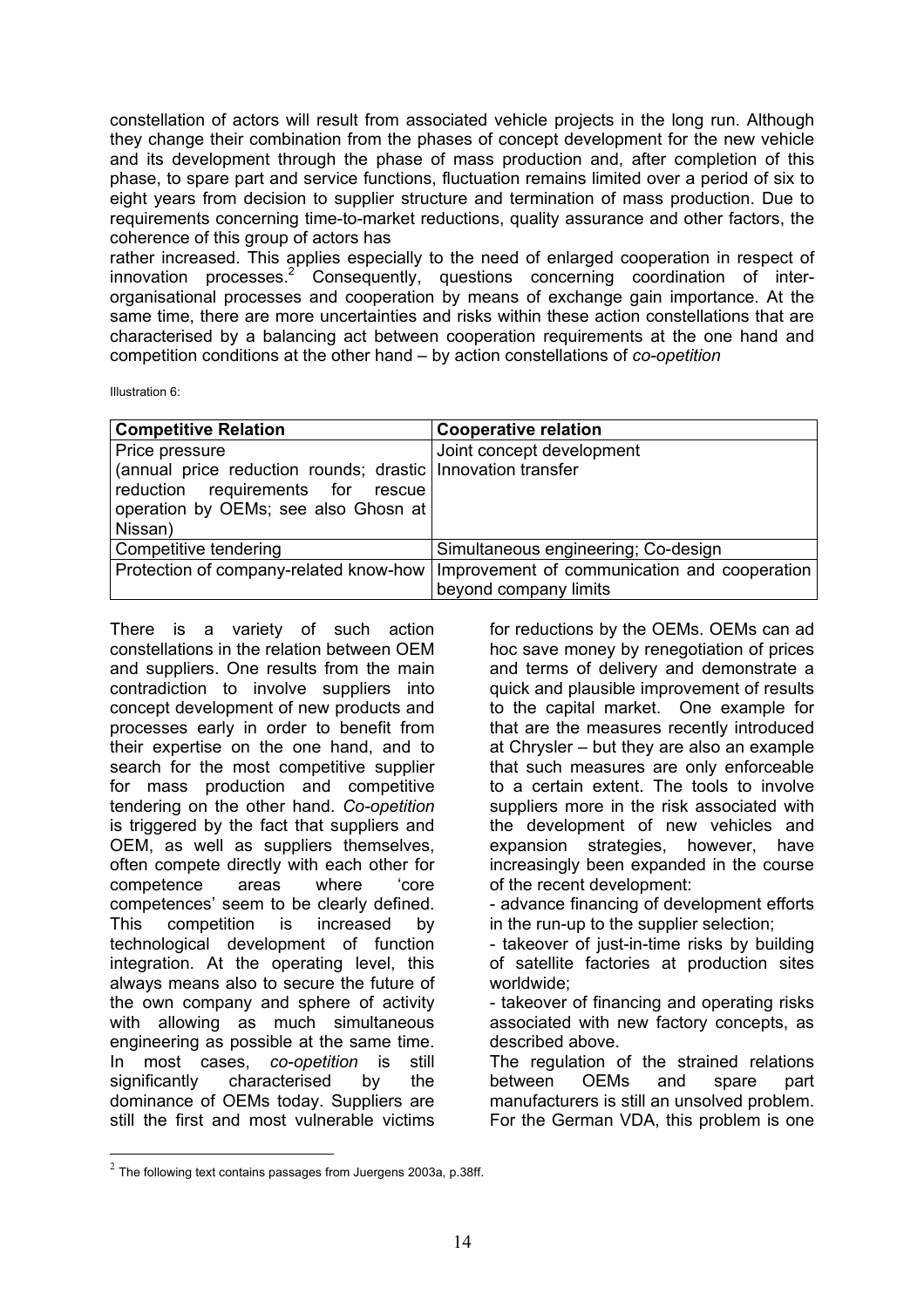of the most important concerns. Several times, the VDA developed guidelines for future cooperation. In 2001, the Association formulated 'Principles for Partnerships between OEMs and Their Suppliers'. However, the problems have not been solved by these principles.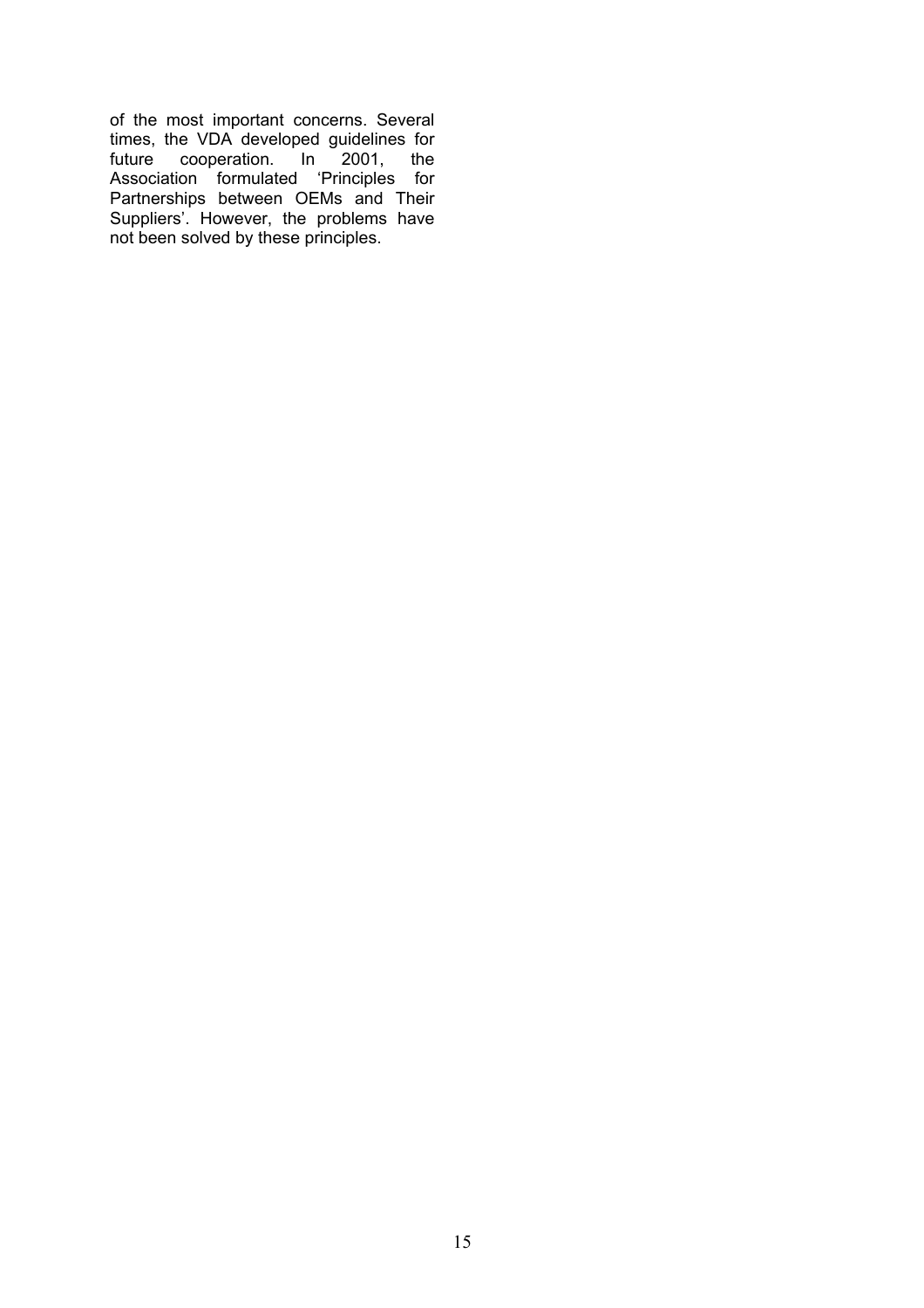# **The OECD Guidelines for Multinational Enterprises**

*Heino von Meyer, (OECD Berlin Centre)*

## **The OECD**

#### **Character and Membership**

The Organisation for Economic Cooperation and Development (OECD), bringing together 30 leading market economies from Europe, North-America and the Pacific region, is a key institution for multilateral intergovernmental cooperation. It is a standing government conference where annually more than 30 000 delegates meet in 150 thematic committees and working groups to discuss common concerns, and to agree on policy conclusions and recommendation. Their work builds on the analytical foundations and findings provided by the OECD Secretariate based in Paris. Stakeholders from the business sector (BIAC), trade unions (TUAC) and NGOs are involved in the work of the OECD.

#### **Importance and Outreach**

OECD Member countries represent two thirds of the global GDP, three quarters of global trade and four fifths of official development aid. The OECD is neither universal as the UN, nor supranational as the EU, nor does it have important funds at its disposal. But it reaches a global scope by its working relations and cooperation with more than 70 non-member countries. Acting as a 'soft helper' the OECD also supports and complements the work of other international organisations like WTO, IMF, ILO, WHO and FAO.

#### **Aims and Topics**

The OECD promotes policies designed:

– to achieve the highest sustainable economic growth and employment and a rising standard of living in Member countries, while maintaining financial stability, and thus to contribute to the development of the world economy;

– to contribute to sound economic expansion in Member as well as nonmember countries in the process of economic development; and

– to contribute to the expansion of world trade on a multilateral, non-discriminatory basis in accordance with international obligations.

*(OECD Convention adopted in 1960)*

The OECD Secretariate with its 2 000 staff members is divided into 15 directorates, dealing with economics, employment and social affairs, environment, trade, public governance and territorial development, statistics, education, development, agriculture, financial, fiscal and enterprise affairs, science and technology, etc. Furthermore, it has semi-autonomous bodies such as the International Energy Agency (IEA) or the Centre for Education and Research Innovation (CERI).

#### **The OECD Mode of Operation**



#### *Indicators and Recommendations*

OECD data and indicators provide a solid, internationally comparable base for benchmarking and policy formulation. Examples are: The Programme of International Student Assessment (PISA) or the DAC Report on Official Development Assistance (ODA).

OECD Outlooks with analyses and forecasts on economic, social and environmental conditions and trends reveal challenges and opportunities.

OECD Conventions, Guidelines, and Principles are essential tools for getting to grips with globalisation. Examples are: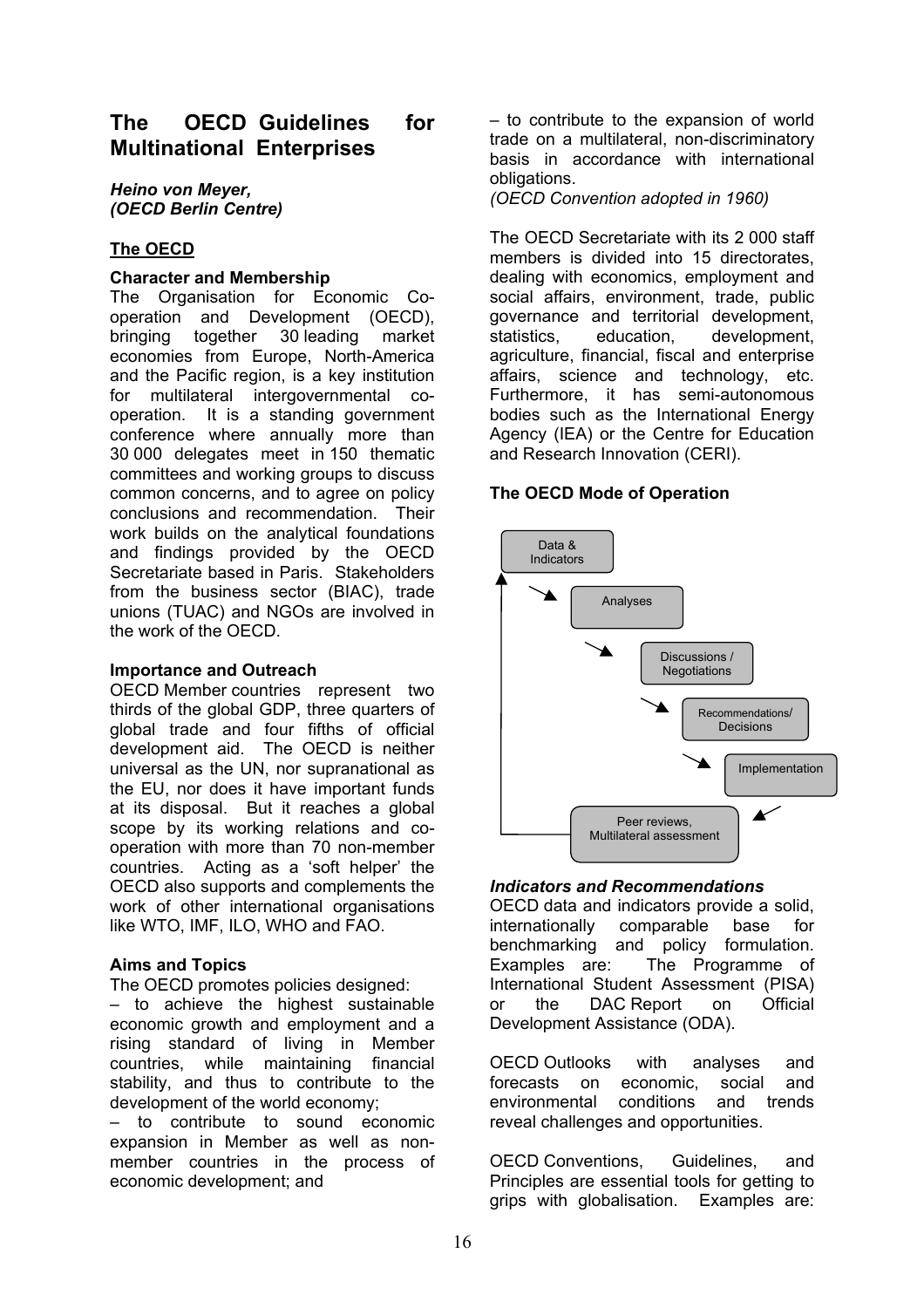The OECD Model Tax Convention (transfer prices, e-business); the list of non-cooperative tax havens; development policy guidelines (e.g. on combating poverty, public health care, prevention of conflicts), access to environment-related information; corporate governance; combating bribery and corruption; multinational enterprises.

#### *Peer Reviews*

Peer reviews are systematic examinations and assessments of a country's performance by other countries ('peers') aiming at helping the country

- to comply with established standards and principles;
- to adopt best practice; and
- to improve the efficiency of its policy.

The reviews are based on a relationship characterised by partnership, not opposition. They rely on mutual trust among countries and in the process they are involved in. The reciprocity of the examination process creates an international system of mutual accountability.

#### **The OECD Guidelines for Multinational Enterprises**

#### **Context and Development**

The OECD Guidelines are part of the OECD Declaration on International Investment and Multinational Enterprises. They represent a detailed international code of conduct – adopted in 1976 and fundamentally revised and significantly amended in 2000.

Presently, the Guidelines have been adopted by all 30 OECD Member countries and 7 Non-member countries. The Guidelines have no legally binding force, but they establish bodies and procedures for implementation and monitoring. Disputes are reported to National Contact Points and shall be solved by standardised procedures.

The language of the Guidelines is based on important international reference systems, such as:

- Universal Declaration of Human Rights:
- ILO Declaration on Fundamental Principles and Rights at Work;
- Rio Declaration on Environment and Development and Agenda 21;
- Copenhagen Declaration for Social Development.

The language of the OECD Guidelines is compatible and complementary with, but, at the same time, more comprehensive and more detailed than the UN Global Compact.

#### **Nature and Approach**

The Guidelines are recommendations on corporate social responsibility addressed by co-operating governments to multinational enterprises. They complement and strengthen initiatives of the countries to define and implement standards for responsible business conduct, concerning i.a.

- corporate governance;
- combating corruption;
- environmental management.

Their logic is not based on defensive protection (i.e. not only oriented towards compliance with legally binding minimum requirements), but on pro-active encouragement of best practice. They are an invitation to voluntarily go beyond minimum standards and define new standards of what can be regarded as best practice (e.g. including labelling).





#### **Goals and Subjects of the Guidelines**

The general goal of the Guidelines is to encourage the positive contribution which multinational enterprises can make to economic, social and environmental progress, and consequently to sustainable development.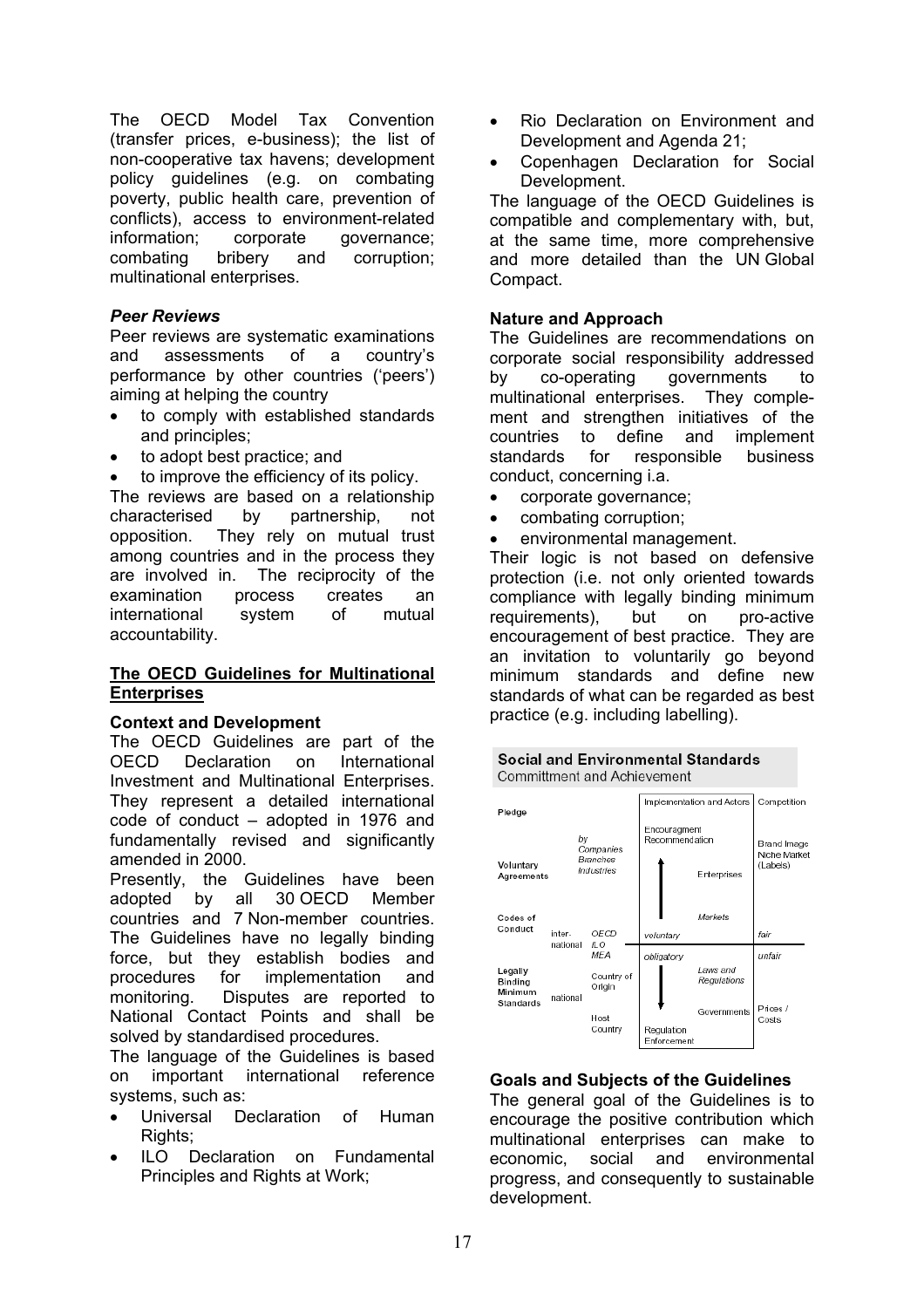They are divided into ten sections:

*Section 1 Concepts and Principles* describes the basic principles of the Guidelines, such as:

- voluntary participation;
- **global application:**
- no special treatment for MNE;
- good practice for all enterprises;
- international dispute settlement mechanism;
- National Contact Points;
- review and consultation procedures.

*Section 2 General Policies* provides first specific recommendations on

- promotion of sustainable development;
- respect for human rights;
- encouragement of local capacitybuilding;
- encouragement of human capital formation;
- development of effective management systems;
- promotion of employee awareness of company policies;
- protection of employees who make *bona fide* reports;
- responsibility for the supply chain;
- abstinence from political involvement.

*Section 3 Disclosure* recommends disclosure of all crucial company-related information concerning operation and finances, especially on:

- structure and objectives of the company;
- major share ownership and employment;
- governance structures and policies.

Additionally, it recommends disclosure of information on the social, ethical and environmental policies for which no similarly detailed reporting procedures have been developed until now.

*Section 4 Employment and Industrial Relations* covers all four core labour standards of the ILO:

- respecting the right of employees to be represented by trade unions and to negotiate collective agreements;
- elimination of all forms of forced or compulsory labour;
- abolition of child labour:
- non-discrimination against employees (race, sex, religion);

and additionally

- consultation and co-operation between employers and employees;
- employment of local personnel;
- meaningful negotiations.

*Section 5 Environment* addresses especially:

- respect of national objectives and international standards;
- establishment of environmental management systems (ISO, EMAS);
- life cycle analysis;
- precautionary principle;
- environmental research and development;
- environmental education and training;
- consumer information;
- partnership and initiatives in regard to environmental policy.

*Section 6 Combating Bribery* demands to refrain from directly or indirectly bribing public officials and other business partners and requires in particular increased transparency, training programmes and disciplinary procedures for employees, management control systems and to refrain from making illegal contributions to political parties.

*Section 7 Consumer Interests* demands that enterprises should act in accordance with fair marketing and advertising practices when dealing with consumers, respect consumer privacy and provide protection for personal data, and ensure that their goods or services meet required safety and quality standards.

*Section 8 Science and Technology* addresses promotion of the dissemination of research and development results of multinational enterprises in the countries they operate in order to support host countries in improving their innovation capacity.

*Section 9 Competition* emphasises the importance of an open and competitionoriented corporate environment.

*Section 10 Taxation* demands from companies to act in accordance with both the letter and the spirit of taxation laws and regulations and to co-operate with tax authorities.

#### **Implementation**

The Guidelines are implemented by the establishment of National Contact Points that act as government agencies or as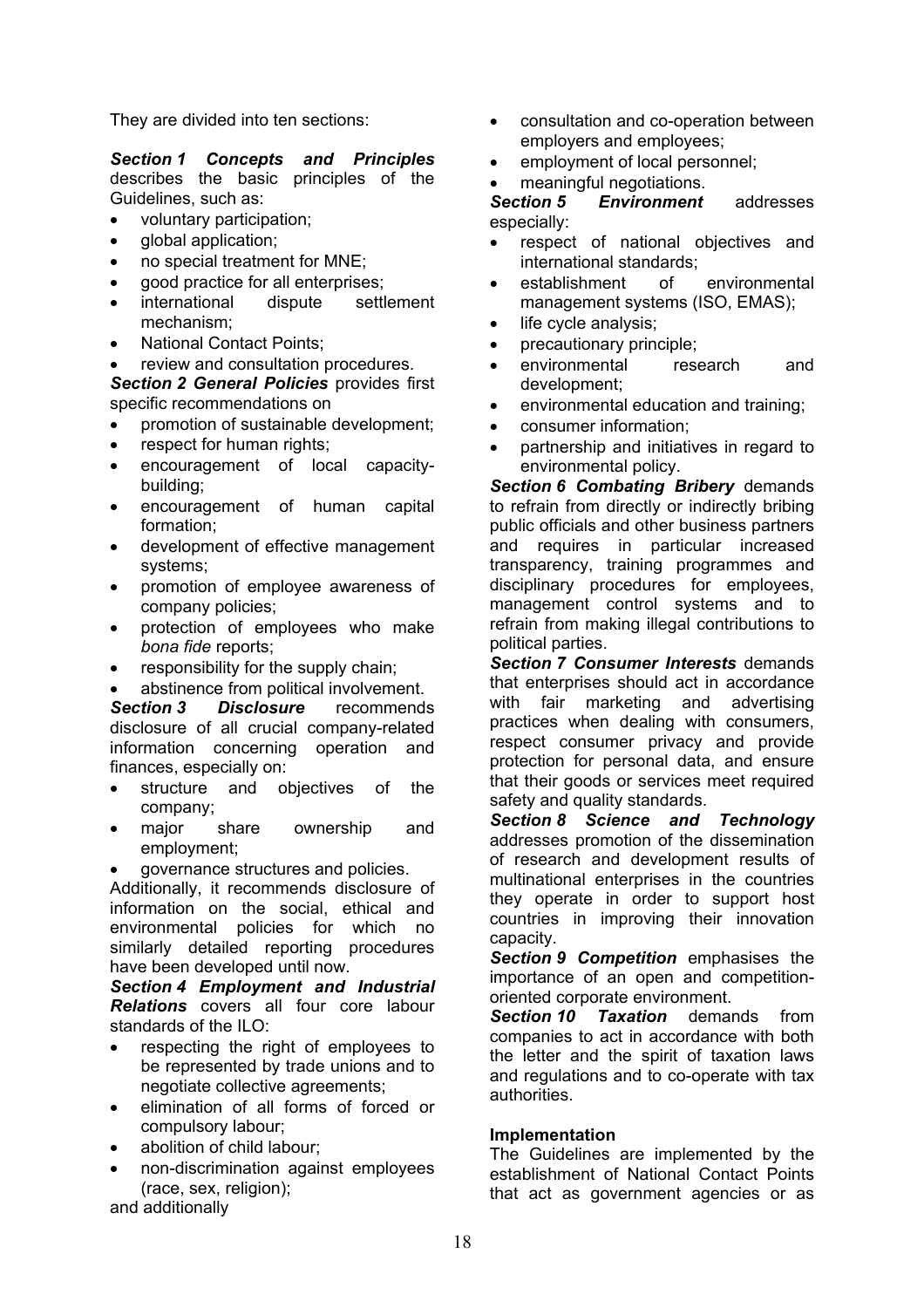bodies under the joint supervision of all social partners.

Their task is to

- promote implementation and disseminate information;
- promote co-operation and offer a discussion platform to the business community, employee organisations, and other non-governmental organisations;
- discuss and settle disputes;
- provide annual reports;
- participate in review and consultation procedures; and
- co-operate with the OECD Committee on International Investment and Multinational Enterprises (CIME).

#### **Implementing the Guidelines**



#### **Supply Chain Responsibility**

#### **General Policies**

The **General Policies** section (Section 2) of the OECD Guidelines for Multinational Enterprises states: '*Enterprises should take fully into account established policies in the countries in which they operate, and consider the views of other stakeholders. In this regard, enterprises should […] 10. Encourage, where practicable, business partners, including suppliers and subcontractors, to apply principles of corporate conduct compatible with the Guidelines. […]*'

#### **CIME Commentaries**

In regard to this section of the Guidelines, the commentaries worked out by the OECD Committee on International Investment and Multinational Enterprises (CIME) state that this section does not only affirm the standards and policies embodied in the Guidelines, but simultaneously also their importance for

- suppliers, contractors,
- subcontractors, licensees
- and other entities.

The added language 'where practicable' implies that the ability of companies to influence the behaviour of their business partners is limited in practice. Where these limits are set in reality depends on specific conditions and characteristics of the associated sectors, industries and companies, as well as on production processes and products, such as

- number of suppliers / business partners;
- structure and complexity of the supply chain;
- market position of the companies.

#### **Complexity and 'Complicity'**

Supplier relations reach from mere purchasing relations at 'anonymous' markets or punctual procurement to relations based on highly complex contractual relations. Only from a narrowly legalistic / technical view can the latter be regarded as unconnected autonomous enterprises.

Depending on branch of industry and company type, they are very differently structured and thus often characterised by high complexity. But: Complexity must not become the excuse for 'complicity'.

#### **Investment and Trade**

In the practice of National Contact Points, the "investment nexus" is emphasised as an important criterion for the interpretation of the Guidelines, in particular in order to determine the scope of supplier relations. This nexus results from the context in which the Guidelines were established: The Declaration on International Investment and Multinational Enterprises. Often, however, it is difficult to differentiate clearly between trade and investment relations, especially in the case of longlasting contractual relations established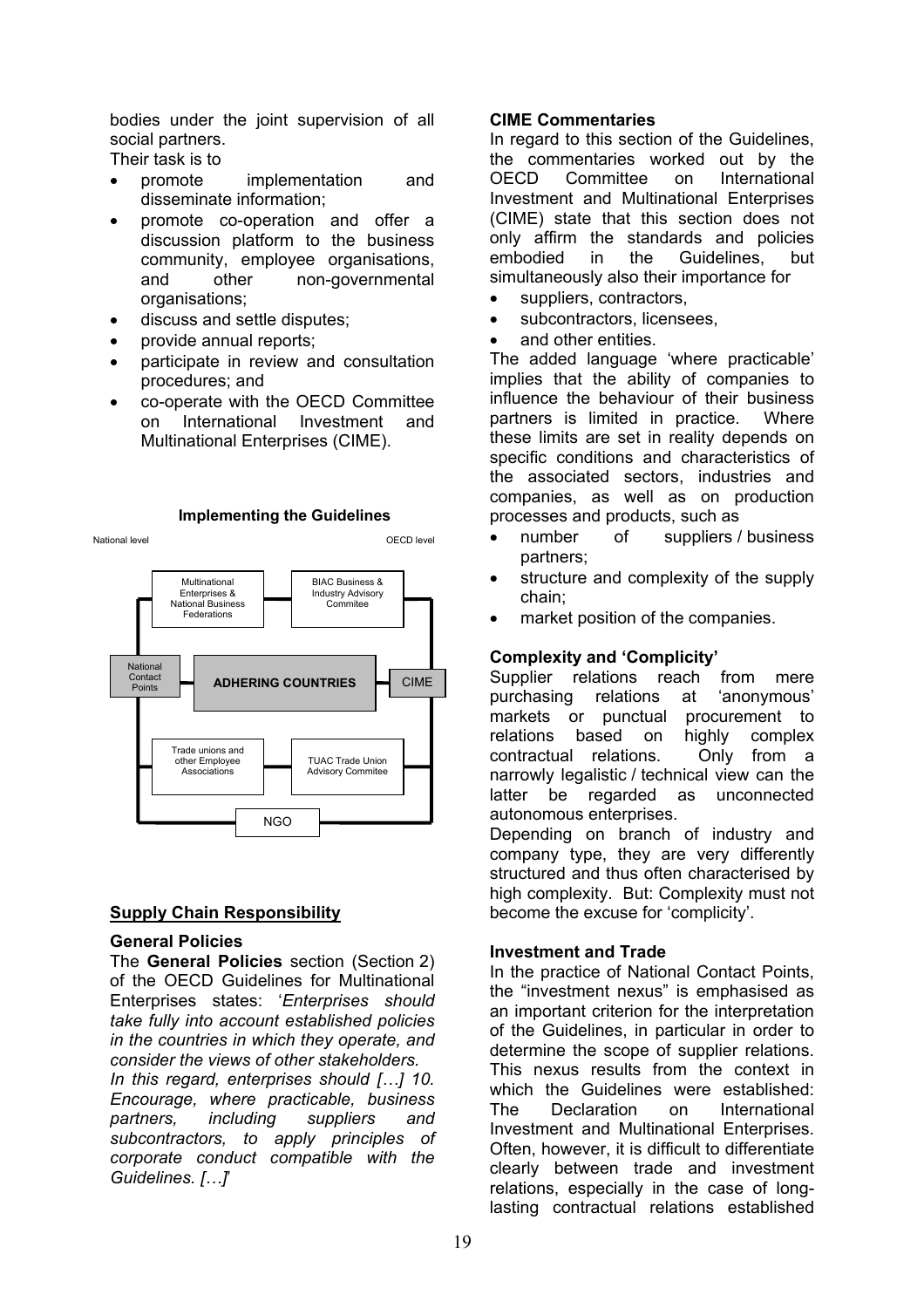between enterprises and profoundly depending business partners.

#### **Scope and Interpretation**

The Chair of the OECD Ministerial, Australian Finance Minister Costello, emphasised in his preliminary statement held in June 2000:

*'The Guidelines express the shared values of the governments of countries that are the source of most of the world's direct investment flows and home to most multinational enterprises. They apply to business operations all over the world.'*

There are some indications that the Guidelines will be interpreted asymmetrically according to the chosen perspective: With a defensive perspective (i.e. when assessing a violation of the Guidelines) the restrictive interpretation with a limitation to investment relations will prevail; with a pro-active perspective (i.e. when assessing best practice examples), the scope will be defined and interpreted more widely, not least by the enterprises themselves.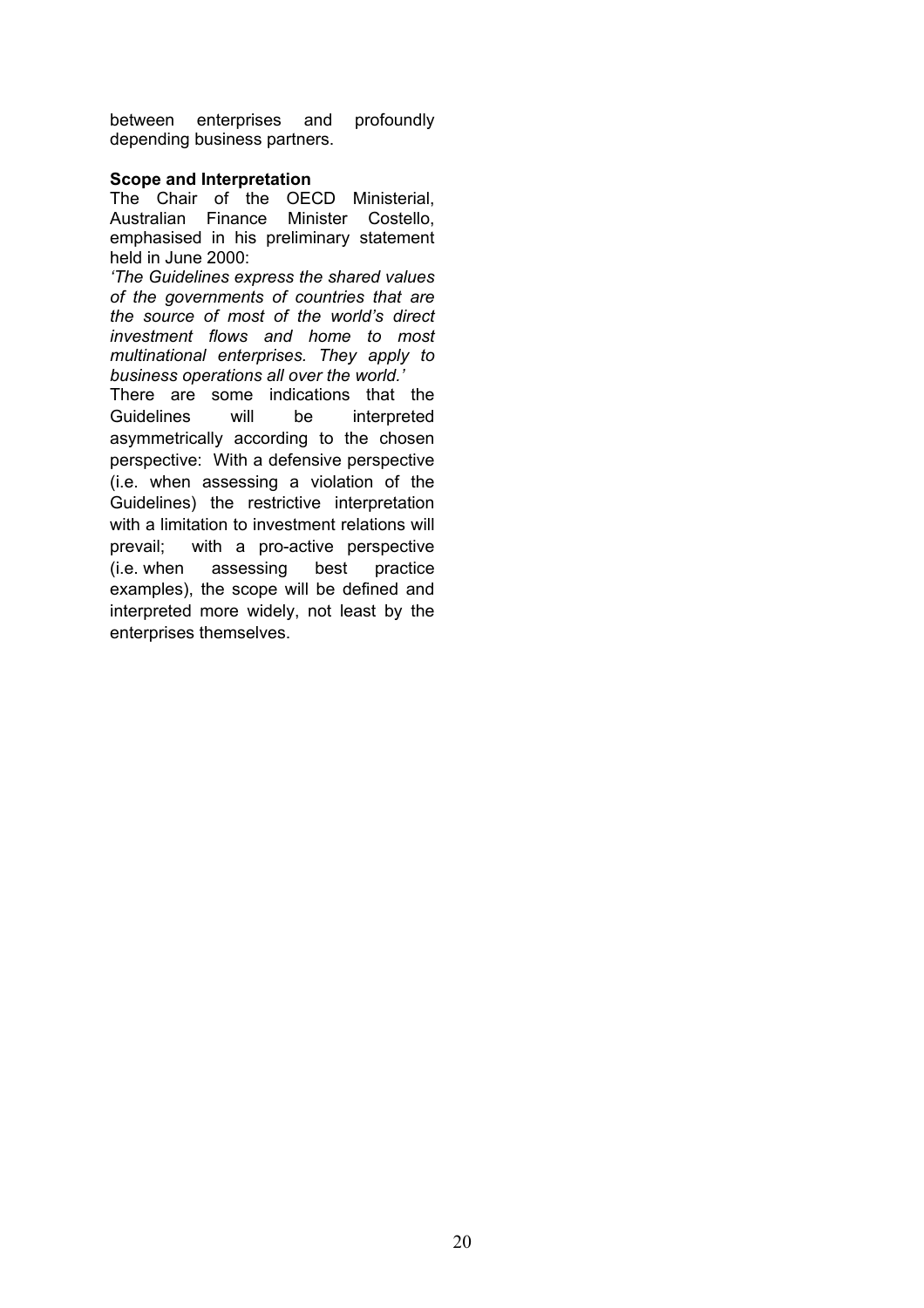## **Supply Chain Responsibility and the OECD Guidelines Expectations and Experiences from an NGO perspective**

## *By Cornelia Heydenreich, Germanwatch*

Consideration of supplier relations was one of the main discussion points during the year 2000 revision of the OECD Guidelines for Multinational Enterprises, which were initially adopted in 1976. While NGOs that were involved in this revision for the first time after the failure of the Multilateral Agreement on Investments (MAI) supported the establishment of corporate responsibility for supplier chains, business representatives and some of their advocates from government fractions are opposed to that approach. For NGOs, the finally achieved establishment of responsibility for supplier chains is one of the most important results of the OECD Guidelines Revision.

## **The Compromise of 2000**

The result of the extremely different positions is a compromise that NGOs regard as very fragile: Paragraph 10 in Chapter II, General Principles, states: 'Encourage, where practicable, business partners, including suppliers and subcontractors, to apply principles of corporate conduct compatible with the Guidelines.<sup>3</sup> NGOs proposed to use the term 'enable' instead of 'encourage' and to delete 'where practicable'.<sup>4</sup> As their reason, NGOs stated that from their experience, mere encouragements or requirements are often not sufficient to achieve true compliance. Often enough, contracts between a multinational enterprise and its suppliers are set at such a low price level that the contract partner

1

cannot implement stronger requirements such as environmental and social standards that are required of him additionally to quality and supply requirements. 'Enable' would entail that companies negotiate contract prices at a level that enable suppliers to comply fully with the OFCD Guidelines

For a more thorough interpretation of the Guidelines, explanations were developed when the OECD Guidelines had been adopted.<sup>5</sup> They highlight that multinational enterprises must acknowledge that these standards and principles of the Guidelines are also important for their suppliers, contract partners, subcontractors, licensing partners and other business units with which they have business relations. The explanatory notes highlight that the enterprises' scope of influence has limits that differ in terms of characteristics related to sector, enterprise and product. Such characteristics could be the number of suppliers or other business partners, structure and complexity of the supplier chain or the market position of the enterprise in relation to its suppliers. The explanatory notes explain further that the scope of influence is not always the same for all business partners within the supplier chain. Especially for established or direct business relations, the Guidelines recommend compliance with the principles listed. But not all individual or punctual contracts or transactions that are formed in the market or are based on client-toclient relations can make compliance with OECD Guidelines a condition.

Often, however, social and environmental standards are not met within those direct and long-term business relations and must be addressed within the context of the Guidelines. Especially the question of market position seems to be an interesting aspect and is also addressed in the argumentation of NGOs.

<sup>3</sup> *Federal Ministry of Economic Affairs*, OECD Guidelines for Multinational Enterprises, Revision 2000, p.19

<sup>4</sup> *ANPED and FoE EWNI*, NGO commentary to Implementation document and draft integrated text of the OECD Guidelines for Multinational Enterprises, unpublished.

 $\overline{a}$ <sup>5</sup> *Federal Ministry of Economic Affairs*, OECD Guidelines for Multinational Enterprises, Revision 2000, Explanatory notes p. 39ff, explicitly p. 40.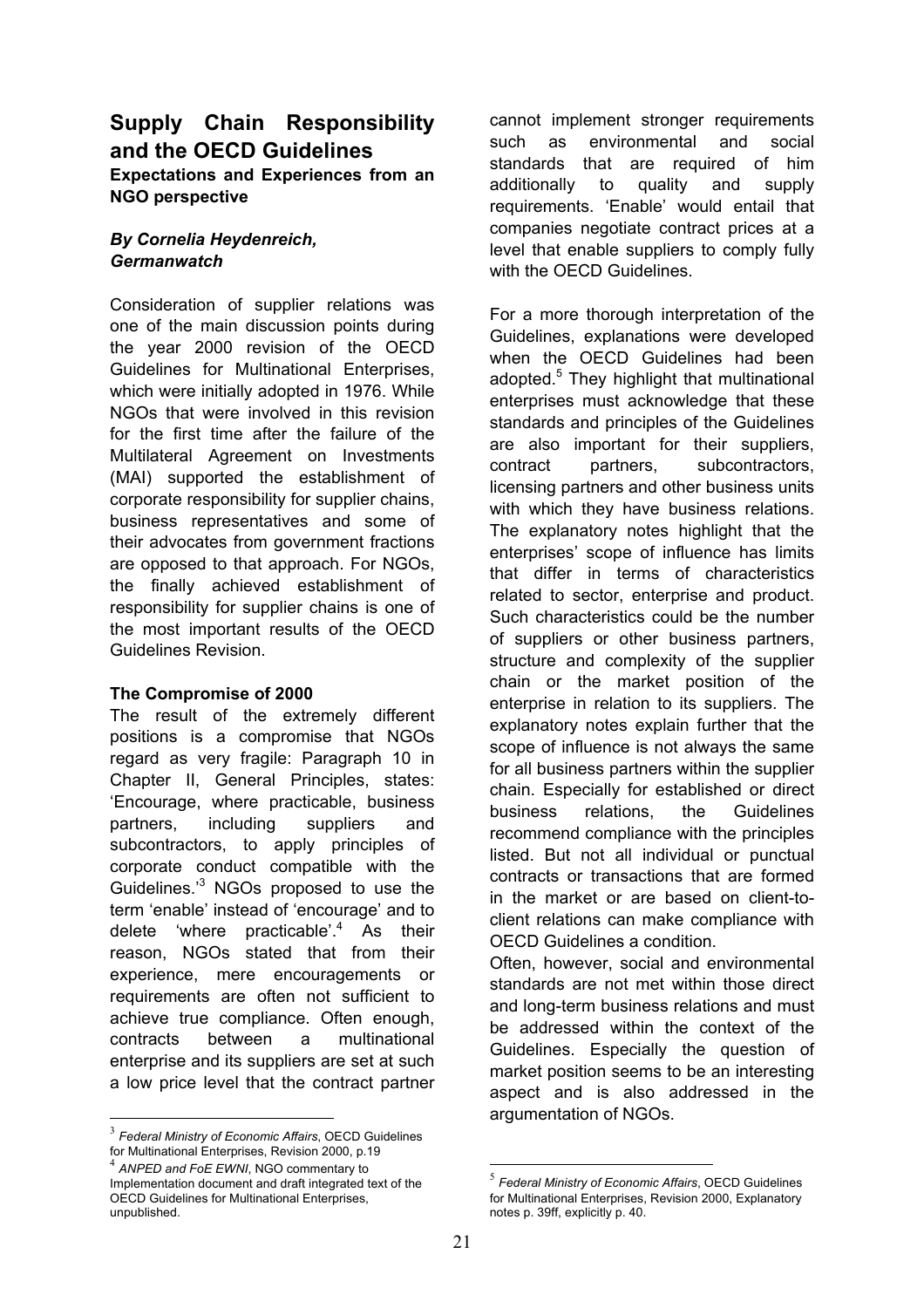## **Developments after the OECD Guidelines Revision in 2000**

While the reference to supplier relation in the Guidelines is very vague and regarded as inefficiently formulated by NGOs, the explanatory notes show an interpretation approach that seems to come closer to the NGO approach. Since the establishment of this subject within the context of the Guidelines stirred intense discussions, the first legal actions with reference to suppliers showed how differently the Guidelines had been interpreted. These legal actions triggered an intense debate about the scope of the OECD Guidelines. Supplier relations were discussed in detail during the OECD Roundtable in June 2002<sup>6</sup> that is held every year in the framework of the Annual Meeting of National Contact Points and focuses on a key issue. A Working Party of the OECD Committee on Investment (CIME) dealt with this issue and supplemented its considerations by conducting a survey into the interpretation of the supplier aspect and the scope of the OECD Guidelines among National Contact Points. At CIME level, the discussions resulted in the adoption of a declaration made in June 2003 that introduced the term 'investment nexus'. Not only NGOs but also the trade union representative TUAC regards this as a restriction of the scope of the Guidelines that does not correspond with interpretations and demands of all National Contact Points.

## **Legal Actions Concerning Suppliers**

Several legal actions that refer to this part of the Guidelines have been filed since the revision of the Guidelines and the integration of supplier relations.

The first case was filed against Adidas and Kubbinga, a Dutch trade company, by the India Committee of the Netherlands in 2001 because of industrial law violations concerning soccer ball production in India. While the action against Adidas was

accepted, the Dutch Contact Point objected to involve Kubbinga in this case since only business relations exist. Though Adidas does not hold shares in the company and has not invested money in India, a certain 'intellectual investment' was assumed. Furthermore, Adidas set also definite preconditions, such as delivery times, prices, and work standards, and required its supplier to take measures concerning health care and workplace safety. Furthermore, Adidas was one of this supplier's biggest buyers.

In Germany, Greenpeace filed legal action against TotalFinaElf Germany for environmental pollution due to oil extraction in West Siberia. While the National Contact Point in Germany emphasised, even after consultations with CIME, that no more than trade relations exist, Greenpeace used particularly the explanatory notes to the Guidelines as its argument for the existence of direct and established business relations resulting from purchase contracts that run for ten years. Furthermore, these contracts are more or less investment measures as local investments and oil extraction take place only as a consequence of guaranteed purchases. Moreover, TotalFinaElf is a main buyer and holds a dominant market position that is not weakened in any way by existing intermediate trading companies, as the BMWA has claimed. After the term 'investment nexus' was established, it was applied as reason for dismissing the legal action in the annual report of the National Contact Point to the CIME. Until now, however, Greenpeace didn't receive a final dismissal of the action in written form. The Campaign for Clean Clothes filed another action against Adidas concerning industrial law violations in supplier companies in Indonesia. In this case, there were no discussions at the German Contact Point concerning supplier relations and the case was accepted as legal action. Especially in the clothing and sports articles industries it seems to be undisputed that enterprises take on responsibility for their suppliers, last but

<sup>1</sup> <sup>6</sup> *OECD*, OECD Guidelines for Multinational Enterprises: Annual Report 2002. Focus on Responsible Supply Chain Management.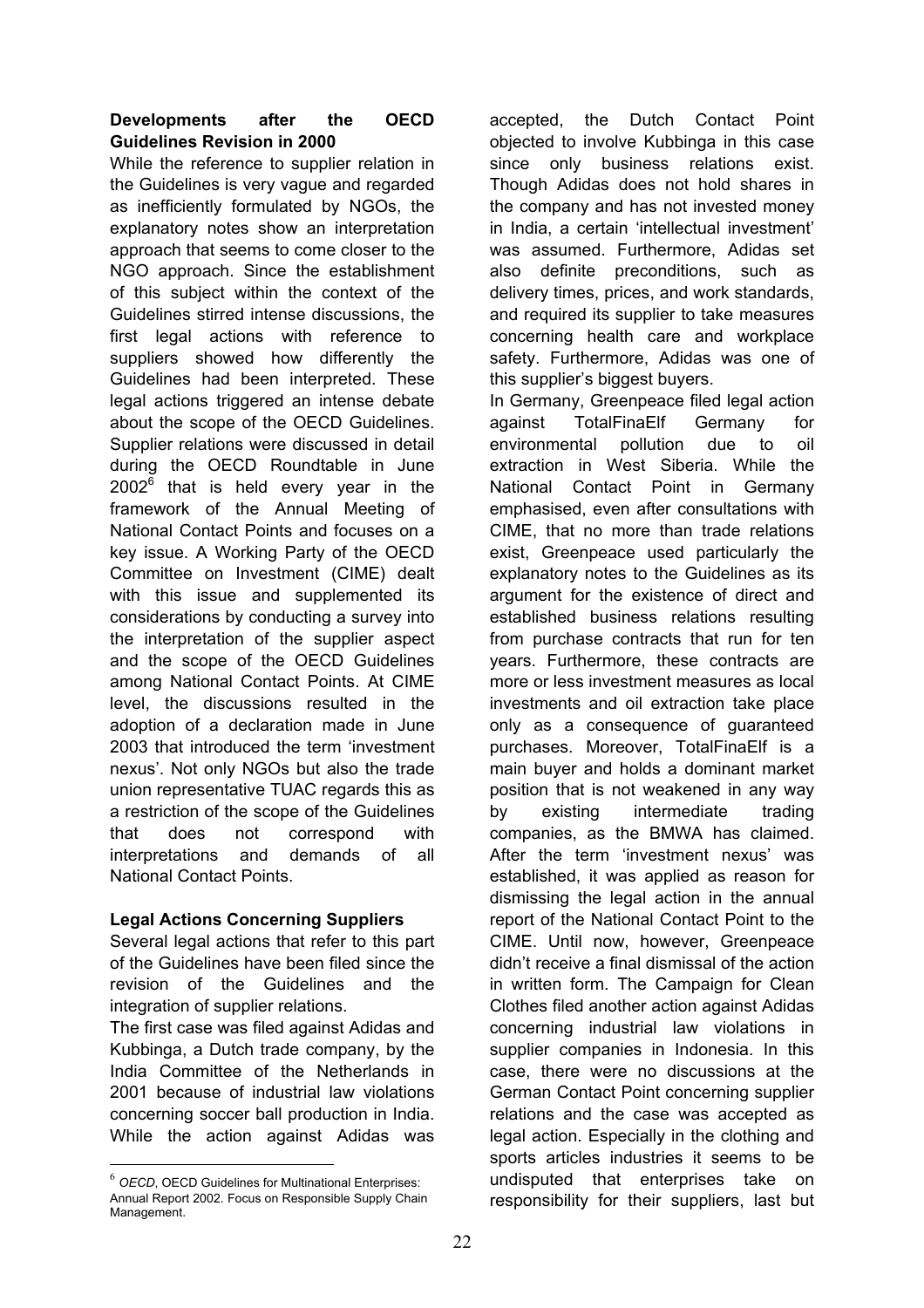not least because of the fact that these industries are strongly influenced by supplier relations and have already come under public scrutiny as a consequence of investigations of NGOs in the past.

In one case, filed by the Swedish Contact Point against operations of Sandvik and Atlas Copco, a missing investment relation was criticized, despite the fact that the case was being dealt with (is this what you mean.. the sentence I crossed out was unclear) After examination, the National Contact Point found that the corresponding enterprises do not have enough local influence since they only provide services.

Several other cases resulted from the UN Panel Report on Illegal Resource Exploitation in Congo<sup>7</sup> that accused enterprises of OECD Guidelines violations. On the basis of this report, Dutch NGOs filed legal action against Chemie Pharmacie Holland (CPH), which again raised discussions and resulted in the dismissal of the case by the Dutch Contact Point due to the fact that no investment nexus exists.

Another legal action was also dismissed due to the missing investment nexus. The action filed by Greenpeace against the West LB involves loans for an oil pipeline in Ecuador where human rights and environmental standards have been violated during the construction work. In this case, banks, too, should ask themselves to what extent they are responsible for ecological and social impacts of their investments and loans. The majority of cases submitted by NGOs include such supplier-related issues (unlike the cases submitted by trade unions that hardly address supplier-related issues), which is surely not without cause, as many major problems of standard violations occur in this sector. Therefore, the question of the Guidelines scope will

 $7$  UN, Final Report of the Panel of Experts on the Illegal Exploitation of Natural Resources and Other Forms of Wealth of the Democratic Republic of Congo. October 2002.

<u>.</u>

definitely accompany us in future cases as well.

## **Survey into the Scope of the Guidelines among National Contact Points**

A survey into the scope of the Guidelines commissioned by the CIME Working Party on the Declaration from National Contact Points<sup>8</sup> shows a range of different opinions.

Several National Contact Points refer to the fact that the OECD Guidelines are part of the OECD Declaration on International Investment and Multinational Enterprises. According to their interpretation, it clearly follows that the Guidelines aim to investment in contrast to the trade relations of the enterprises. This opinion is not only shared by some National Contact Points but also by BIAC, the economic agency at the OECD, and has already been expressed during the negotiations concerning the revision 2000.

The Guidelines are regarded as part of a developing framework for corporate responsibility. Thus, we can assume that importance and scope of such frameworks will change if economic realities (such as increasing supplier linkages) change.

Moreover, it has been pointed out that explanatory notes to the OECD Guidelines refer to several other instruments of corporate responsibility. But the majority of these instruments do not differentiate between investments and other corporate activities.

Examples are the rules regarding combat of corruption set by the International Chamber of Commerce ICC that apply to investment and trade.

Some National Contact Points emphasise, especially Chapter 10 of the explanatory notes to the Guidelines, which directly concerns supplier relations. The representatives emphasise potential realisation of 'direct influence' rather than of investments. Though direct investments

**OECD, OECD Guidelines for Multinational Enterprises:** 2003 Annual Meeting of the National Contact Points, Report by the Chair, Background Paper on the Scope of the Guidelines, p. 25ff.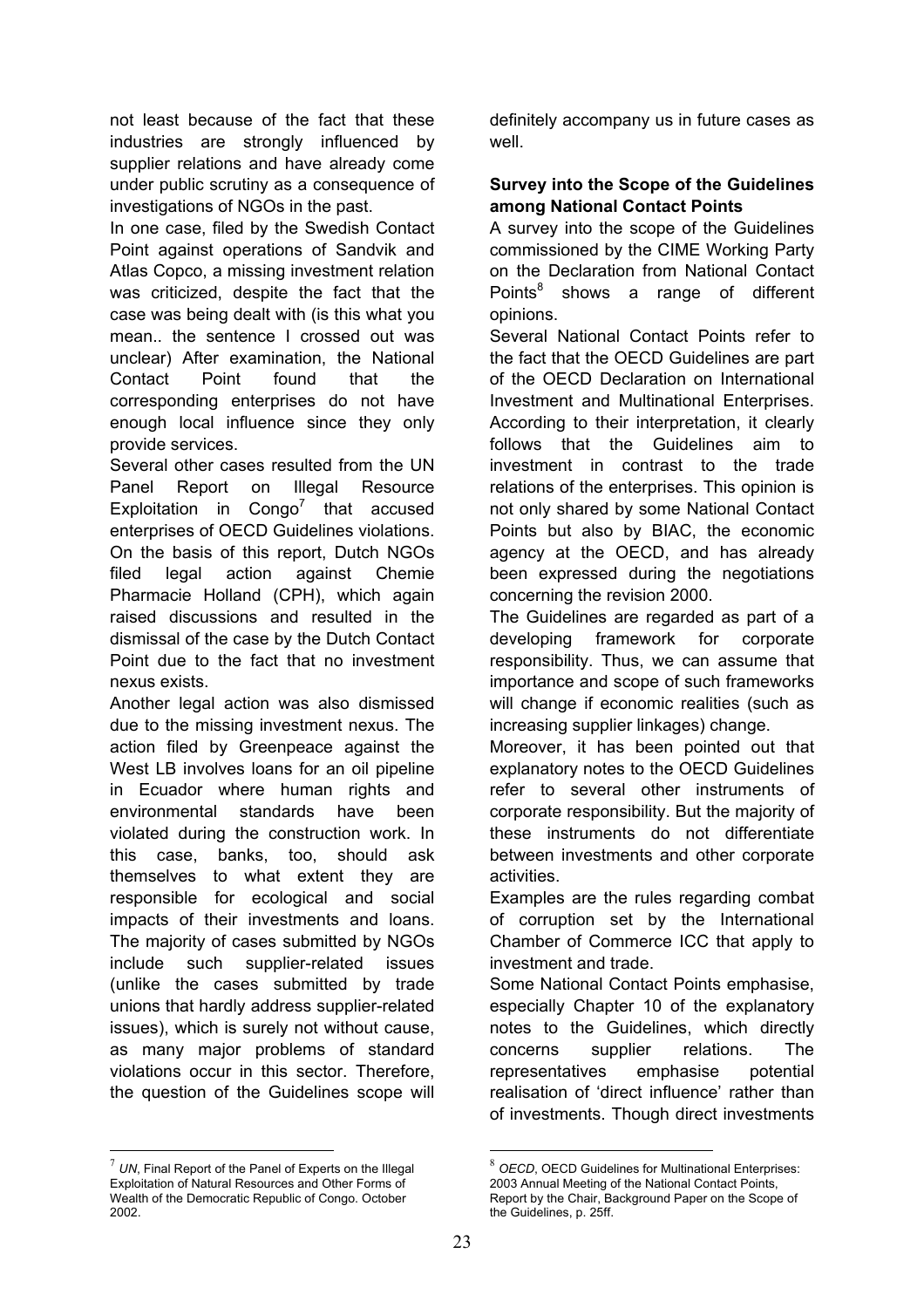may *result in* increased control and may imply direct influence, direct influence can also result from other circumstances: from market power or other corporate practices such as certification or systems that allow detailed tracking of a product following the supplier chain. As stated in the explanatory notes to the Guidelines, market power over suppliers enable enterprises to influence their suppliers' behaviour, even if there is no direct investment and therefore no formal corporate control exists. There are also other corporate practices to exert control over companies: This is the case, if the supplier is made responsible for specific performances such as compliance with quality standards. For example, the aviation industry uses purchasing practices that enable producers to control the product quality of their suppliers. Often, this is achieved by quality standards and certification systems. Investment is made in these certification systems, but the supplier-buyer-relation does not contain any investment in the traditional sense of foreign direct investment. It is also pointed out that the OECD Declaration contains no precise definition of investment. The introduction of the Guidelines states: International business has experienced far-reaching structural change and the *Guidelines* themselves have evolved to reflect these changes. *[...]Multinational enterprises, like their domestic counterparts, have evolved to encompass a broader range of business arrangements and organisational forms. Strategic alliances and closer relations with suppliers and contractors tend to blur the boundaries of the enterprise.*<sup>9</sup> So some National Contact Points make out the opportunity to define investment rather wide and some flexibility is created in order to evaluate the influence of multinational enterprises and the existence of an investment nexus.

From practical experiences, which were discussed during the roundtable meeting 2002, derives the statement that enterprises often have the possibility to influence their suppliers, but rarely use it. As a result, the recommendation on responsibility for suppliers will not only apply if influence exists but also if it seems to be possible to develop processes and structures in the relation with suppliers so that influence can be achieved.

Besides these questions that relate to companies, one National Contact Point was also concerned about the work load for the National Contact Points that might increase enormously, if 'mere trade relations' were to be included.

From the NGOs' point of view, however, this last point would rather indicate that the National Contact Points' resources must be increased. Apart from that, the National Contact Points' different points of view confirm the NGOs' experience that it matters at which National Contact Point a case is filed since the Guidelines are interpreted differently. In this case, even the often evoked so-called 'Peer Pressure', which NGOs regard as not yet clearly defined, is of no help. With a joint CIME declaration on the scope of the Guidelines in June 2003 the CIME sought to provide a general orientation for all National Contact Points.

## **CIME Declaration from June 2003**

After long discussions of the CIME Working Party, a statement about the scope of the Guidelines<sup>10</sup> was adopted at the annual meeting of the National Contact Points in June 2003. It emphasises in the first line that the Guidelines are part of the OECD Declaration on International Investment and Multinational Enterprises. This fact and the responsibility for the Guidelines carried by the Investment Committee lead to the interpretation that the Guidelines refer to investments. At the same time, the Guidelines represent one

<u>.</u>

<sup>9</sup> *Federal Ministry of Economic Affairs*, OECD Guidelines for Multinational Enterprises, Revision 2000, p. 15.

<sup>&</sup>lt;sup>10</sup> OECD, OECD Guidelines for Multinational Enterprises: 2003 Annual Meeting of the National Contact Points, Report by the Chair, Scope of the Guidelines, p. 12.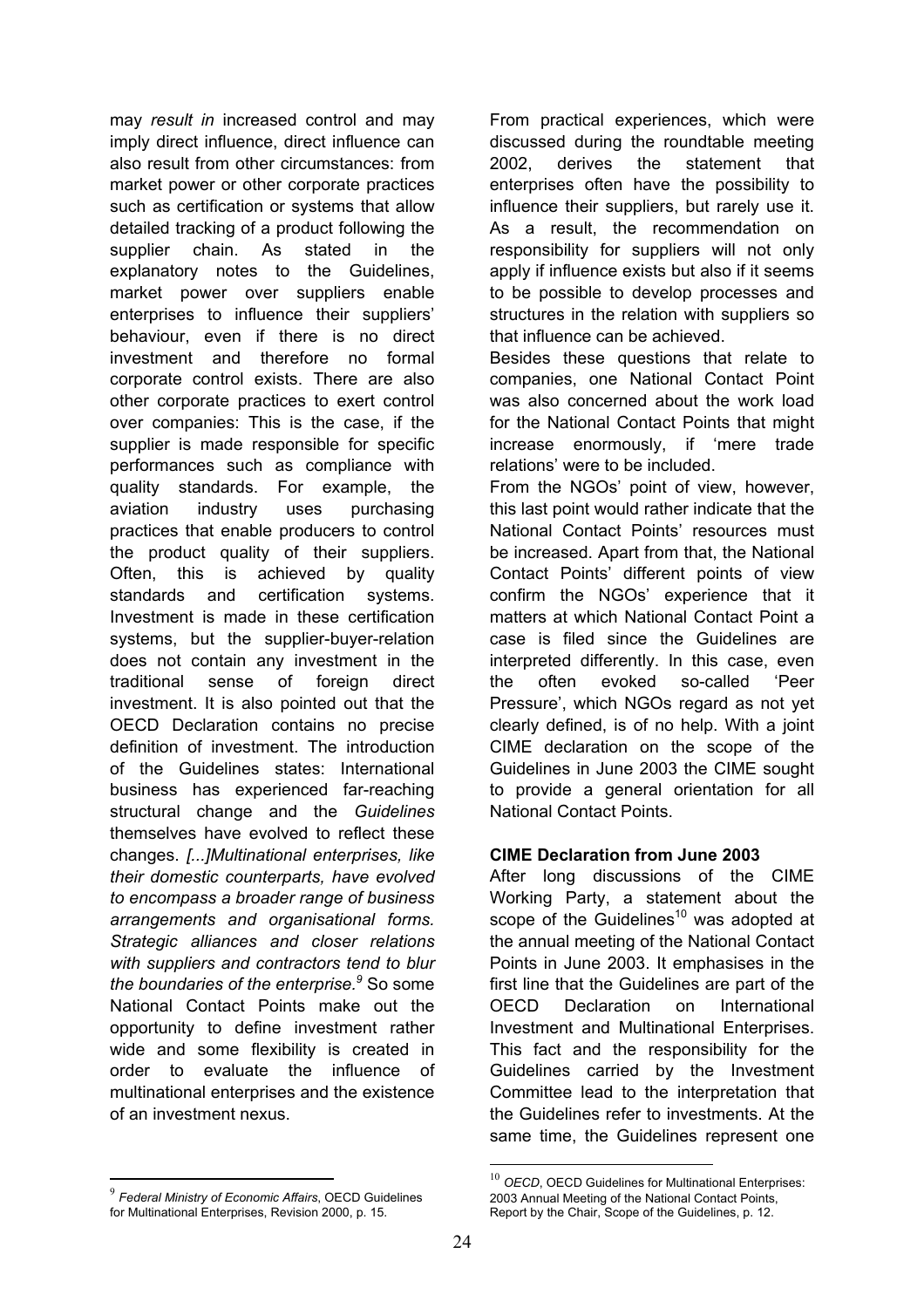of the most important instruments for corporate responsibility and have already been related (and will be related in the future) to other contexts. According to CIME, the application of the Guidelines is based on the existence of an 'investment nexus', although this 'investment nexus' hasn't been defined precisely yet. Flexibility as reflected in the Guidelines II.10 and the explanatory notes is demanded for the application of the Guidelines by connecting the scope of the Guidelines to the practical ability of enterprises to influence their business partners. Therefore, CIME recommends a so-called case-by-case approach that takes all factors into account that define the nature of the relation and the scope of influence.

While CIME intends to stay within the framework of the agreement achieved during the revision 2000, by doing so, NGOs and more and more trade unions interpret this commitment to an 'investment nexus' as restriction of the Guidelines' scope, in particular because more than several cases had been dismissed using this argument.

#### **The NGOs' Point of View<sup>11</sup>**

<u>.</u>

Non-governmental Organisations regard the aspect of responsibility for suppliers as essential element of the OECD Guidelines. NGOs emphasised their point of view about this subject in a letter to the  $CIME^{12}$  in the run-up to the consultations of the Working Party in April 2003. NGOs regard the OECD Guidelines as

recommendations for responsible business management. In regard to this, they don't differentiate between investments and trade relations or other business activities. Responsibility for suppliers is an important element of the

OECD Guidelines. NGOs realise also the practical limitations of the influence of enterprises and don't want to hold single enterprises responsible for all activities of all their suppliers. The influence of enterprises is determined by market power as well as by structure and complexity of the supplier chain and depends on sectorspecific or product-specific factors, which is also stated in the explanatory notes to the Guidelines.

If an enterprise, however, can ensure that a certain product quality is met, it should be possible to use its influence to achieve compliance with specific ecological and social standards as well. It seems also very important that suppliers are enabled to act in a responsible manner. On the one hand, this includes appropriate price design so that necessary investments, for example in environmental measures or social standards, become possible. On the other hand, the buyer influences the supplier's ability to comply with specific standards by his delivery conditions, such as delivery times. If delivery times are set too short, overtime is pre-programmed.

#### **Prospects of the Future**

The present experiences with the OECD Guidelines showed to NGOs that the aspect of supplier relations and the scope of the Guidelines represents a key issue in regard to implementation. The present practice couldn't live up to NGOs expectations regarding many issues. Future experience must prove if the Guidelines and their interpretation and implementation by the National Contact Points are broad-based enough to fulfil the requirements related to the supply chain. If this poses a permanent problem, this point of the Guidelines must either be revised or stronger instruments must be created. The UN standards for enterprises could represent an approach since the supplier relation problems are more clearly included and trade is not artificially excluded.

 $11$  These are positions of NGOs working within the framework of the OECD Guidelines. Many of them joined forces by establishing the international NGO network OECD Watch, such as SOMO, RAID, Germanwatch, Member organisations of Friends of the Earth, Transparency International, Amnesty International, ATTAC and the Clean Clothes Campaign, detailed information is available at www.oecdwatch.org.

<sup>12</sup> *OECD Watch*, Letter to CIME, April 2003, unpublished.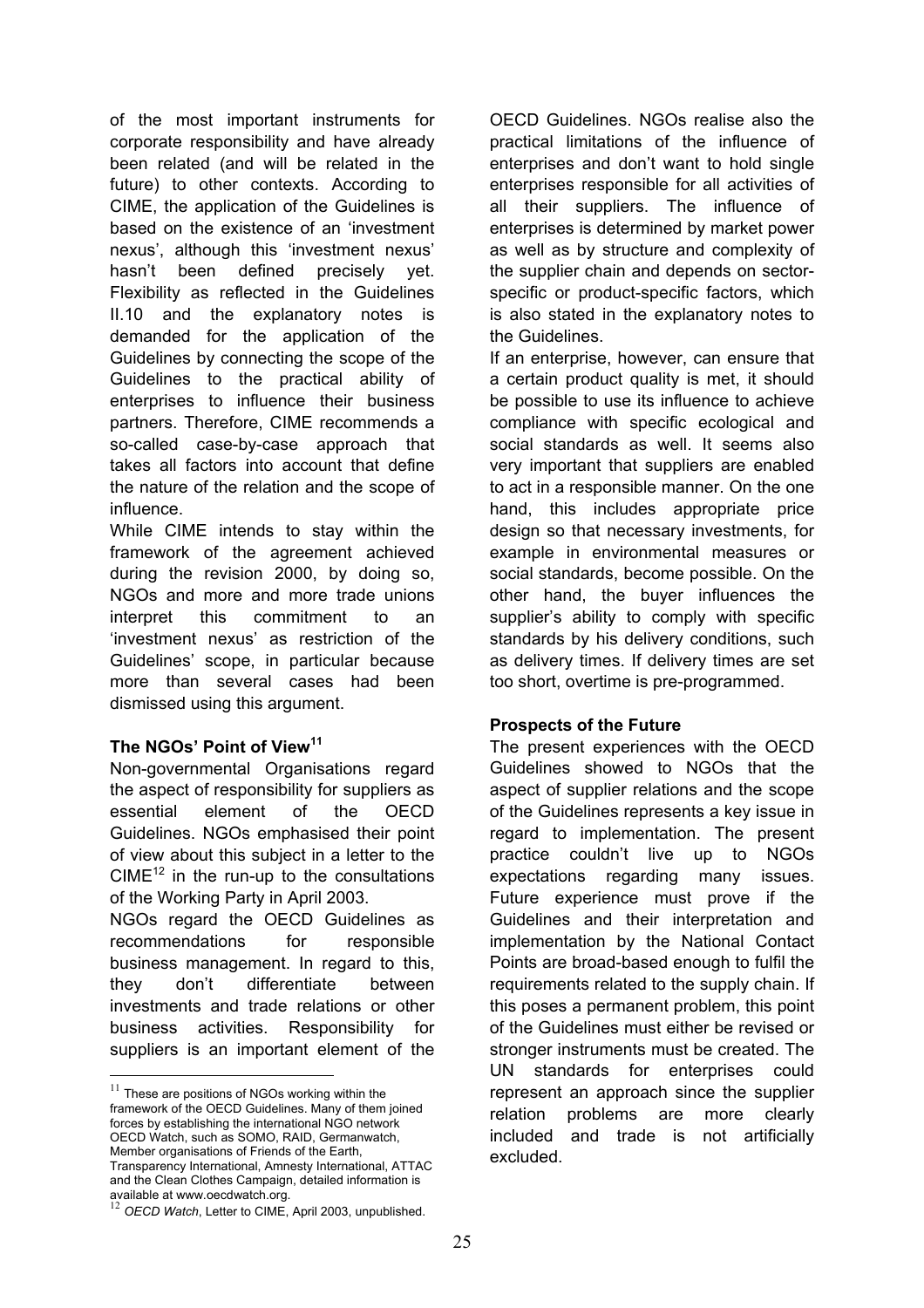# **How do Multinationals take Responsibility for their Suppliers?**

**Case Study: Adidas Salomon AG**

## *By Dr. Frank Henke adidas-Salomon Inc.*

The activities of multinational enterprises have increasingly come under public scrutiny, the result of which has been a parallel growth of concrete demands and expectations placed upon these companies by various social groups. In addition to contributing to economic growth, MNEs are also expected to take on greater responsibility to comply with human rights statutes and to establish high social and environmental standards in the poorer regions of our world.

The variety of implemented measures shows that companies all over the world acknowledge these demands and take on responsibility for their activities. Companies do this on a voluntary basis as they themselves are interested in a functional community and in good cooperation with local authorities. But the level of corporate commitment must always relate to the given economic context and take into account the cultures and traditions of the country. Thus, it is necessary to find innovative solutions to address the regional or local nature of particular problems. In this regard, good practice examples have proven to be the best solution. They function as models showing that responsible entrepreneurial activities result in competitive advantages and motivate other companies to attempt to match these standards.

Regrettably, these voluntary corporate measures can not compensate for weaknesses in governmental policy. As companies lack any semblance of control and legal authority or competency, they are unable to enforce social and ecological minimum standards beyond their sphere of

activity. In this case, a concrete allocation of responsibilities is needed: Governments must create a legal framework and carry the responsibility to ensure compliance with social statutes and environmental laws, not only in their own territory but also in their relations with partners. To this end, international organisations usually communicate their requests to governments and expect them to implement related measures. The execution of these measures by companies within their sphere of activity can only be the second step.

The development of company guidelines concerning social minimum standards, occupational safety, health care and environmental protection as well as the monitoring of compliance with these guidelines in all factories of the adidas-Salomon Inc. and its business partners is a firmly established constituent of our global company policy. In 1998, the adidas-Salomon Inc. committed itself to its own code of conduct, the so-called Standards of Engagement (SoE). A Global Director for Social and Environmental Affairs was specially appointed to coordinate and monitor compliance with these standards in all of our factories.

The SoE are based on the International Labour Organisation's (ILO) conventions and the model code of conduct of the World Federation of Sporting Goods Industries (WFSGI).

The SoE help us to choose business partners that comply with our workplace standards and business practices and to reject partners that have not committed themselves to our values. Furthermore, the SoE assist us in identifying potential problems and in solving them in cooperation with our business partners. Not satisfied to merely monitor and review compliance with our standards, we have undertaken efforts to pro-actively implement positive change in close cooperation with our suppliers.

Our code of conduct contains more than just a set of rules only valid on paper. It is an integral part of supplier contracts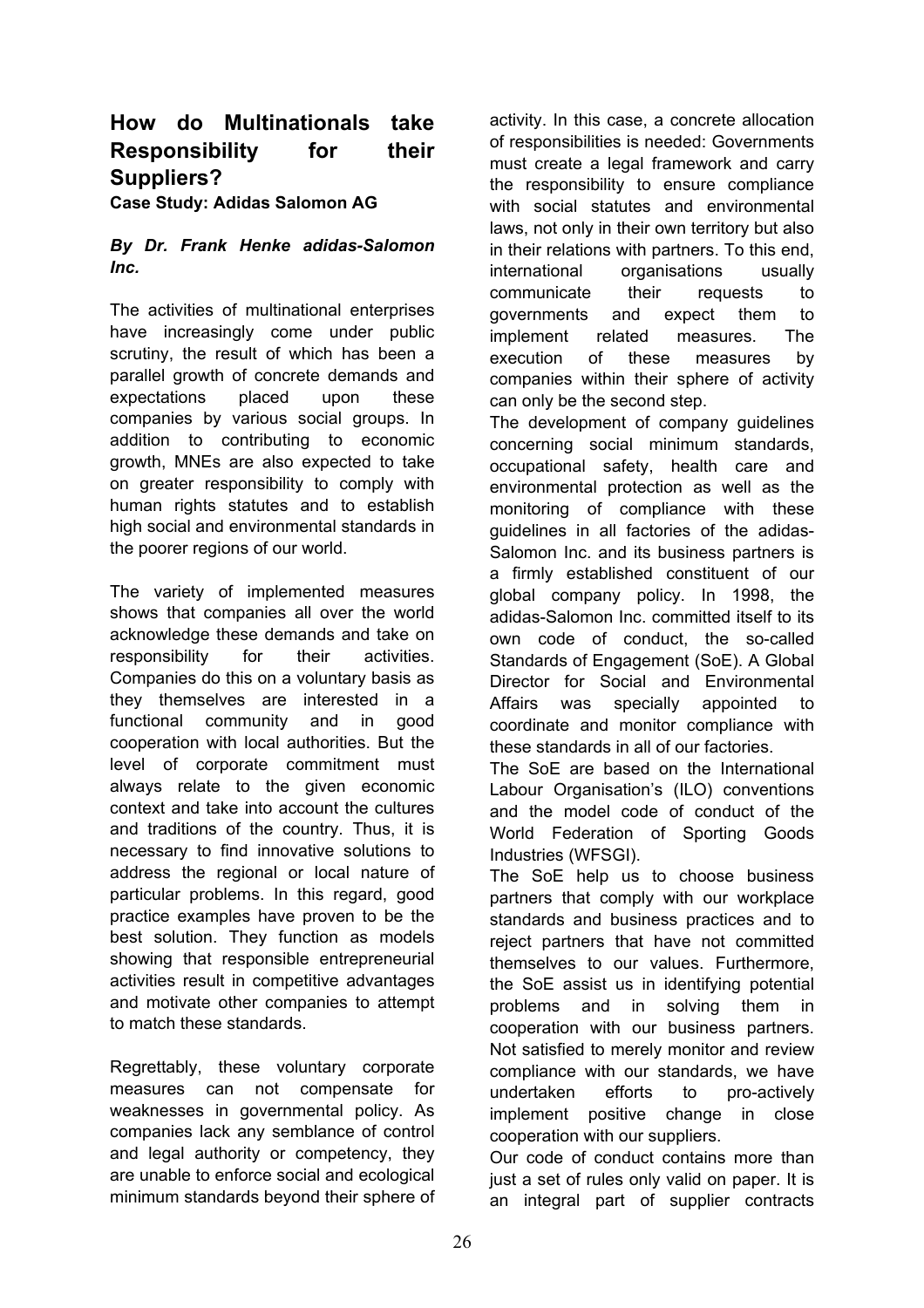between adidas-Salomon and its business partners. Implementation of and compliance with our SoE is monitored by a team consisting of 30 employees. As our suppliers are situated in many different countries, the Social and Environmental Affairs Team is organised into three regional units covering Asia (China, Hong Kong, Indonesia, Singapore, Taiwan, Thailand, and Vietnam), Europe (Germany and Turkey) and the Americas. These representatives are under the supervision of the Global Director of Social & Environmental Affairs who reports to the company's General Counsel.

In 2002, there were 1,148 monitoring visits by the SEA team at different levels of our supply chain, i.e. at direct suppliers as well as their subcontractors. To help our business partners understand how to manage our SoE we developed individual guidance manuals on standards of employment, occupational safety, health care and environmental protection. In cooperation with our suppliers, these guidance manuals are utilised to resolve problems occurring in the workplace.

In addition to the monitoring visits of our SEA team we put strong emphasis on independent audits by third parties. In 1999, we joined the Fair Labour Association (FLA) in the USA. The FLA assists members in the monitoring and interpretation of internal inspection results of companies so that we may effectively implement these independent audits in our business partners' factories. The FLA is a non-profit organisation working cooperatively with companies, NGOs and universities to promote a workplace code of conduct and guidelines for safety, health care and environmental protection conditions in the workplace. The Fair Labour Association appoints accredited supervisors in order to assess the level of compliance of associated companies with these standards. The organisation publishes an annual report that includes a transparent system analysis to facilitate the evaluation of the results of participating companies.

In 2002, 42 suppliers were audited without prior notification by independent FLA accredited supervisors. Consequently, the FLA determined that all of its requirements had been complied with in full.

Rather than intending to continually scrutinize our suppliers' every move, our strategy is based on the idea of motivating them to take the initiative to develop more long-term responsibility for their activities.

It is our opinion that a sustainable system needs to build structures that involve our suppliers' employees and management as well as local labour organisations and NGOs. This is the only way to guarantee that adequate working conditions become a standard element of business activities.

We believe training to be a much more effective tool than control, as it can enable us to play a long-term role that goes far beyond the scope of mere authoritative monitoring. Our SEA training programmes for factory management assist our suppliers in the general implementation of our standards while also addressing individual issues – such as fire safety, industrial law or the handling of chemicals and internal environmental protection. Last year, the SOE team organised 255 training sessions for suppliers and local factories.

In addition to the activities mentioned above, we implement projects in cooperation with governmental and nongovernmental organisations aimed at transferring and improving industrial-lawspecific knowledge in regard to employment, occupational safety and health care protection. For instance, in Indonesia, Vietnam and Cambodia we cooperate with suppliers and local NGOs in implementing projects to improve health care protection for women working in factories.

Our potential to directly influence the results of our measures depends mainly on the intensity of cooperation with our business partners and their willingness to cooperate in these issues. In circumstances in which we represent the main purchaser, as in the case of sport shoes, we can use our market power to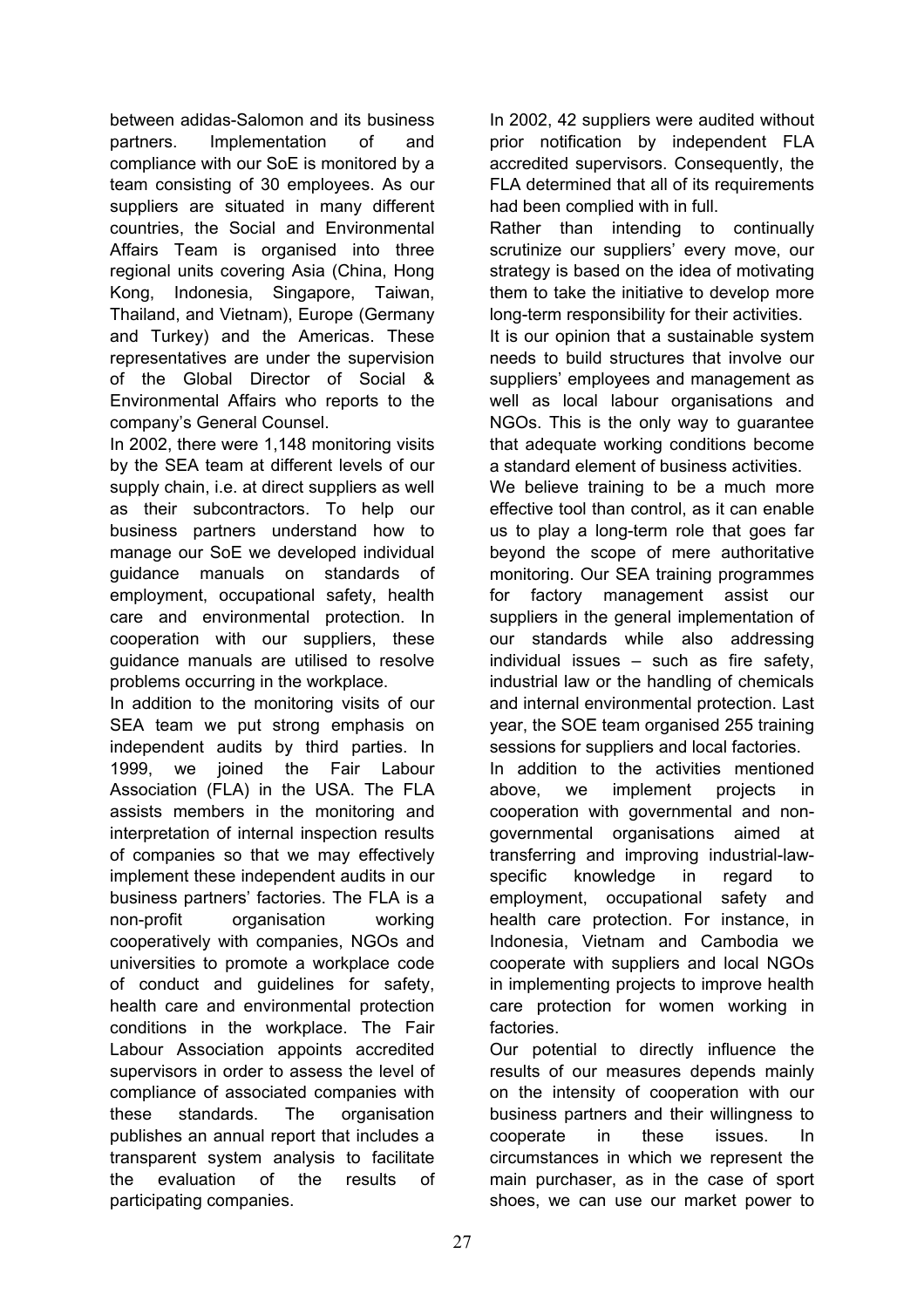promote change. In regard to sport clothing, however, our contracts with suppliers cover only 1% to 50% of their total supply capacity. Under these conditions our capability to bring about change is reduced. Thus, in order to promote improvements in the factories we purchase from, we have combined forces with our competitors to initiate joint actions. In all industry sectors, this cooperation within the sporting goods industries is exceptional. In regard to

## **Sustainability within the Supply Chain – Experiences and Perspectives Case Study: Volkswagen AG**

#### *Dr. Michael Mesterharm, Julia Koplin*

#### **Introduction**

As globalisation is progressing, large enterprises are facing growing international competition. This poses a challenge to the design of added value processes and supply chains of a company. In the wake of globalisation, the number of possible suppliers a company can rely on in regard to procurement of raw materials or primary products has enlarged considerably during the last few years and has also significantly increased the complexity of procurement processes (1). Within the car industry, the added value processes are also global. At Volkswagen, this globalisation process began already in the 1950s with the establishment of production sites in Brazil and South Africa. The globalisation of Volkswagen was continued by acquiring the brands Seat and Skoda and by opening new markets such as China. Suppliers of Volkswagen followed this development and built factories abroad – often close to production sites of Volkswagen. At the same time, Volkscompliance with industrial law as well as occupational safety and health care standards, we pursue the same goal: to improve working and living conditions of the people manufacturing our products.

Further information on the Social and Environmental Programme of adidas-Salomon is available at www.adidas-Salomon.com/de/sustainability/.

wagen could win new local suppliers as partners. The development at Volkswagen in regard to the added value process shows the following characteristics:

- Globalisation of the Original Equipment Manufacturer, OEM
- Globalisation of suppliers with head office in developed countries
- Construction of a local supplier system in emerging countries
- Increasing amalgamation of suppliers while production remains decentralised

To extend procurement to new markets and regions, especially to emerging and developing countries, holds new environmental and social challenges and tasks at global and national level (2). Particularly consumers and NGOs expect ever more information on production conditions of products and services – also on factories of suppliers – and blame companies' offences against environmental protection and working conditions through the media as well as at the political level. Sustainability is the answer to this challenge and has developed into the model of a global company policy that is socially more responsible and pursues long-term goals.

#### **Sustainable Development as a Challenge to Companies**

The first commonly agreed definition of sustainability, which is still valid today, was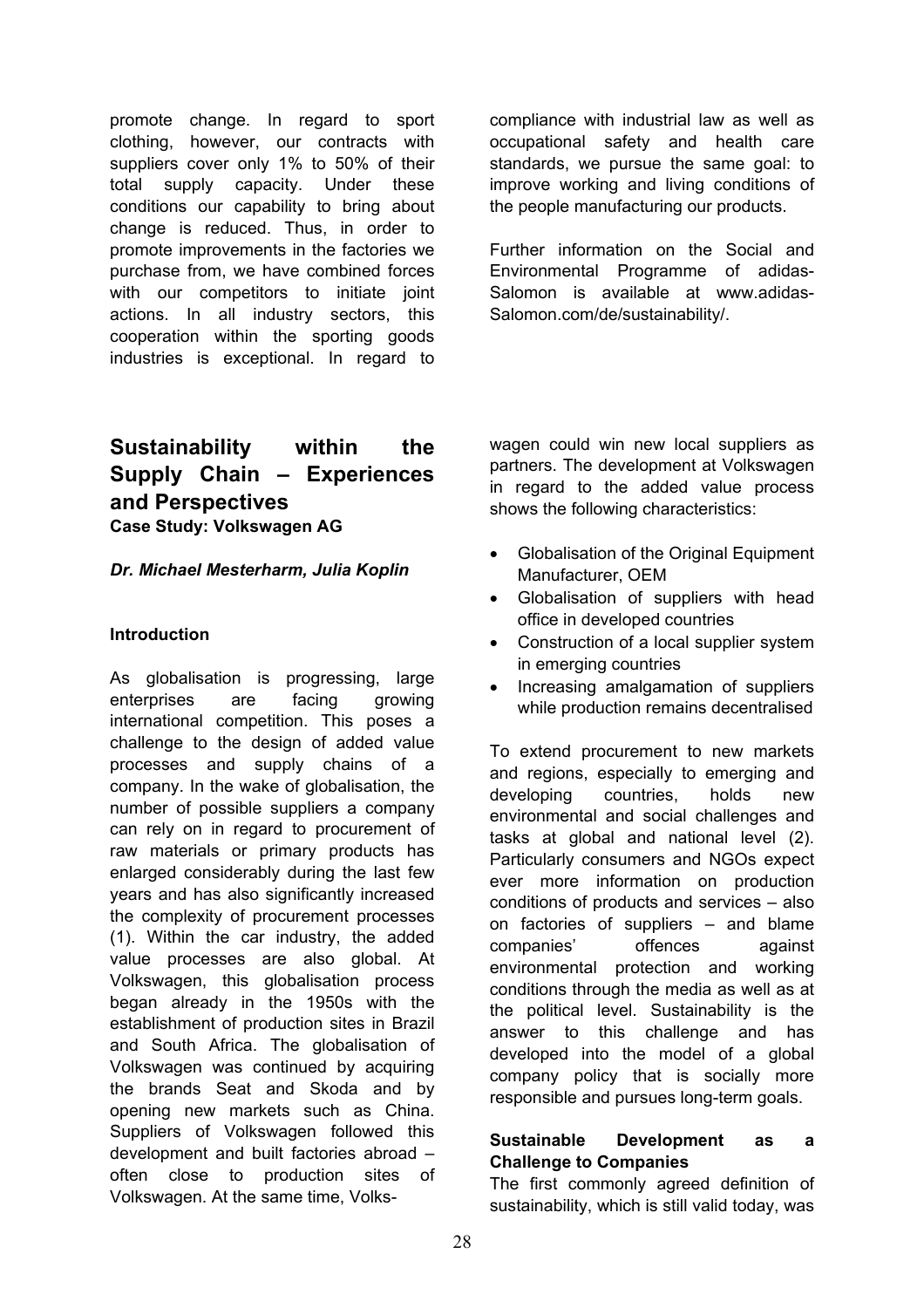given by the Brundlandt Commission in the context of the World Commission for Environment and Development (WCED) in 1987. It became a principle for ensuring an acceptable long-term development of society and stipulates that needs of the present generation must be met without risking that future generations will not be deprived of the means to meet theirs (3). In addition to intergenerational justice the definition of sustainability contains the promise to tackle not only economic, but also ecological and social problems.

For Volkswagen, the principles of sustainable development must be taken into account from two angles: in the context of the ethical expectations society places in companies and in regard to secure and improve the global competitiveness of the company. In the view of Volkswagen, sustainable development contains three central elements (4): long-term balance of the economic, ecological and social system and reconciling of diverging interests, responsibility for business activities as well as transparent communication and fair cooperation.

Expectations placed in companies in the context of globalisation and sustainable development aim predominantly at contributing to reduce or to eliminate social and environmental shortcomings resulting from corporate business activities. The most criticised issues are: inadequate environmental protection and lack of occupational safety, child labour, wages below legal minimum wages, oppression of trade union activities, discrimination, unreasonable working hours, forced labour, etc. (5). Different environmental protection standards in developing countries are a result from different national environmental protection standards, existing infrastructure (such as wastewater treatment plants) as well as from natural regional conditions (such as climate and soil quality). Differences between the associated working

conditions within national states result from different legal frameworks or social standards. Very often, labour and social laws in emerging and developing countries do not meet the standards of industrialised countries in the West (6).

At international level, demands placed in companies to comply with worldwide agreed minimum standards have already been included into several quidelines, codices and initiatives. Although these are voluntary commitments they have in fact a quasi-binding character as they are indispensable to justify activities in front of public authorities and NGOs as well as to remain competitive. In related literature, Global Compact, ILO core labour standards, OECD Guidelines for Multinational Enterprises, ISO 14001, AccountAbility 1000 (AA 1000), Global Reporting Initiative (GRI), Global Sullivan Principles and Social Accountability 8000 (SA 8000) are called 'The Global Eight' and represent the most prevalent global standards (7). Until now, however, Volkswagen has only started to integrate the social standards AA 1000 and SA 8000 into company practice. Volkswagen supports the Global Compact (ILO core labour standards) and the 'Charta on Sustainable Development' of the International Chamber of Trade, certifies production plants according to the standards EMAS and ISO 14001 and uses the GRI Guidelines for its sustainability documentation. But sometimes generally agreed standards are not sufficient, for example if sector-related or companyrelated characteristics require specific regulations. Therefore, numerous companies have entered into commitments designed to guide their business activities. Since 1995, Volkswagen has applied a Group-wide environmental policy in order to continually improve sustainability in all areas. Additionally, together with the Group Global Works Council of Volkswagen AG and the International Metalworkers' Federation, Volkswagen AG agreed on the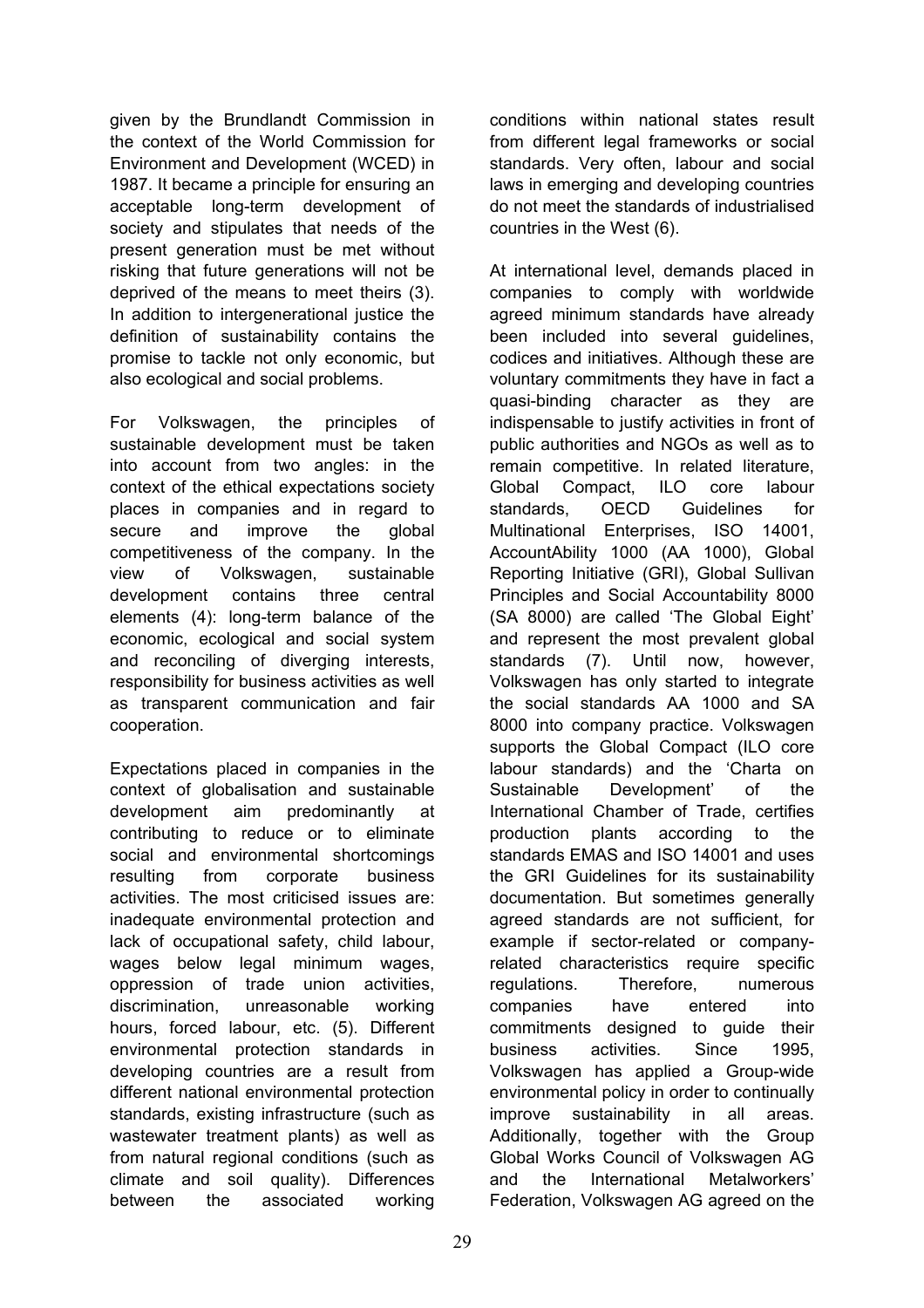'Declaration of Social Rights' of employees (8). It regulates freedom of association, free choice of employment, work hours and wages as well as the prohibition of discrimination and child labour.

## **Implementation of Sustainability within the Chain of Suppliers**

As large corporations with globally wellknown brands are especially exposed to the public they have come under thorough public scrutiny. They are expected to not only take on responsibility for their business activities, but also for the entire added value process along its chain of suppliers. This is a great challenge for companies with highly complex products and an associated diverse and multistage value chain, as related firms mostly only know their first-tier suppliers and to a degree also those suppliers' contractors. Succeeding links of the chain are often unknown for the most part. The first-tier suppliers of the series production of the Volkswagen Group consist of about 800 companies and approximately 3,600 locations worldwide. About 5,500 companies are business partners of Volkswagen. The automobile is one of the most complex products on the market and it needs an extremely complex supplier system. Therefore, in order to recognise potential risks as early as possible, cooperation with first-tier suppliers on a partnership basis is crucial. The OEM requires that environmentally and socially sound business activities are practiced within all stages of the value chain.

Volkswagen accepts the challenge of sustainable development within the chain of suppliers and we know that this is not a one-time, but a long-time and permanent task. For Volkswagen, this involves early detection of problems as well as finding effective and efficient solutions, which can be applied Group-wide and worldwide, but also developing competitive advantages by means of business relations with suppliers on a partnership basis. Together with the University of Oldenburg,

Volkswagen initiated a research project embracing all areas of responsibility, in which the actual situation of VW-specific requirements for suppliers are analysed, as well as a concept to integrate environmental and social standards into procurement.

In the sustainability model of Volkswagen, published on the occasion of the World Summit for Sustainable Development in South Africa in 2002, the joint responsibility of the Group and its suppliers for environmental and social standards within the chain of suppliers was pointed out. Furthermore, Volkswagen's environmental policy of 1995 has already emphasised cooperation with suppliers in the field of environmental protection. The Group's 'Declaration on Social Rights' contains explicit encouragement and support of all trading partners to embody the guidelines of social standards set up by Volkswagen. Additionally, studies showed that in regard to environmental protection broad-based requirements to Volkswagen's suppliers have already been in place focussing mainly on the environmental quality of supplied products. Suppliers have to meet both the high quality and environmental requirements that Volkswagen has specified for its products. Usually, this is only possible by means of state-of-the-art production technology. The different product-related environmental requirements are part of the terms of the procurement tender. Furthermore, all suppliers are supposed to regularly exchange information and experiences on environmental issues. Until now, no certificate enquiries in order to establish environmental management systems as ISO 14001 have been required. However, a first poll among first-tier suppliers showed that a great number of suppliers has already certified environmental management systems in place and has also specified explicit environmental requirements their suppliers must meet. Until now, requirements for workplace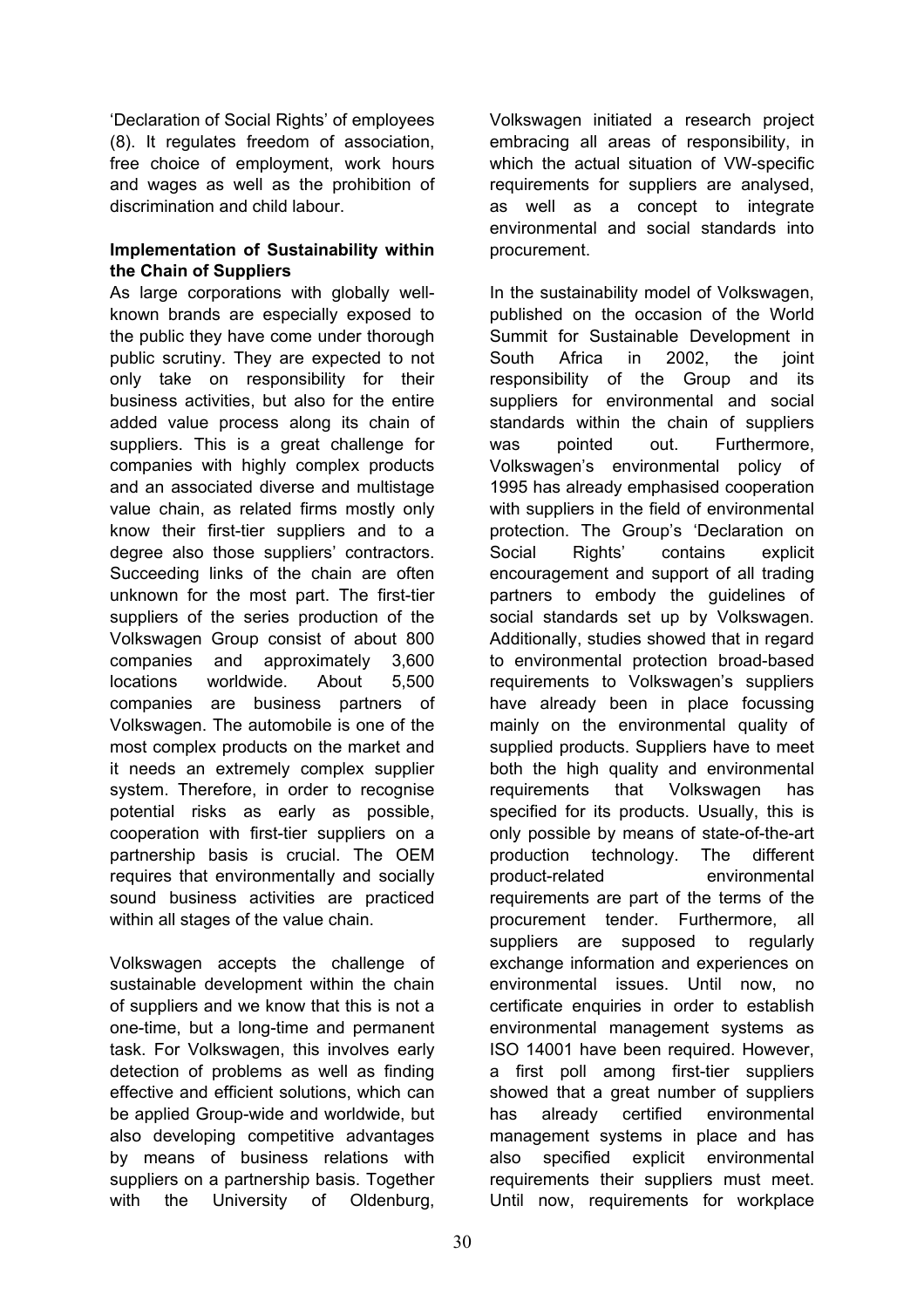conditions in suppliers' factories have been included in the framework of quality assurance that also refers to the design of the production process. Within the framework of the research project, it has been discussed to apply the rules of Volkswagen's 'Declaration on Social Rights' to the entire supplier network, as well as to introduce an obligation for suppliers to disclose information on their social standards.

#### **Conclusion**

Volkswagen takes its responsibility for ecological and social issues seriously and strives to achieve a model function within the automotive industry. Even if the core of Volkswagen's business activities will always be the value process, it is important for Volkswagen to work in a sustainable manner within its own sphere of activities – this means also in regard to business relations with suppliers – in order to guarantee Volkswagen's long-term business success.

#### **Literature**

(1) Cf. Arnold, U. (1997): Beschaffungsmanagement; 2. bearbeitete und erweiterte Auflage; Stuttgart, 1997; S. 111-116 und Piontek, J. (1997): Global Sourcing, 1. Auflage, München.

(2) Cf. Kommission der Europäischen Gemeinschaften (2002): Mitteilung der Kommission betreffend die soziale Verantwortung der Unternehmen: ein Unternehmensbeitrag zur nachhaltigen Entwicklung; KOM (2002) 347 endgültig; Brüssel, 2002; p. 5.

(3) Hauff, V. (1987): Unsere gemeinsame Zukunft. Der Bericht der Weltkommission für Umwelt und Entwicklung (Brundtland-Bericht); Greven, 1987; Vorwort.

(4) Cf. Volkswagen AG (2002): Global Compact. Set Off. Future. Responsibility; Wolfsburg, 2002; p.14.

(5) Cf. Spiegel (1998): Tief verstrickt. Deutsche Textilfirmen lassen zu menschenunwürdigen Bedingungen in China und der dritten Welt produzieren; in: Der Spiegel 52/1998; p. 98-100; Spiegel (2001): Wir sind bloß Sklaven?; in: Der Spiegel 16/2001; p. 144-147 und Washington Post (1996): Bot Camp at the Shoe Factory. Where Taiwanese Bosses Drill Chinese Workers to Make Sneakers for American Joggers; by A. Chan; in: Washington Post; Nov. 3; 1996; p. C01.

(6) Cf. Scherer, A.G./ Blicke, K.-H./ Dietzfelbinger, D./ Hütter G. (2002): Globalisierung und Sozialstandards: Problemtatbestände, Positionen und Lösungsansätze; p. 11; in Scherer, A.G./ Blicke, K.-H./ Dietzfelbinger, D./ Hütter G. (HG.): Globalisierung und Sozialstandards, München/ Mering, 2002; p. 11-21.

(7) Cf. McIntosh, M. et al. (2003): International Standards for Corporate Responsibility; in: Ethical Corporation Magazine; Year (2003); No. 13; p. 22-29.

(8) CF. Volkswagen AG (2002) Global Compact. Set Off. Future. Responsibility, Wolfsburg, p.66-67.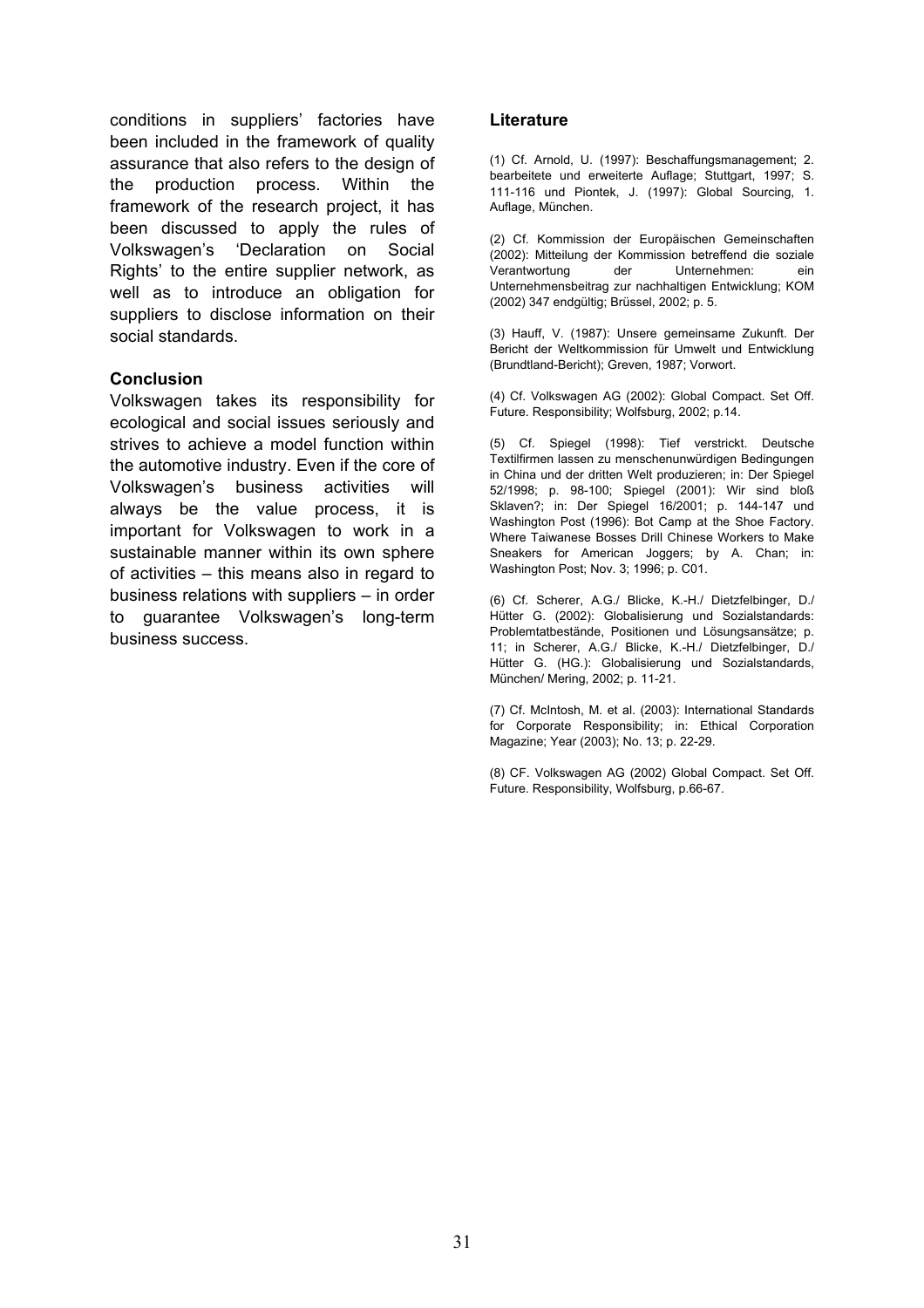# **From Raw Material to the Customer: Responsibility in the Supply Chain Case Study: BASF AG**

## *Dr. Carolin Kranz (BASF AG)*

Responsible conduct within the supply chain has long been an important issue for us. As the world's foremost chemical company with customers around the globe, our activities are based upon the model of sustainable development that is embodied in our fundamental values and guidelines. Furthermore, sustainable development is one pillar of our strategy 2015.

We produce and sell more than 8,000 products worldwide. These include chemicals, plastics, refined products, products for plant protection and foods, as well as oil and gas. In order to reduce the effects on humans and the environment of production, storage, transportation, distribution, use and disposal of our products, we established globally valid standards in conjunction with our efficient environmental management system. Moreover, these standards are not limited to our company alone, but include the complete supply chain – from the raw material to the customer.

Our standards are based on the principles of Responsible Care®, a worldwide operating voluntary initiative of the global chemical industry. Its goal is progressive improvement in regard to environmental protection, product accountability, occupational safety, health care protection, factory safety and security against hazards, safety during transportation and dialogue. In cooperation with our business partners we involve the entire supply chain to achieve the goals of Responsible Care<sup>®</sup>.

## **Our Responsibility Starts with Raw Materials**

BASF purchases more than 10,000 raw materials from about 5,000 different suppliers located everywhere in the world. The share of raw materials from non-OECD countries has increased, mostly due to strong economic growth in Asia. In these strategic growth markets it is particularly important to build efficient business relationships with local suppliers near our new industrial locations. One instrument that supports our endeavour is our so-called safety matrix. Specifically, this means that: products are rated prior to purchasing according to their chemical characteristics in the risk classes A, B and C and the suppliers are categorised in either class 1 (OECD countries), class 2 (upgraded or downgraded countries) or class 3 (until now all non-OECD countries). For products rated as risk class C3 there is a potentially higher risk that will be examined meticulously and comprehensibly. This means for example that an employee of the BASF raw materials purchasing department will visit the factory of a supplier and in the context of an environmental and safety assessment, he/she will examine whether this supplier operates a wastewater treatment plant in order to minimise pollutants as well as determining whether the plant complies with safety standards in accordance with Responsible Care guidelines.



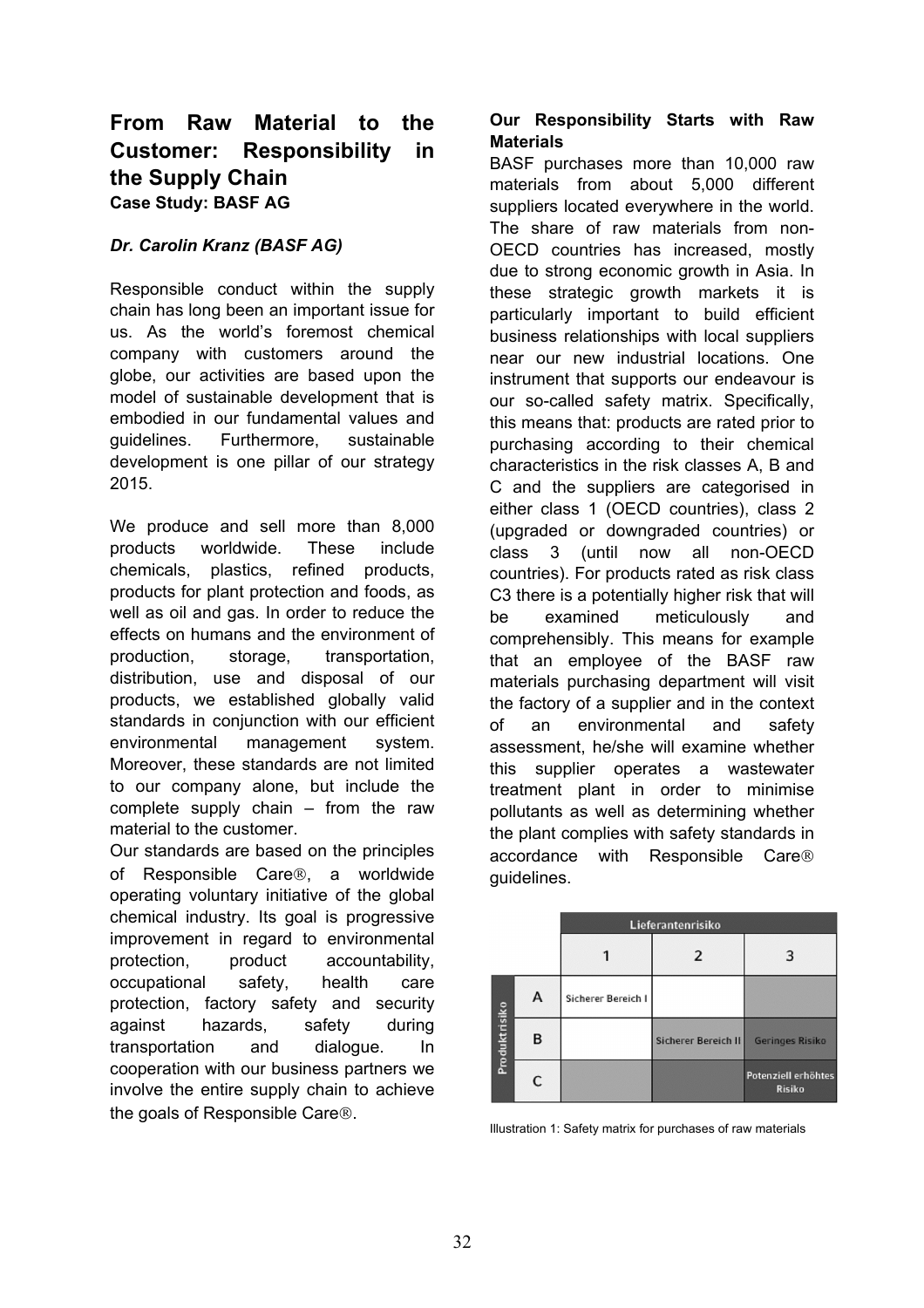In regard to our cooperation with suppliers, we put emphasis on fairness and longterm business relationships. If a prospective supplier has not implemented such standards, he will at first be excluded from potential orders, but subsequently we will support his initiative to rectify the situation through co-development of an action plan with the supplier. In this context, adjustments in production processes from open to closed systems, purchasing of adequate safety equipment for employees or development and establishment of emergency plans are possible examples of measures that could be required. If the owner of the factory implements these measures, he/she will be accepted as new supplier.

## **Safe Delivery to our Customers**

Compliance with our high product transportation safety standards is our utmost priority. Our target for 2012 is to reduce 2003's transport accident rate by 70%. Our globally valid standards and our efficient organisation will be instrumental in the reaching of this goal.

The 'BASF Transportation and Distribution Safety Guide' represents the core and the basis of our measures. It contains our standardised universal guidelines that must be met before, during and after transportation of our products. These guidelines cover for example questions concerning packaging, labelling of dangerous freights, training and documentation.

Additionally, we have a group-wide network of agents responsible for overseeing the handling of hazardous goods. Although it was not a statutory requirement outside of Europe, we have implemented this monitoring function within the entire BASF group. These agents ensure that national and international requirements are met during the entire transportation process. If an accident occurs despite these precautions, the agents in charge of hazardous goods collect all information, initiate measures for improvement and prepare reports for the

management.

In the most cases, our products are transported by independent carriers. When cooperating with our logistics partners, we use the Safety and Quality Assessment System, or SQAS. This system has been developed in a joint effort by chemical companies in order to let independent third parties assess service providers according to standardised criteria. By means of a SQAS report, we can obtain data concerning management systems, internal trainings, reaction times in cases of emergency, vehicle equipment and the existence of safety plans.

Furthermore, we have introduced these tried and tested instruments progressively in our growing markets in Asia: For example, we translated our Group-wide 'Transportation and Distribution Safety Guideline' into Chinese and Korean, defined regional control targets and appointed and trained agents in charge of hazardous goods. In China, safety audits and training sessions were held for carriers in accordance with SQAS standards.

## **Sustainable Value for BASF**

What are our motives for such activities? First of all, we are motivated by our own company tradition and corporate culture. As one of our fundamental values we have committed ourselves to sustainable economic success in the sense of sustainable development. This also means that we act conscientiously in terms of Responsible Care $\otimes$  in that economic concerns do not have priority over safety, health and environmental protection. Responsible Care<sup>®</sup> is an example how successfully a sector-wide commitment can improve upon and effectively surpass governmental guidelines. Secondly, the instruments mentioned above are part of our extensive risk management policy. With an effective raw material supply and reliable delivery of our products to our customers, we create competitive advantages and therefore contribute to the profitable growth of the BASF group.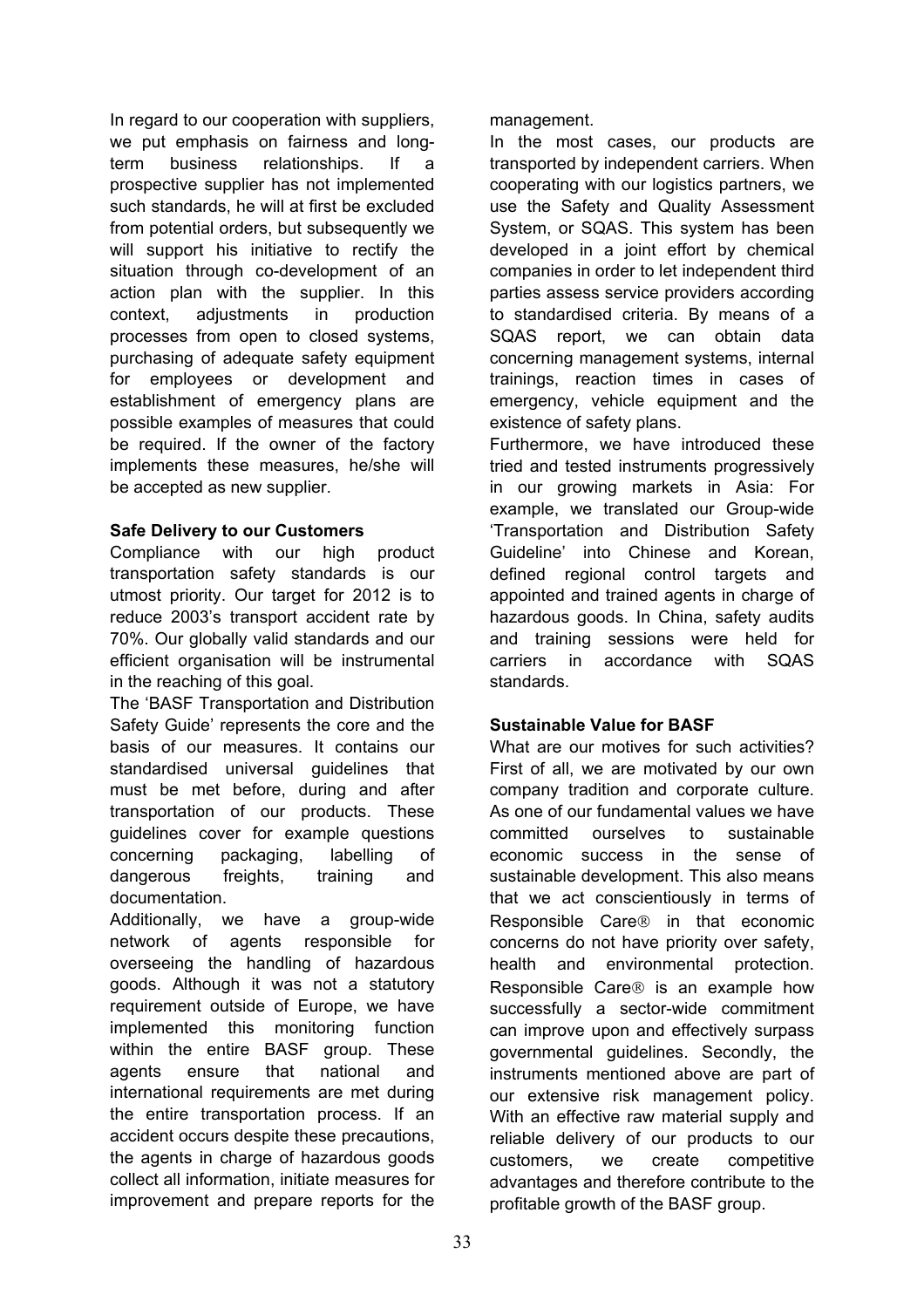# **Responsibility of Multinational Enterprises within the Supply Chain**

**The Theory of Business Management's View of the 'Investment Nexus' Concept**

## *By Dr. Michael Stephan (University Hohenheim)*

## **1. Introduction**

Most industrial and consumer goods are produced on the basis of division of labour. Several – at least legally – independent companies are involved in the value chain. To what extent are companies in manufacturing chains based on division of labour socially and ecologically responsible for their supply and marketing chains? Companies can be forced to take on responsibility if interdependencies exist among actors involved in the production system. Within this context, legal independency is no meaningful criterion. Economic dependencies can exist as well between legally independent companies and result, for example, from financial investments. Enterprises operating at multinational level are by no means monolithic entities but part of a complex network based upon direct and indirect majority or minority interests. At least among the group of consolidated companies, i.e. among the group of financially dependent companies linked by financial investments, it is possible to force companies to take on responsibility. But by which minimum amount of financial investment is financial dependency determined? And can financial inter-dependencies of actors also be created without the presence of financial investments?

In its discussion on the scope of corporate responsibility within the supply chain, the Working Group on the subject 'supply chain' of the OECD 'Committee on International Investment and Multinational Enterprises (CIME)' defined the terms 'investment nexus' and 'investment-like relationship':

*"…the Guidelines have been developed in the specific context of international investment by multinational enterprises and their application rests on the presence of an investment nexus. When considering the application of the Guidelines, flexibility is required. This is reflected in Recommendation II.10 and its commentary that deal with relations among suppliers and other business partners. These texts link the issue of scope to the practical ability of enterprises to influence the conduct of their business partners with whom they have an investment like relationship…"13*

The CIME Working Group, however, did not define these two terms more closely. The concepts of 'investment nexus' and 'investment like relationship' remain vague and not clearly defined. This study's key concern is to provide a stricter definition of both these terms using the theory of business management concept of financial dependency. The following paragraph explains different aspects of supply chain management from the theory of business management's viewpoint. The concept of financial dependency is introduced in paragraph 3 in order to define the scope of responsibility. Paragraph 4 provides conclusions.

## **2. Supply Chain Management from the Theory of Business Management's Viewpoint**

2.1 Definitions of Supply Chain and Value Chain

In the theory of business management, design and management of supplier and business relations in companies, and thus responsibility within the supplier chain, are traditionally discussed within the context of 'supply chain management'. In Anglo-Saxon specialist literature, the terms 'commodity chain' and 'manufacturing chain' are synonyms used for the term 'supply chain'.<sup>14</sup> Parallel to these English

 $13$  OECD (2003), p.12.

 $14$  The OECD (2000, p.2) defines 'Supply Chain' as "... network of facilities and distribution channels that encompasses the procurement of materials, production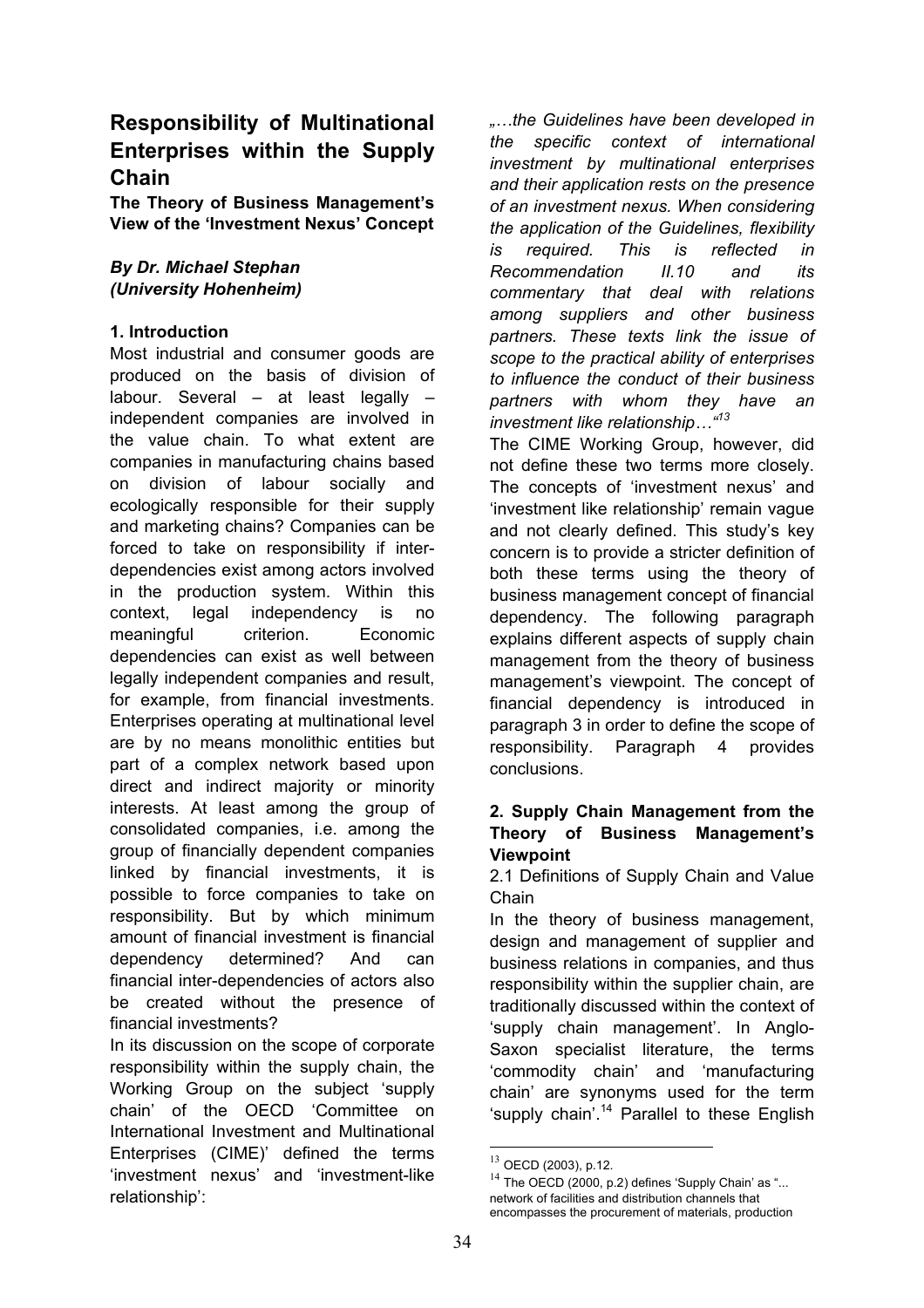concepts, the term (cross-company) 'value chain' became commonly accepted in the terminology of German theory of business management. A value chain describes a cross-actor chain of several functionally integrated entrepreneurial activities, i.e. value adding operations intended to manufacture a product.

Supply chains or value chains involve several business actors that are independent, at least legally. While the term 'supply chain' primarily explains the chain of suppliers from the viewpoint of an involved company, i.e. from the perspective of an actor and its supplier and business relations, the term 'value chain' suggests a point of view that does not refer to companies. The value chain extends from raw material suppliers to end-users. End-users can be private consumers as well as industrial users of a product. Basically, the term 'chain' suggests that the value chain or the supply chain is a line of actors in a sequential process based on division of labour. But this is an oversimplification. Value chains are complex networks based on division of labour that often involve many actors that are legally, and in part also financially, independent.

The theory of business management deals with value chains from two different angles: The strategic angle refers to design of value chains, while the operative angle refers to management of existing supply and business chains from the actor's point of view.

(1) *The strategic angle of the theory of business management refers to value chain design.* Economists analyse the value chain and investigate the question which roles the involved actors should play from the strategic perspective. Questions concerning outsourcing or make-or-buy, i.e. considerations about optimisation of

and assembly, and delivery of product or service to the customer." On the term commodity chain cf. Gereffi (1994, 1999). Gereffi et al. (1994, p.2) defines global commodity chains as "sets of interorganisational networks clustered around one commodity or product, linking households, enterprises, and states to one another within the world economy."

1

the vertical range of value added activities of the single companies involved, are the key elements of this view. During the last years, terms like 'concentration on core competences', 'optimisation of the vertical range of manufacture' and 'lean production' were used to illustrate this view. In recent years, fundamental approaches, referred to as 'deconstruction' and 'dynamic reconfiguration' of value chains, have been used. $15$  Companies focus on selected parts of one or more value chains and bring their 'core competences' into play. In recent years, network approaches to design value chain systems have also become popular.<sup>16</sup>

(2) *The operative angle refers to management of the existing supply chain.* From this viewpoint, supply chain management targets integrated planning, control and monitoring of company-wide and cross-company flows of products, materials, information and capital along the value chain.<sup>17</sup> Its aim is the optimisation of contacts with business partners in order to guarantee a smooth flow of products and information.<sup>18</sup> According to Scheer et al. (2003), the value added network consisting of manufacturing companies and service providers should be designed effectively to achieve the objectives, and the value added processes should be controlled and carried out as efficiently as possible.<sup>19</sup> Supply chain management also includes globally oriented procurement and supplier management. This includes supplier evaluation, supplier selection, supplier improvement, and supplier relationship management. Supplier and procurement management also includes exertion of influence in order to achieve socially and ecologically responsible business operations of external suppliers and contract partners, as well.

 $15$  Cf. Gerybadze (2000).

 $16$  Cf. Fichter, Sydow (2002) and Sydow, Windeler (1999).

 $17$  Cf. Scheer et al. (2003), p.375f.

 $18$  Cf. Arnold, Essig (2003), p.667.

 $19$  Scheer et al. (2001), p.47.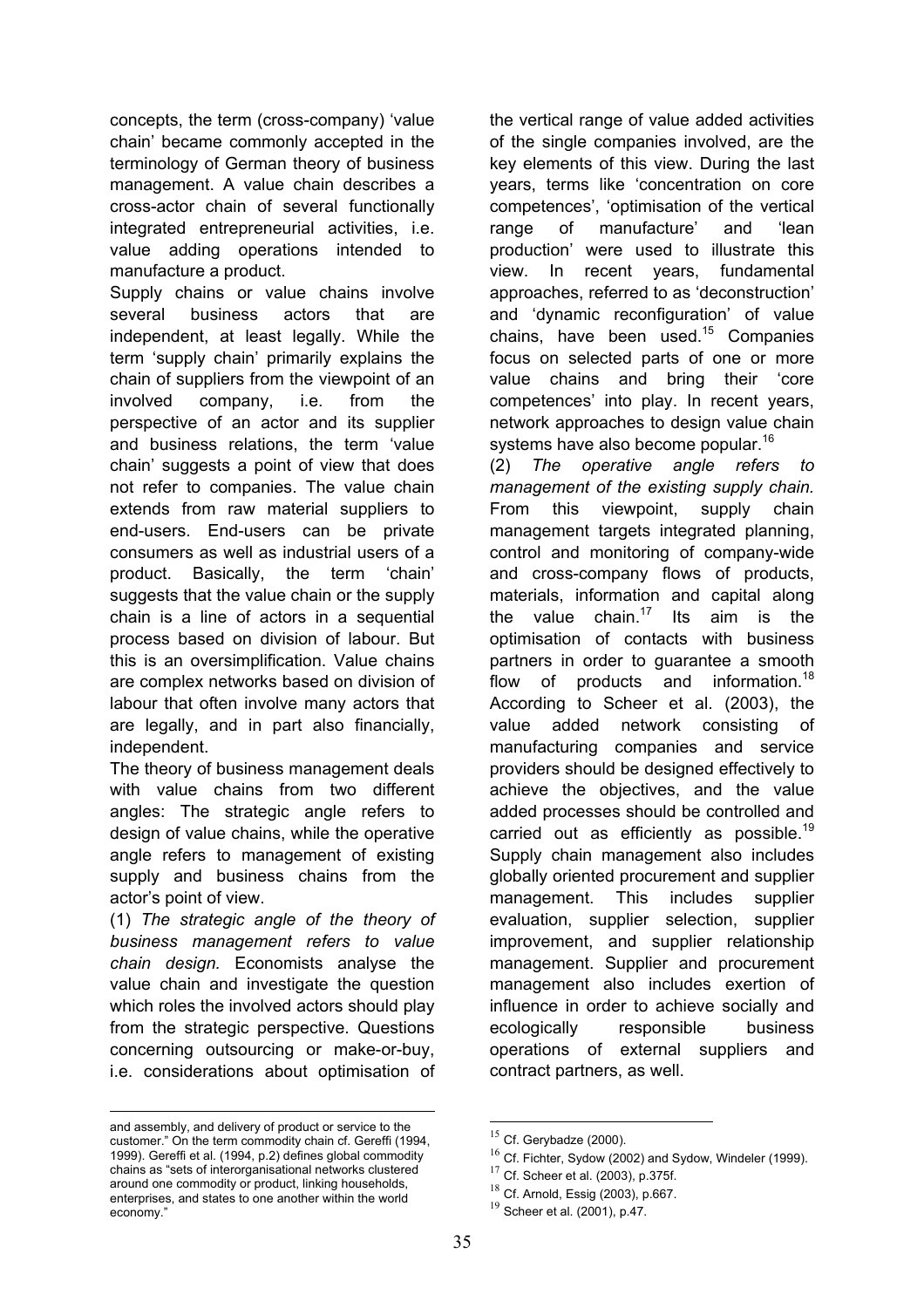## **2.2 Supplier Evaluation and Supplier Improvement**

As it is part of operative supply chain management, procurement or supplier management is an important foundation to exert influence on external suppliers and contract partners. How such influence, which can also include social and environment-related aspects, is exerted can be outlined using two elements of supplier relationship management – supplier evaluation and supplier improvement.

In most German companies', detailed supplier evaluation is a central pillar of supply chain management. Supplier evaluation is the basis of procurement policies and selection. Supplier evaluation includes a set of factors such as cost, technology, quality, logistics and others and aims at saving costs. These costs, however, do not only take into account the prices of materials and primary products to be procured, but the entire process chain. Apart from the criteria mentioned above, supplier evaluation in Germany also includes more and more ecological criteria.20 Using the catchphrase 'ecologyoriented procurement management', companies start to control environmental compatibility of their products prior to planning and development processes instead of employing technical environment protection at high costs afterwards. In this process, the ecological competence of suppliers has become a crucial competition factor and valuation provision: In the evaluation process, it is controlled whether suppliers operate in an environmentally-friendly way and whether associated primary products or services are produced or delivered in an environmentally-friendly way. In ideal circumstances, suppliers are not only evaluated when they are selected for the first time, but established suppliers are also evaluated on a regular basis. Each supplier relationship must be linked to consequences. This concerns

improvement of supplier relations as well as consequently eliminating suppliers if their performance was repeatedly evaluated as not sufficient. Supplier relation improvement takes place within the framework of the so-called *supplier improvement* process. Supplier improvement programmes include supplier counselling, agreement and commitment of the suppliers to implement and comply with specific improvement measures, as well as training programmes for external partners. Aim of supplier improvement programmes is that suppliers commit themselves to act in accordance with and to improve their environmental protection efforts persistently.

## **2.3 Outsourcing of Responsibility within the Value Chain? The Contribution of the Theory of Business Management**

Traditionally, German economists have a positive – operative and strategic – view of cross-company division of labour in (globally distributed) value chains. In discussions about division of labour with external partners along the value chain, beneficial consideration such as effectiveness criteria (concentration on core competences, improvement of innovation and learning capabilities etc.) and efficiency aspects (cost reductions through scale effects, increase in flexibility etc.) are always placed in the foreground.

In theory and practice of business management, there are only critical studies on certain aspects, such as the threat to procurement security, if considered from the operative angle, and the danger of an undesired flow of knowhow abroad as well as lock-in effects or dependencies by involvement of external suppliers, if considered from the strategic angle.  $21$ 

In the theory of business management or global supply chain management, negative aspects of social and environment-related responsibility have only recently come into

1

 $20$  Cf. Hartmann (1996), p.54ff

 $21$  Cf. Uzzi (1997).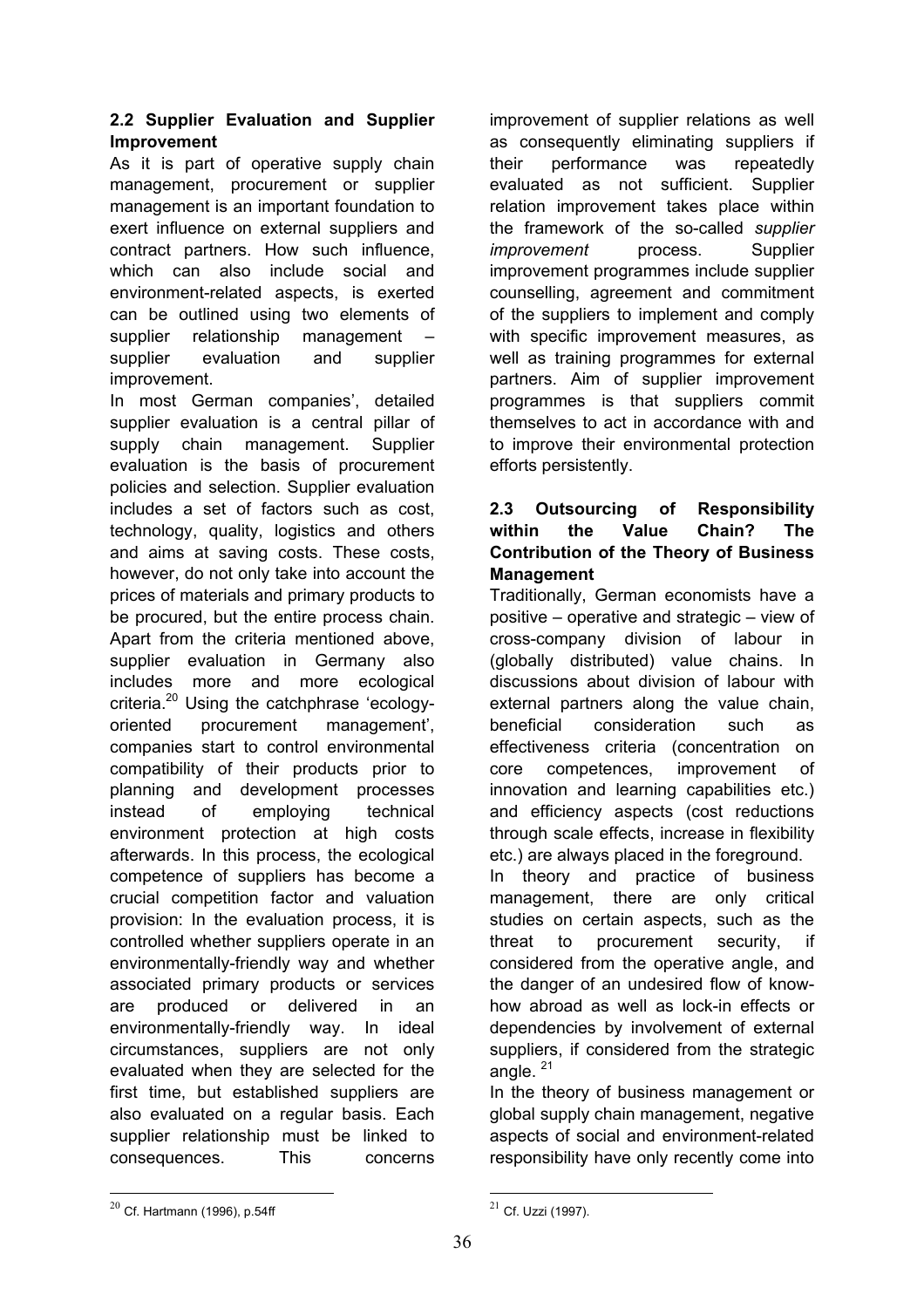view of scientific contemplations.<sup>22</sup> In recent years, the danger of an undermining of the institutional codetermination got some attention in German-speaking countries, as well as ecological criteria for supplier evaluations.23 Regarding the last mentioned aspects, it must be considered that taking account of ecological aspects within the supply chain management remained limited to the national or European level for the most part. There are no traditional economic reasons that could cause companies to take on more responsibility than required by national or European environmental protection provisions and the objectives determined by them, unless sectors are concerned that provide a definite potential for savings at global level.

Characteristically, the critical discussion about ecological and social responsibility within the supply chain management was not initiated within the theory of business management itself, but was introduced into this field of science by neighbouring sciences, such as theory of politics and theory of social sciences, economics (theory of foreign trade and investment, theory of development and others) and environment-related sciences. Thus, the knowledge about this subject in the theory of business management is rather scarce and can contribute hardly any constructive answers to clarify the question of how far corporate responsibility for social and ecological concerns should extend or where and how companies can or even exert influence on operations of their suppliers and business partners involved in the value chain.

Nevertheless, the theory of business management can make a crucial contribution to clarify this question: The strategic point of view of the theory of business management deals with design of value chains and in particular with questions concerning internal and external

1

sources of supply. The gist of this discussion about the design of value chain structures aims always at the (theoretical) question of a company's boundaries: Traditionally, a company's boundaries were defined by cross-shareholding. Facing intensified division of labour and financial dependencies among legally independent business partners involved in the supply chain, other factors can also be used for defining company boundaries. Especially the analysis of structures and relationships within the value chain shows dependencies existing independent of cross-shareholding and traditional hierarchies. From the strategic point of view, the theory of business management can provide valuable guidance in order to define the terms 'investment nexus' and 'investment like relationship' more closely. The following thesis is the basis of further discussions in the next paragraphs:

# *Financial Dependencies Create Possibilities to Exert Influence*

If financial dependencies exist among legally independent companies involved in a value chain, the company holding the dominant position can exert influence on the dependent partners in this value chain.

In the next paragraph, central aspects of the strategic discussion on the subject 'supply chain' in the theory of business management are addressed and different forms of financial dependency within the value chain are classified. The analysis of financial dependency within the context of economic law, especially balance sheet law, complements the discussion on financial dependency within the framework of the theory of business management.

## **3. Financial Dependency within the Value Chain**

3.1 Characteristics of Value Added Networks that Influence Management of Social and Ecological Responsibility From the theory of business management's perspective there are two basic alternatives concerning the

 $22$  Cf. Fichter, Sydow (2001) and Teubner (2000).

 $23$  Cf. Sydow (1999); Fichter, Sydow (2001).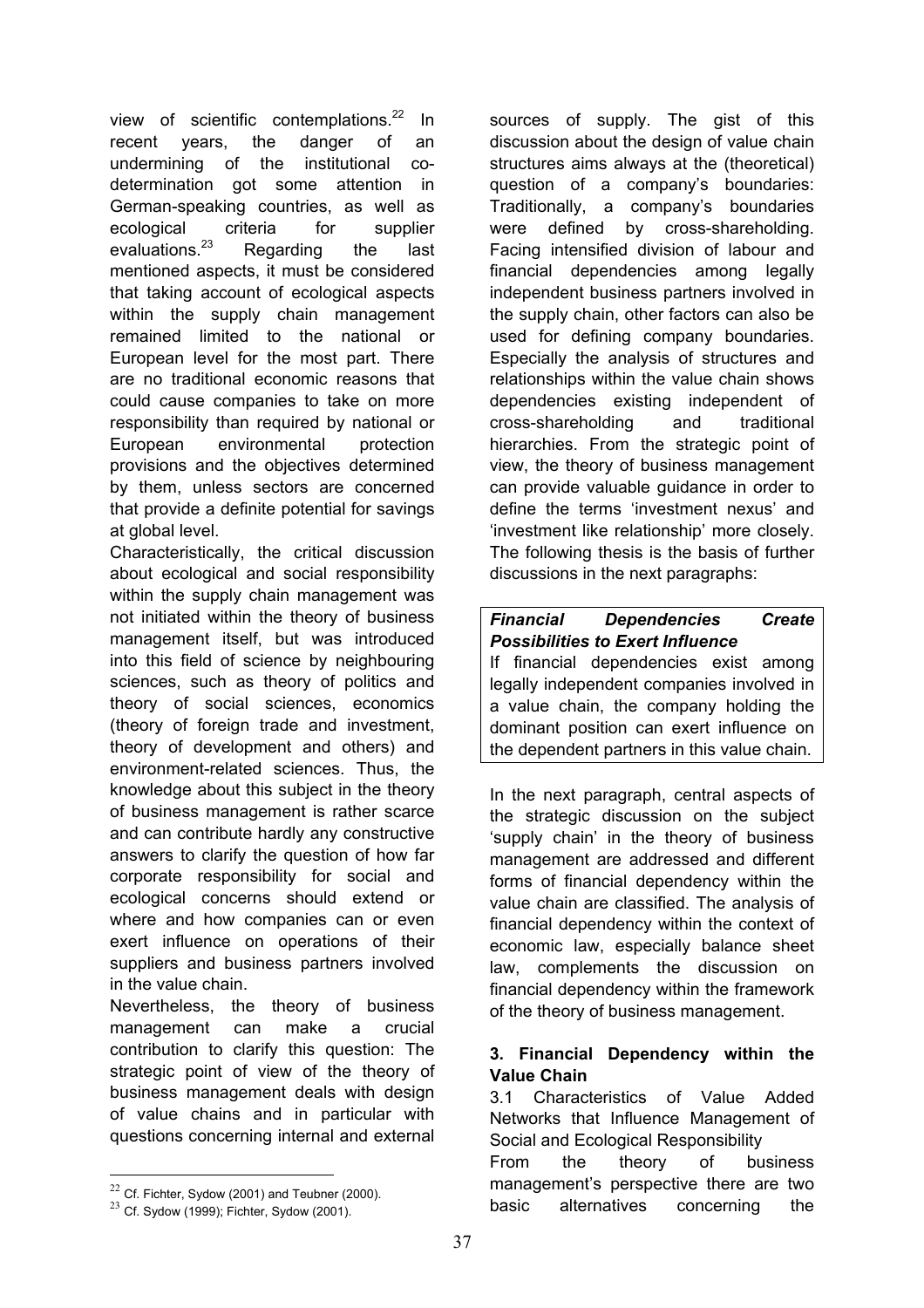coordination of adding value by manufacturing complex products: On the one hand, a single company can take over all production steps itself and can consequently coordinate all necessary transactions itself. In theory, this is called an internalisation solution (in-house solution) and coordination of transactions is ensured through formal, hierarchic structures by virtue of order. In the case of a complete internalisation solution, the problem of organisation of responsibility within the value chain does not occur, as responsibility can be enforced by virtue of order. On the other hand, the value added process of manufacturing a (complex) product can also be coordinated by a variety of independent business partners (external solution). The individual actors involved in the manufacturing chain take over only minor value added processes and buy their primary products and materials from external and independent suppliers. Actual prices provide incentives for an efficient and effective coordination of the transactions necessary in the value added process. Strictly speaking, if prices are totally disconnected from the market, actors cannot be forced to take on responsibility within the supply or value chain. None of the fully independent actors can exert influence on the other companies.

Now, the crucial point concerning considerations about organisation of value added processes is that in practice there are often coordination forms which range between the two extreme forms represented by market and hierarchy. A company will hardly carry out all necessary operations within the value added process itself, and there will be only rare cases where individual actors of the value chain have just market relations. The resulting structures of relationships and dependencies among the legally independent actors involved in the value chain show characteristics of both hierarchy and detachment from the market. So it is very likely that a relationship based upon trust will result

from a longstanding supplier relationship. In this case, the nature of the coordination form is cooperation. The discussion about cross-company cooperation or value added networks the theory of business management deals with such 'hybrid' organisation forms between market and hierarchy.<sup>24</sup>

If such value added networks consisting of legally independent companies are analysed, several characteristics can be identified that influence organisation of responsibility within this network or this value chain. According to Fichter, Sydow (2001), three characteristics can be distinguished $^{25}$ :

- *Number of actors:* Organisation of responsibility can especially be expected if the value chain does not involve too many actors and if a central company is in direct contact with the most important partners involved in the value chain. If a value chain involves many actors, however, it will be difficult to implement organisation of responsibility. Since the more 'remote' the position of the actors along the value chain is, the less the interaction intensity will be.
- *Quality of network relationship:* The closer the relationship among actors of the value chain, the easier it is to organise responsibility.
- *Structure of coordination forms:* Finally, the possibility to organise social and ecological responsibility within a value added network is influenced by the structure of coordination forms within the value added system based on division of labour. Depending of the rate of centralisation of the coordination form, value chains with polycentric and hierarchic patterns must be distinguished $^{26}$ :

 $24$  German representatives are for example Sydow (1992) and Zentes et al. (2003).

<sup>25</sup> Cf. Fichter, Sydow (2001), p.22f.

 $26$  On the concept of centrality or centralisation in networks cf. Jansen (2003), p.127ff. Concepts based on centrality of actors in value chain networks assume that the actor who participates in many relationships within the network is the prominent actor of the network.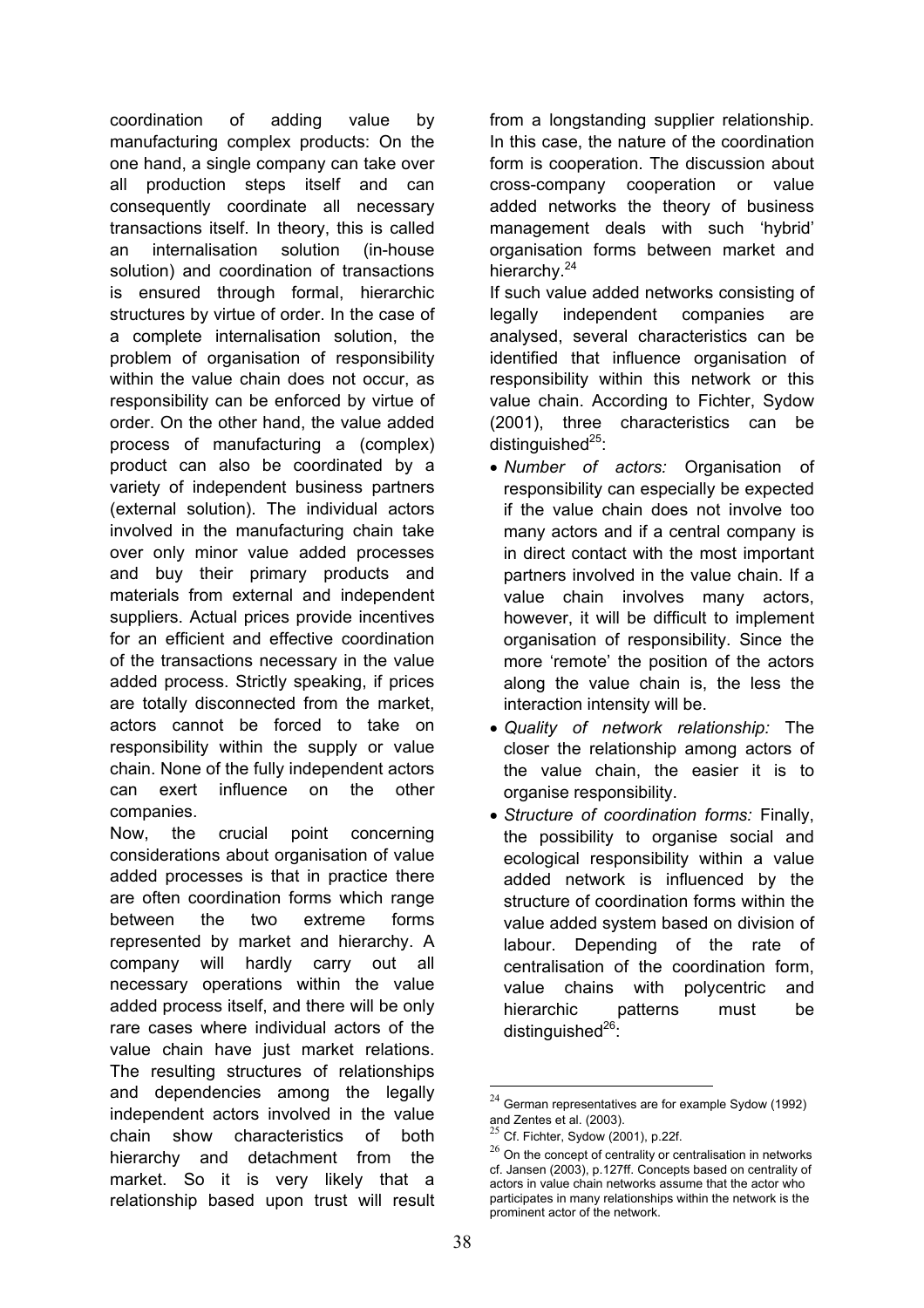1) Polycentric value chains are entirely decentralised value added networks without dominant actors. In polycentric value chains, responsibility can mainly be enforced by means of close relationships based upon trust. Apart from the number of actors involved, in polycentric value added networks the possibility to organise responsibility is first and foremost defined by the quality of the relationships within the network.

2) Value chains based on hierarchic structures are highly centralised systems based on division of labour managed by one or more 'focal', i.e. central, company or companies. Jarillo (1988) and Sydow (1992) defined value added networks managed by one or more focal company or companies as 'strategic networks'.27 The actor who holds the top position in the value added network is also called system leader.<sup>28</sup>

Organisation of responsibility within the value chain is easier to realise in stronger centralised networks with one or a few dominating or prominent actors than in polycentric operation networks without top actors.

Mere presence of a focal structure in the value chain is not sufficient to force actors to take on responsibility. To the aspect of centralised coordination described by Fichter and Sydow (2001) the aspect of power or influence must be added. Additional to its focal position within the value added system, the focal company must also (be able to) exert influence on the other actors involved, i.e. it must have an unrestricted scope of authority. Firstly, within the hierarchy of a company or within the consolidation circle scopes of authority exist due to investments. Scopes of authority, however, can also emerge among independent companies that do not have investment relationships with each other. If companies involved in the value chain are in a position where they depend financially on one actor, this actor can as

well force the legally independent companies involved in the production process to take on social and ecological responsibility. In the following, this situation of financial dependency is referred to as quasi-hierarchy. $29$ 

In this context, one important realisation is that controlling positions and quasihierarchies in the sense of financial dependencies within the production network can also emerge among legally independent and companies that are not connected by capital interlinking or crossshareholding. This consideration is based upon the assumption that such focal actors with their scopes of authority have access to vital network resources, control possibilities, information or the like.

## **'Investment Nexus' (Hierarchy) and 'Investment like Relationship' (Quasi-Hierarchy)**

Financial dependencies in value chains can result from financial investments (hierarchy) on the one hand and can also exist in the absence of financial investments (quasi-hierarchy) on the other hand. In any case, financial dependencies facilitate organisation of social and ecological responsibility: the focal actors have their scopes of authority and can exert influence on the other actors involved.

In order to clarify the question how far the scope of authority of prominent actors involved in the value chain extends, two aspects must be clarified: a) Where exactly are the boundaries of the (multinational) enterprise, i.e. where do dependencies qua capital interlinking or cross-shareholding (investment nexus) exist and b) where do quasi-hierarchies in the absence of capital interlinking or crossshareholding (investment like relationship) exist. In the following, approaches based upon economic law (3.2) and the theory of

1

 $27$  Cf. Jarillo (1988), p.32; Sydow (1992), p.80f.

 $28$  Cf. Burr, Stephan (2004).

 $^{29}$  Cf. also Humphrey, Schmitz (2000) on hierarchy and quasi-hierarchy in supply chains.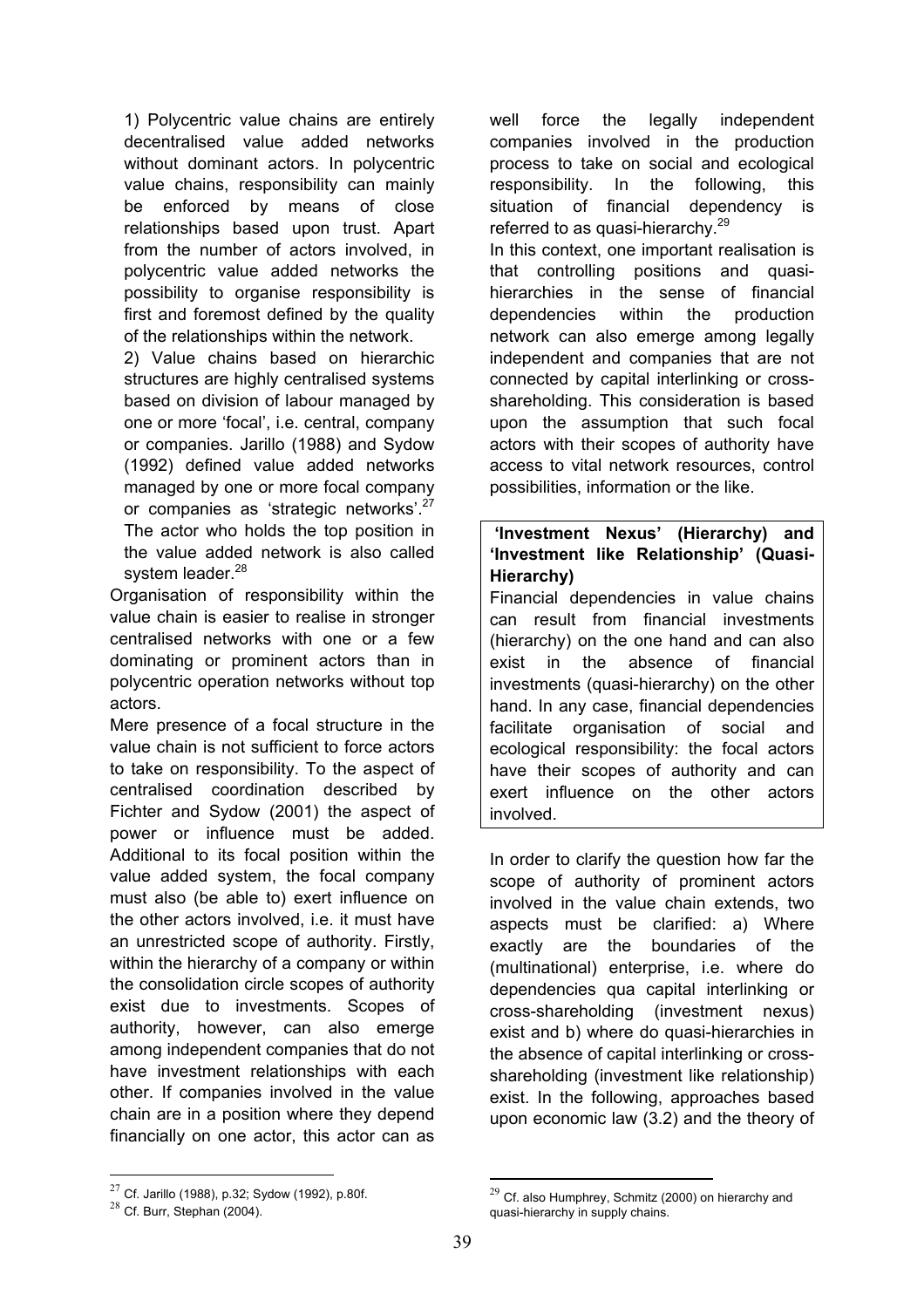business management (3.3) will be used to answer both these questions.

3.2. Dependencies Based upon Investment Relations – Economic Law Approaches to Define the Term 'Investment Nexus'

Where are the exact boundaries of a (multinational) enterprise, that is, where do financial dependencies by virtue of capital interlinking or cross-shareholding exist? Only at first glance, the answer to this question seems to be clear. Enterprises operating at multinational level are by no means homogeneous monolithic entities but build a complex network with subsidiary companies through (mutual) capital interlinking or cross-shareholding. disclosure requirements for foreign direct investments or capital investments within the context of foreign trade. The provisions of the foreign trade and payments act are supposed to ensure a reliable information basis for preparing the balance of payments and to guarantee the political foreign trade and payments interests of the Federal Republic of Germany. The exact definition of financial dependency and linkage in connection with FDI is provided by Paragraph 56a of the foreign trade and payments order<sup>30</sup> (assets of residents in foreign economic areas) deriving from the foreign trade and payments act or Paragraph 58a (assets of non-residents in the economic area). The concept of linkage through direct investment relationships in the foreign trade and payments order is to a large extent the same as the OECD benchmark definition of foreign direct investments following the guidelines of the IWF.<sup>31</sup> According to that, German (foreign) companies must notify their direct capital investments in foreign (domestic)

 $30$  Regulation on the Execution of the Foreign Trade and Payments Act adopted on December 18, 1986 (Federal Law Gazette I S. 2671), last modified by the 60<sup>th</sup> Amending Provision adopted on August 21, 2003 (Federal Gazette No. 158, August 26, 2003).

1

Especially in the case of minority interests and indirect investments, company boundaries (investment nexus), and consequently the definition of the hierarchic scope of authority, are by no means clearly defined.

The German foreign trade and payments act and balance sheet law provide approaches to determine formal company boundaries and to define financial dependencies resulting from investment relationships. The German foreign trade and payments act provides a definition of financial dependencies or relationships among companies and dependencies based upon investments in the case of foreign direct investments (FDI). In Paragraph 26 Art. 2, the foreign trade and payments act provides provisions on companies if the resident (non-resident) holds at least ten percent of the capital invested in or the voting shares of the company.32 Indirect investments must be notified if a dependent investment object has at least ten per cent of the capital shares or voting shares in another company. A direct investment object is regarded as 'dependent' if the investor has more than 50 per cent of the capital shares or voting shares. If a 'dependent' company has 100 per cent of the capital shares in another company, this company as well as all other investment objects with 100 per cent of the capital shares are also regarded as 'dependent'. $33$  Table 1 illustrates the concept provided in the foreign trade and payments act.

 $31$  Cf. Stephan, Pfaffmann (2001); Deutsche Bundesbank (2003), p.9.

 $32$  The disclosure requirement applies to minority interests, i.e. investments of less than 50 per cent with a balance sheet total of 5 million Euros. Majority interests, subsidiaries and permanent production facilities abroad must be notified starting with a balance sheet total of 500,000 Euros.

Cf. Deutsche Bundesbank (2003), p.7.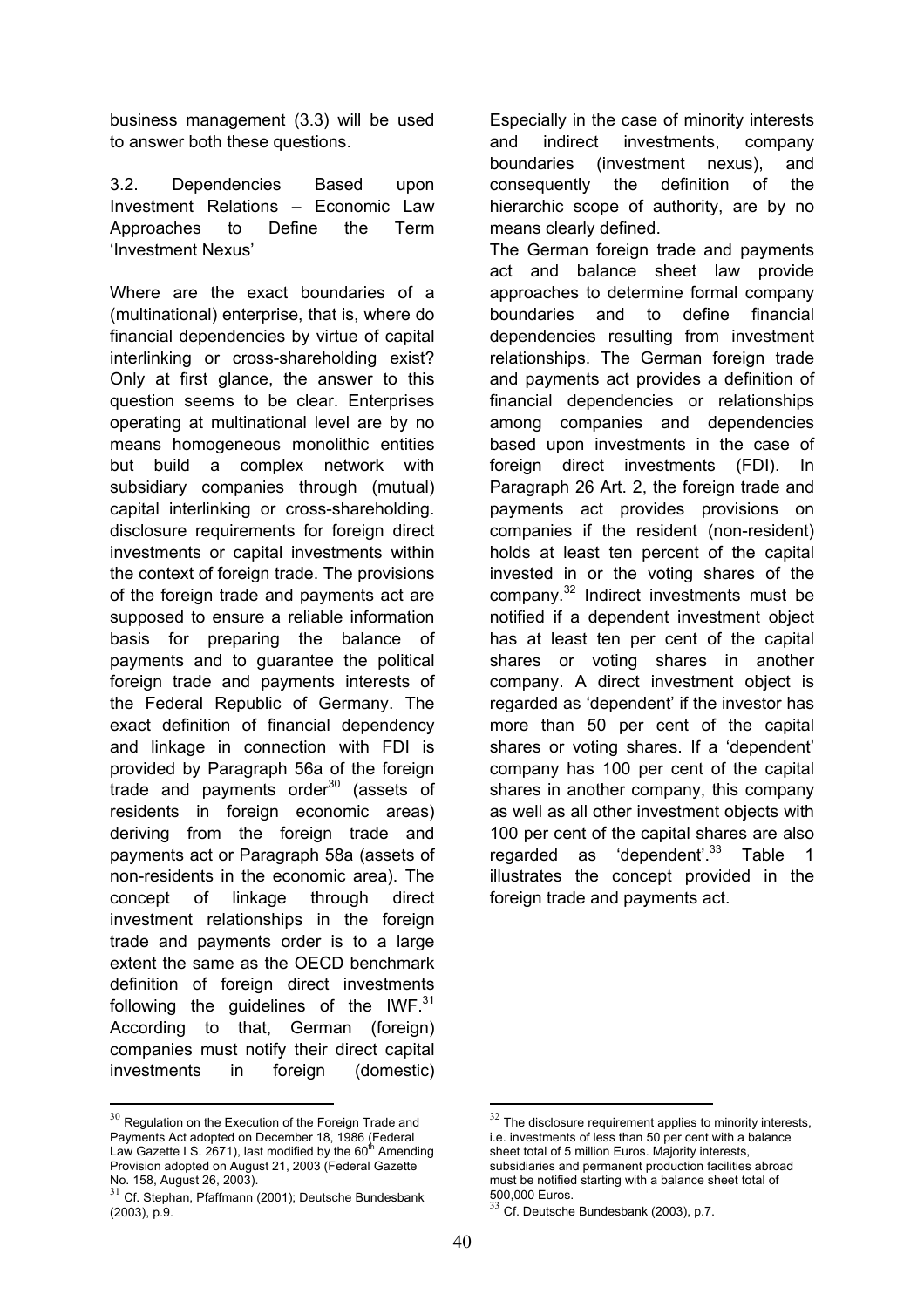

Table 1: Provisions concerning dependencies provided by the German Foreign Trade & Payments Act- Disclosure Requirement concerning cross-shareholding abroad

But the concept of linkages through direct investment relationships provided by the foreign trade and payments order is inappropriate in order to define the formal boundaries of a multinational enterprise, as economic dependency by virtue of capital interlocking can even then exist if the directly invested capital amounts to less than ten per cent. For example, if an investor has only nine per cent of the capital shares but is the biggest shareholder because all other shares are widely spread, he could have the possibility to exert dominant influence on the business and financial policy of the associate company. Furthermore, the regulations concerning indirect investment relationships provided by the foreign trade and payments order are absolutely insufficient. For example, indirect investments in companies at the third tier and below are only then taken into account, if 100 per cent of the dependent company are owned by the parent company.

Contrary to the foreign trade and payments act, the German balance sheet law (GCC) distinguishes different stages of economic dependency resulting from investment relationships. The different stages reflect a precise and subtle view on influence and economic dependency within investment relationships or corporate structures.<sup>34</sup> Based upon the increasing scope of influence exerted by the parent company, i.e. upon the increasing extent of economic dependency of the associate company the GCC differentiates between

- 'simple' associate companies (§271 GCC);
- associated companies (§311 GCC);

 $34$  The explanatory notes to the GCC address the 'central level idea of group accounts' on which the duty of group accounting is based. The concept postulates a gradual assets and earnings statement integration of associate companies in the group account. The GCC distinguishes associate companies included in the group account based on the method of full consolidation, joint ventures to which the quota consolidation or equity method applies, and associated companies validated in the group accounting using the equity method. Cf. Busse von Colbe, Ordelheide (2001), p.46; Ebeling (2002), p.3; Hachmeister (2002), p.3.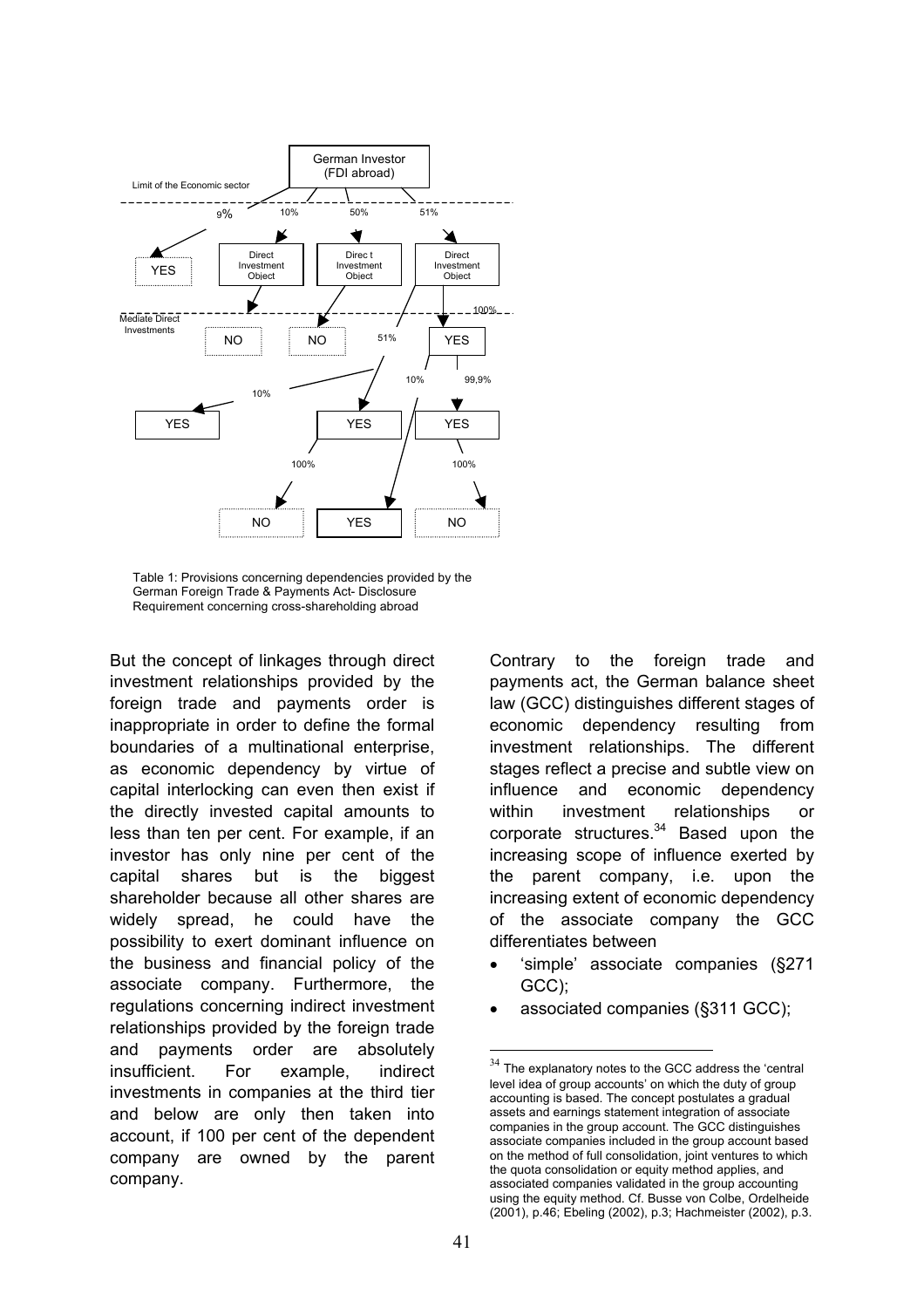- joint ventures (§310 GCC); and
- subsidiary companies (§290 GCC).

According to §271 GCC, the German balance sheet law classifies 'simple shareholdings' in other companies as the weakest form of economic dependency due to investment relationships or capital interlocking. §271 GCC defines shareholdings as shares in a company meant for building a lasting relationship with the company in question. $35$  According to the GCC, the intention to acquire shares is crucial. The intention to acquire shares includes two aspects that must be fulfilled cumulatively: a) the relationship must be intended to be 'lasting', i.e. to last long and b) the intended purpose of this relationship must be to assist the own business operation. Especially the second aspect of §271 GCC concerning 'beneficial' relationship needs further clarification. According to actual interpretation, in the case of 'shareholding' as defined by §271 GCC, the intention to acquire shares lays between the mere intention to make a long-term investment and the intention to exert influence on a company's business policy.36 Thus, the intention effective in the case of an investment includes also weaker forms of relationships than those permitting to exert direct influence on a company's business policy. A weaker form of relationship between companies could for instance exist in form of linkages in regard to personnel or long-term supplier relations. These relationships between companies based upon such or similar characteristics in combination with the capital share can be useful for the company although it cannot intervene in the business operation of the other company. In which case a relationship is regarded as beneficial, however, remains unclear. In order to clarify the amount of shares, the GCC (§271 Art. 1.3) quantifies:

1

If in doubt, shareholding is represented by shares of joint-stock companies that exceed one fifth, i.e. 20 per cent, of the nominal capital of the company in question.<sup>37</sup> The calculation of the amount of holding must not only take direct shares into account. Apart from the shares directly held by a company, shares held by another dependent company (subsidiary company) are also relevant.<sup>38</sup>

The concept of an 'associated company' as provided by §311 Art.1 GCC goes further than the concept of 'shareholding' in balance sheet law. The definition of 'associated company' is linked to the presence of shareholding as defined by §271 GCC. But according to §311 Art.1 GCC, controlling influence on the business and financial policy of the associate company must also be exerted. $39$  The term 'business and financial policy' refers to the crucial decisions made by a company. The vague law term 'significant influence' is supposed to express that the possibility exists to exert direct influence on management decisions of other companies. A significant influence needs not to be assessed with regard to single operative decisions, participation in fundamental decisions on business and financial policy alone is sufficient, for instance the establishment of a corporate strategy for sustainable ecological and social business operation. Economic autonomy of the shareholding is basically recognised although the authority is restricted.40 According to actual interpretation, significant influence is indicated if

• the parent company is represented in an administration organ or a

<sup>&</sup>lt;sup>35</sup> With §271 Art.1 GCC, the legislative seeks to define the term of shareholding. In §271 Art.2, the term 'associated company' is specified. §271 GCC aims to use both terms in the same way in all annual and group accounts prepared according to the provisions of the German Commercial Code. Cf. von Keitz (2002).<br><sup>36</sup> Cf. von Keitz (2002), p.9f.

 $37$  Of course, shares of less than 20 per cent can also result in 'shareholding', if these shares result in a lasting relationship that is to the shareholder's benefit. Cf. Hachmeister (2002), p.5.

 $38$  Cf. Hachmeister (2002), p.5.

 $39$  In §311 Art.1 GCC the legislative provides that shareholdings in associated companies must be separately disclosed in a company's group account and must be shown in the balance sheet.

 $40$  This is also a clear demarcation of shareholdings that are not based on limitation of the economic authority but require the shareholder's pro-active promotion of his own business operation. Cf. Hachmeister (2002), p.7.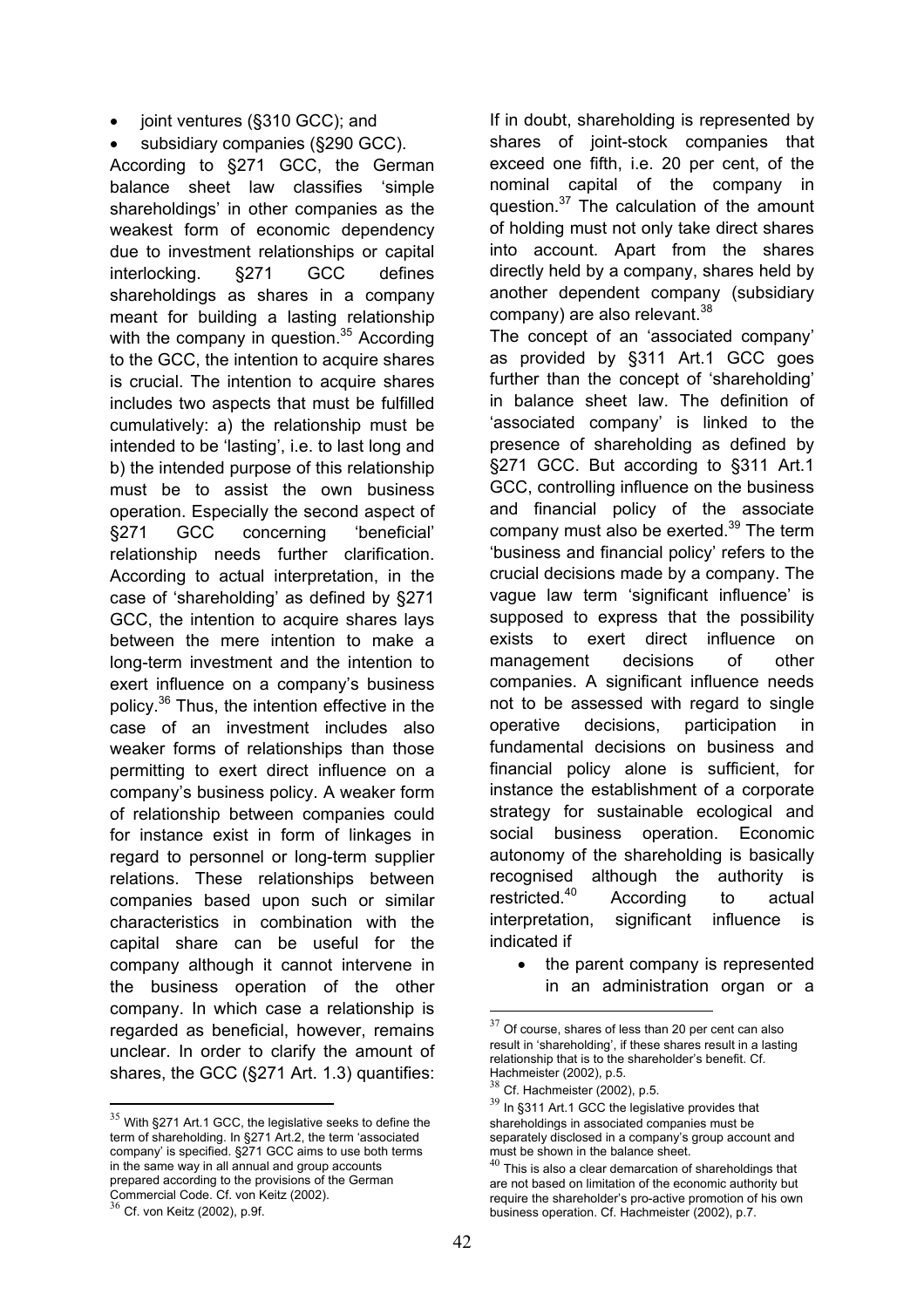similar executive committee of the associate company;

- managers are exchanged between associate company and parent company; or
- crucial technological know-how is provided.

According to the concept of stages provided by §310 GCC, the joint venture represents the next stage of influence exerted by the parent company. In order to qualify a company as joint venture, it is crucial that the company in question is managed in cooperation with another (independent) company. Joint management is given if the company is in fact managed in cooperation and important management decision can only be made unanimously. Thus, it is not enough to make a financial investment or exercise voting rights such as share voting rights in the general meeting of shareholders or associates only. In principle, it is possible to split the managing director competence among the associates of a joint venture (for instance technical and commercial business management).<sup>41</sup>

In the classical joint venture, each of the two partner companies holds 50 per cent of the capital share. In principal, joint management is also possible if the involved partners do not hold the same amounts of shares of the joint venture.<sup>42</sup>

According to the concept of stages as provided by the GCC, the strongest form of influence is shareholding based on a parent-subsidiary-relation according to §290 Art.1 GCC. According to §290 Art.1 GCC, a parent- subsidiary-relation exists if a parent company holds shares in another company and the subsidiary company is under the joint management of the parent company. Joint management is given if the business policies of parent and subsidiary company and other fundamental

1

management decisions are coordinated. The parent company must take over original operation tasks of the subsidiary company, such as setting business objectives or determining the principles of the subsidiary company's financial, investment, production and personnel policies.<sup>43</sup> According to the concept of integrated management, §290 Art.2 GCC places shareholding at the same level as a parent-subsidiary-relationship if the parent company can exert controlling influence on the subsidiary company because it holds the majority of voting rights or the like. $44$ Voting right majority coincides often with the majority of shares. But, in principal, voting right majority does not depend on majority of shares. So a company can hold the majority of shares without having the voting right majority, if it holds for instance only non-voting preference shares. On the other hand, it is possible that a company that does not hold the majority of shares can have the voting right majority, if it holds for instance multiple voting shares. Thus, the decisive factor is that a company has the voting right majority at the general meeting of shareholders or associates and consequently in all important decisions. These criteria combined under the concept of 'control' establish also a parentsubsidiary-relationship, alternatively to the concept of joint management.<sup>45</sup>

In order to evaluate the usefulness of these approaches to define economic dependencies resulting from investment relationships, both of the described legal fields must be assessed differently: The approach to define economic dependency according to the foreign trade and

Contrary to the concept of integrated management, which aims at real control, the obligation to draw up a

 $41$  Cf. Ebeling (2002), p. 6.

<sup>&</sup>lt;sup>42</sup> In the literature on this subject, shareholding of 20 per cent is regarded as minimum limit because according to §311 Art.1.2 GCC no significant influence is assumed if

shareholding remains below this minimum limit. Cf. Ebeling (2002), p.8.

According to Ebeling (2002), integrated management must relate to important sectors of the associate company in which the individual interests of the associate company are subordinated to the group interest.

 $^{44}$  Alternative to a voting right majority, significant influence according to § 290 Art.2 GCC is also present if the parent company holds the majority to elect organs/ or has a control possibility based on a contract providing control or a provision of the articles of association.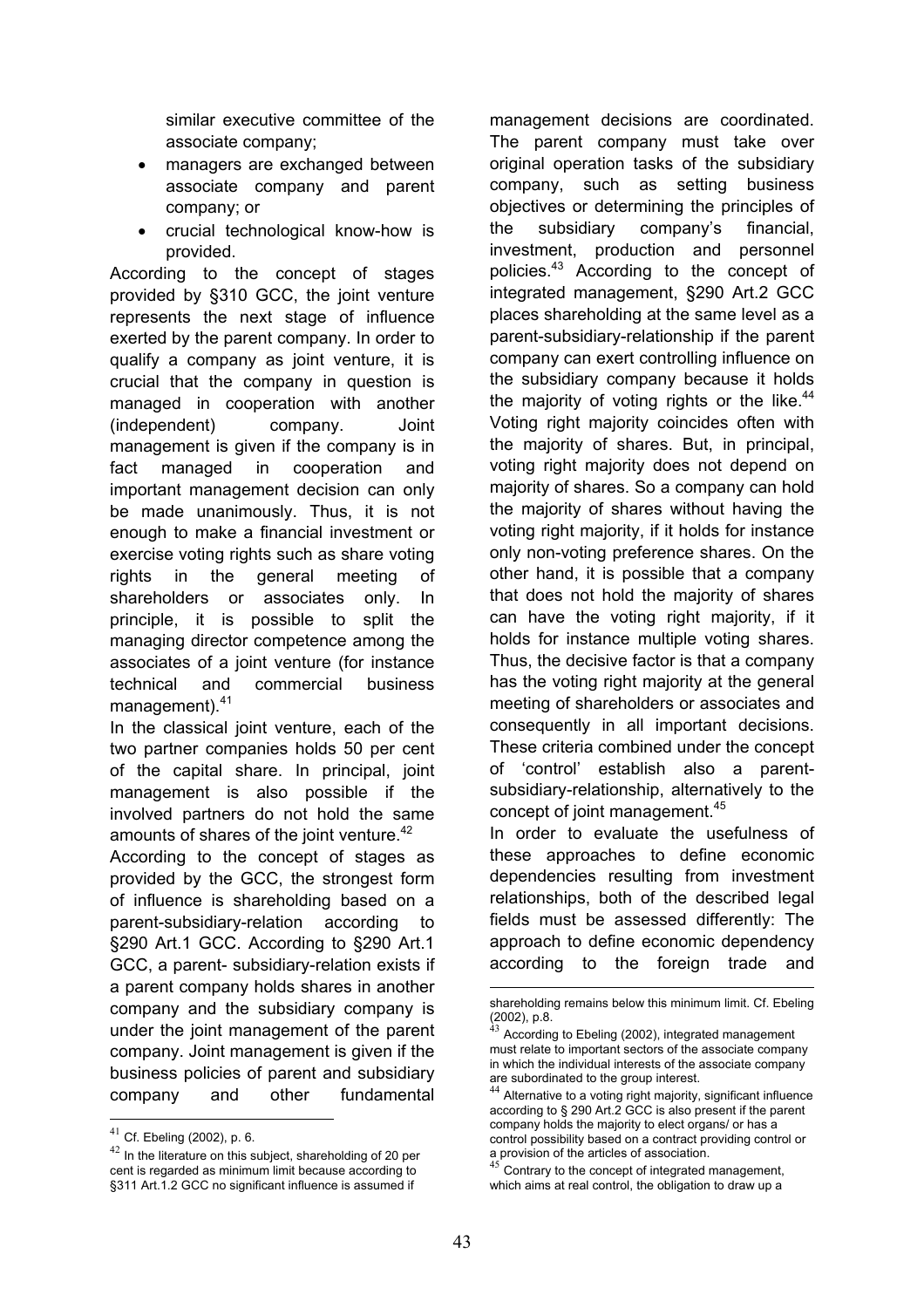payments act serves in principle different purposes, namely to define the disclosure limits within the context of economic interests in the first line and is, as already mentioned above, absolutely inadequate for the purpose in question. In order to get a differentiated view on exertion of influence and economic dependency in regard to investment relationships, the concept of stages as provided by the balance sheet law is principally adequate:

**Economic Dependency by Virtue of Capital Interest: 'Investment Nexus'** If the parent company exerts at least a significant influence on the business policy of the associate company according to the concept of stages as provided by the GCC, i.e. if the dependent company is at least an associated company, then the parent company is able to enforce socially and ecologically responsible business operation.

Although economic autonomy of the associated company is principally acknowledged in the case of shareholdings, their authority is restricted. Socially and ecological responsible business operation can also be required from joint ventures and subsidiaries. In the case of simple associate companies it cannot principally be assumed that there exists so far-reaching influence on the business policy that social and ecological responsibility could be enforced. Regulations comparable to the German balance sheet law and its concept of stages can also be found in International Accounting Standards (IAS), for example in IAS 27 and IAS 28.

3.3 Dependencies without Capital Investments: Approaches to Define 'Investment like Relationship' from the Viewpoint of Law and Theory

Do economic dependencies also exist without capital investments? Economic theory and balance sheet law both provide answers to this question. Although the German balance sheet law does not distinguish concepts designed to regulate economic dependency outside the context of laws relating to associated companies and capital investment, §264 Art.2.1 GCC provides an approach that can be used to define economic dependency detached from investment relationships.<sup>46</sup> According to §264 Art.2.1, information on economic dependency detached from investment relationships must be included in the notes to the annual accounts statement if otherwise, due to specific circumstances, the assets and the financial and profit situation of the company would not be represented correctly.<sup>47</sup> According to actual interpretation and the explanatory notes to the balance sheet law, such circumstances are given in particular if joint-stock companies realise their turnovers with one or a small number of customers only.48 As a result, economic dependencies emerge if turnovers are considerably concentrated on one or only a few customers. More concrete regulations on dependencies resulting from concentration of turnovers are provided by the International Rules on Accounting. Based on SFAS No. 131, the US-American accounting addresses relationships based on dependency detached from investment relationships and requires companies to include related information in their accounting statements if they earn at least ten per cent of their turnovers with a single customer.

<sup>1</sup> balance sheet according to the control concept depends only from the legal possibility to exert control.

 $^{46}$  According to §264 GCC, the representatives of a stock company (public company, limited company, public limited partnership/KGaA) are obliged to draw up an extended annual accounts statement and a annual financial report – only small joint-stock companies are exempted from this obligation.

<sup>&</sup>lt;sup>47</sup> According to §264 Art.2.1 GCC the annual accounts statement of a stock company must reflect the real situation of the stock company's assets, finances and profits and comply with the principles of correct accounting.

<sup>48</sup> The resulting influences on asset and profit situation assessment are not recognisable without verbal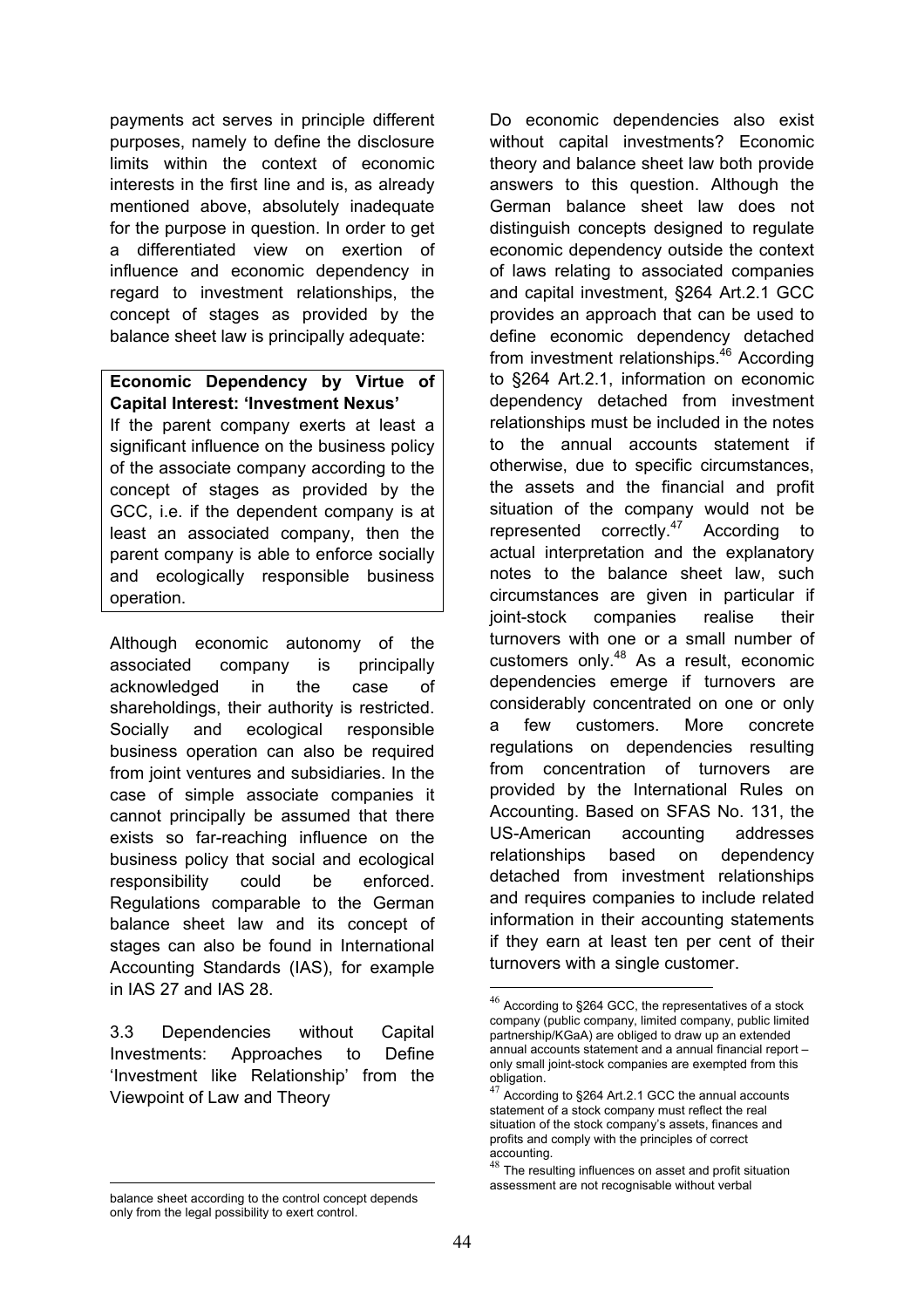Strictly speaking, the concept of national and international accounting regulations on economic dependency and risks resulting from single dominant customers should also include relationships based on a company's dependency from its suppliers. Economic dependencies on the supplier side result if a company relies only on a few suppliers when acquiring materials and primary products. The scope of a supplier's dominance can be assessed by quantifying the input concentration, analogous to turnover or output concentration. For this purpose, the value of advance consumption concessions acquired by a supplier is related to the turnover of the company.

From the viewpoint of the theory of economic transaction costs, the economy law's explanations that economic dependency results from customer dominance and similar arguments supporting supplier dominance are not sufficient. A customer's dominance based on turnover or a supplier's dominance does not necessarily force a company into economic dependency. In principal, the company could replace the dominant supplier or customer or at least threaten to do so in order to protect itself against excessive influence of external actors. Only if the dominant position of the customer or supplier is supported by shortcomings of the consumer or primary product market structure, the theory of economic transaction costs will assume economic dependency. In other words, there must be a restriction of alternative purchase or sales channels, i.e. the company has no possibility to replace its suppliers or its customers as it likes.<sup>49</sup> This is for example the case if the supplier or the customer of the company holds a monopoly position.

<u>.</u>

**'Investment like Relationship': Dependencies Based on Customer or Supplier Dominance**

Economic dependencies within the value chain not based on investment relationships result also from dominant positions of single suppliers or customers. If this dominant position is supported by limited alternative purchase or sales channels, the dominant actor can enforce socially and ecologically responsible business operations within the value chain.

According to the theory of transaction costs, economic dependencies within the value chain result also from the actors' investments in specific assets. Within the theory of business management context, specifity means in general that assets are tied to a specific operational use. Investments in specific assets are irreversible, i.e. the assets cannot or only with high losses be resold at the market. Co-specialised investments or assets are the terms used in the theory of transaction costs for assets that can most effectively be used in operational combination with assets of other actors. The use of these assets is linked to the existence of a specific transaction relationship. Cospecialised assets lose the greater part of their value if they are used independently from each other. The following forms of co-specifity can be distinguished:

- Site specifity  $-$  Investments by the transaction partners in stationary facilities (premises, buildings etc.): A supplier builds a production facility in direct neighbourhood of the factory owned by the original equipment manufacturer (OEM).
- Physical asset specifity Investments of the actors in assets adapted to the requirements of all partners (specific machines, technologies etc.): The supplier buys blanking presses and punching machines adapted to car bodies of the OEM.
- Human asset specifity Investments of the actors in qualifications of their

explanations and must be shown in the notes to the financial statements. Cf. Ballwieser (2002), p.15.

 $49$  The power of customers was investigated using marketing chains as example. Cf. OECD (1999).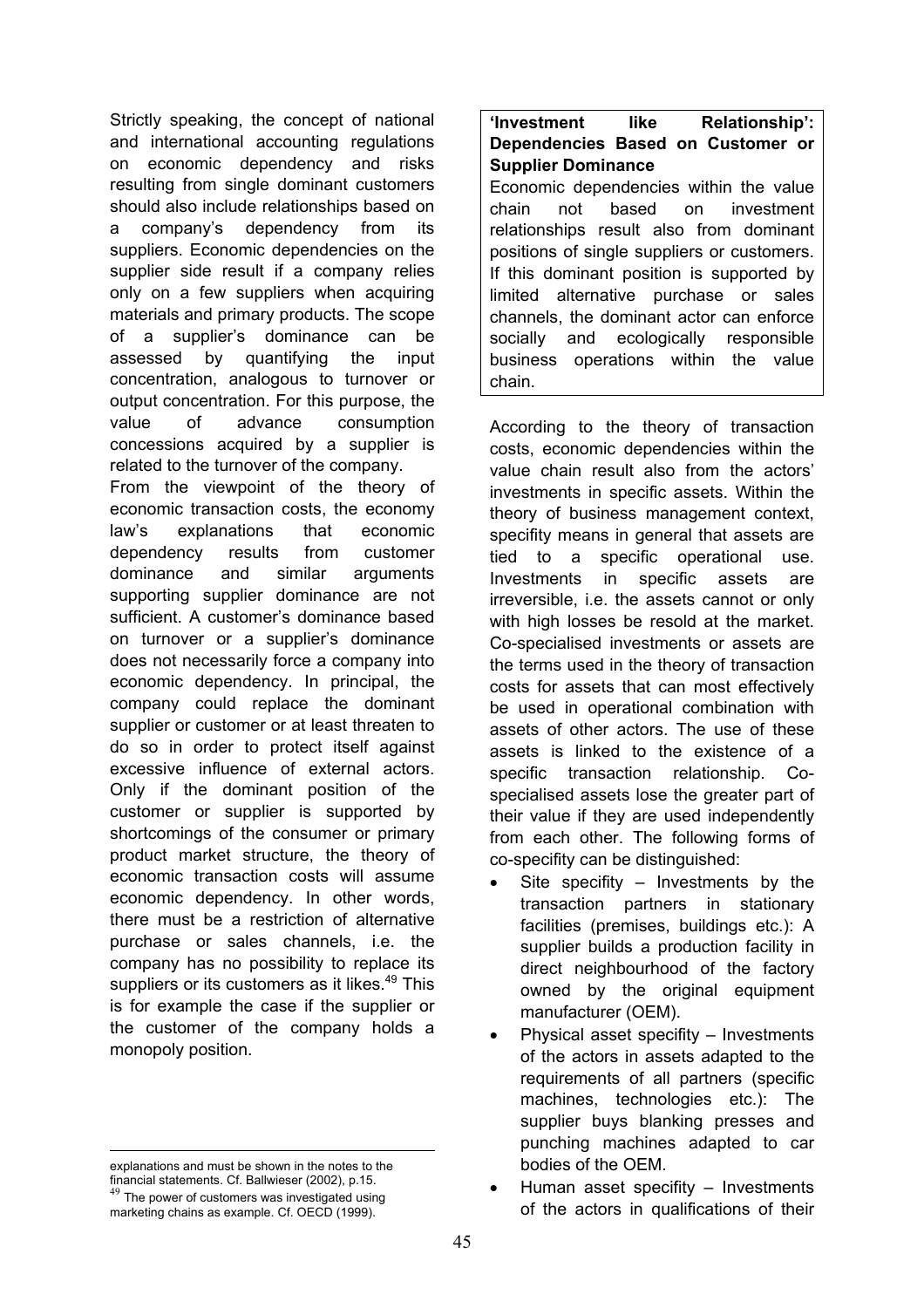personnel according to requirements of the partner: Employees of the supplier are trained in operating these blanking presses and punching machines.

• Dedicated assets – Investments in non-specified equipment that was only bought for the planned transaction and that will result in over-capacities if not used afterwards: The supplier buys additional machines to offset his production bottlenecks due to the unexpectedly successful first sales figures of the new car.

Co-specialised assets in complementary assets create economic dependencies among the actors. An actor who made large co-specialised investments is in a weak position compared with the dominant actor within the value chain. Similar to the case of limited supplier and customer markets, the actor bound by investment cannot terminate his relationship with the supplier or customer just as he likes. Investments in co-specialised assets will create market exit barriers and cause 'sunk' or irreversible costs if the transaction relationship is terminated. Thus, sunk costs are costs caused by market exit. The amount of sunk costs relates to the expected liquidation loss when assets are sold before their remaining useful life has expired. Market exit barriers cause lock-in problems for established actors involved in the value chain. In these cases, the actors are called 'captive' actors:

*"A particular form of buyer power arises when sunk costs, switching costs, transactions costs and other friction's create a 'captive supplier'.<sup>50</sup>*

Economic dependency enables the dominant actor to use opportunistic behaviour in order to benefit from the negotiating range provided by the contract ('hold-up'). $51$  At the same time, the

dominant actors can also use these negotiating ranges to enforce socially and ecologically responsible business operation within the value chain.

## **'Investment like Relationship': Dependencies by Co-Specialised Investments**

Economic dependencies within the value chain result also from investments in cospecialised assets that can be used most efficiently in operational combination with assets of other actors. Due to the lock-in situation of the partners involved in the value chain, the dominant actor can enforce socially und ecologically responsible business operation.

## **5. Summary and Outlook**

If economic dependencies between the actors involved in the production system exist, it will always be possible to enforce ecological and social responsibility within the value chain. This article investigated the concept of economic dependencies in an intensive and differentiated way and specified in particular the unclear and vague terms 'investment nexus' and 'investment like relationship'.

The concept of economic dependency has been defined from the perspective of economy law or balance sheet law as well as from the perspective of the theory of business management. In the framework of balance sheet law, the concept of economic dependency aims primarily at economic dependencies based on financial investments. In this article, this was equated with the term 'investment nexus'. The analysis of legal provisions, in particular the concept of stages as provided by the GCC, came to the result that economic dependency based on financial investments is always present if the parent company exerts at least significant influence on the business policy of the associate company. Thus, the

1

 $^{50}$  OECD (1999), p.20.

 $51$  In this predicament, the dependent actors can be forced to sell their products at prices that are higher than average

 $\overline{a}$ variable costs but still below average total costs in the worst case.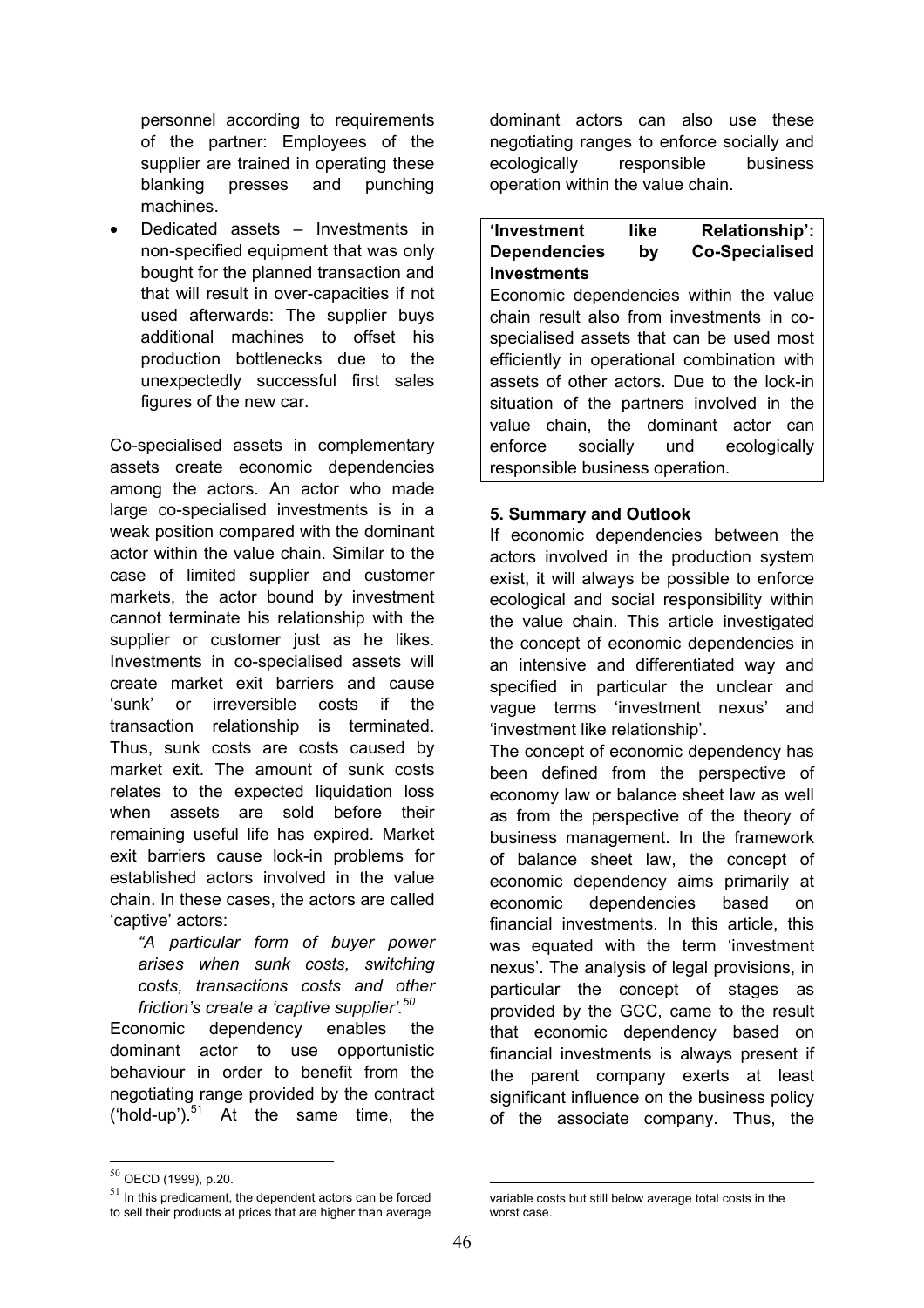associate must at least be an associated company.

Economic dependency not based on financial investments has been clarified from the perspective of the theory of business management. Economic dependency not based on financial investments has been equated with the term 'investment like relationship'. In this sense, on the one hand, economic dependencies within the value chain result from the dominant position of individual suppliers and customers, in particular if this dominant position is supported by limited alternative supply sources or markets. On the other hand, economic dependencies result from investments in co-specialised assets that can most effectively be used in operational combination with assets of other actors.

The concepts to define economic dependency by virtue of financial investment, as provided by the balance sheet law, have been worked out in detail and can be applied to existent cases. The amount of shares or the mentioned alternative evidences are always concrete indicators of limited authority. The same applies to economic dependency as a result of dominance of individual customers or suppliers. In these cases, the dominating influence of external actors can be easily defined by quantifying the turnover or input concentration. The concept of economic dependency by virtue of co-specialised investments, however, seems to be rather undefined. Regarding that, more concrete indicators to define positions based on economic dependencies must be found in the future.

#### **Literature:**

- Arnold, U., Eßig, M. (2003), Kooperationen in der industriellen Beschaffung, in: Zentes, J. et al. (Hrsg.), Kooperationen, Allianzen und Netzwerke, Wiesbaden.
- Ballwieser, W. (2003), Kommentierung des §264 HGB, in: Baetge, J. et al. (Hrsg.), Bilanzrecht - Handelsrecht mit Steuerrecht und den Regelungen des IASB, Bonn.
- Blair, J., Gereffi, G. (2003), Upgrading, Uneven Development, and Jobs in the North American

Apparel Industry, in: Global Networks, Vol. 3, Nr. 2, S. 143-169.

- Burr, W., Stephan, M. (2004), Arbeits- und Kompetenzverteilung in systemisch geprägten Industrien, in: Hinterhuber, H. et al. (2004), Strategisches Kompetenzmanagement, Wiesbaden.
- Busse von Colbe, W., Ordelheide, D. (2001), Konzernabschlüsse, Wiesbaden.
- Deutsche Bundesbank (2003), Mikrodatenbank Direktinvestitionsbestände – Handbuch, Diskussionspapier, Volkswirtschaftliches Forschungszentrum der Deutschen Bundesbank, 6. August 2003, Frankfurt.
- Ebeling, R. M. (2002), Kommentierung des §310 HGB, in: Baetge, J. et al. (Hrsg.), Bilanzrecht - Handelsrecht mit Steuerrecht und den Regelungen des IASB, Bonn.
- Fichter, M., Sydow, J. (2002), Using Networks Towards Global Labor Standards? Organizing Social Responsibility in Global Production Chains, in: Industrielle Beziehungen, 9. Jg., Heft 4, S. 357-380.
- Fichter, M., Sydow, J. (2001), Soziale Verantwortung in globalen Produktionsnetzwerken: Erkenntnisse aus der Bekleidungsindustrie, Abschlußbericht zu dem Studienprojekt "Global Manufacturing and Responsible Business Practices", Freie Universität Berlin, Dezember, Berlin.
- Gereffi, G. (1999), International Trade and Industrial Upgrading in the Apparel Commodity Chain, in: Journal of International Economics Nr. 48, S. 37-40.
- Gereffi, G. (1994), The Organization of buyer-driven global commodity chains: How U. S. retailers shape overseas production networks, in: Gereffi, G., Korzeniewicz, M. (Hrsg.): Commodity chains and global capitalism, Westport (CT).
- Gereffi, G., Korzeniewicz, M., Korzeniewicz, R. P. (1994), Introduction: Global commodity chains, in: Gereffi, G., Korzeniewicz, M. (Hrsg.): Commodity chains and global capitalism, Westport (CT).
- Gerybadze, A. (2000), Evolution, Dekonstruktion und dynamische Rekonfigurierung im Strategischen Management, in: Foschiani, S. et al. (Hrsg.), Strategisches Management im Zeichen von Umbruch und Wandel, Stuttgart.
- Gourevitch P., Bohn, R., McKendrick, D. (2000), Globalization of Production: Insights from the Hard Disk Drive Industry, in: World Development Vol. 28, Nr. 2, S. 301-17.
- Gwynne R. N. (1999), Globalisation, Commodity Chains and Fruit Exporting Regions in Chile, in: Tijdschrift voor Economische en Sociale Geografie, Vol. 90, Nr. 2, S. 211-225.
- Hachmeister, D. (2002), Kommentierung des §311 HGB, in: Baetge, J. et al. (Hrsg.), Bilanzrecht - Handelsrecht mit Steuerrecht und den Regelungen des IASB, Bonn.
- Hartmann, H. (1996), Umweltorientiertes Einkaufsmanagement - Kriterien für die ökologische Lieferantenbewertung, in: Beschaffung Aktuell, Heft 5, S. 54-56.
- Henderson, J., Dicken, P., Hess, M., Coe, N., Yeung, H. (2002), Global Production Networks and the Analysis of Economic Development, in: Review of International Political Economy, Jg. 9, Nr. 3, S. 436- 464.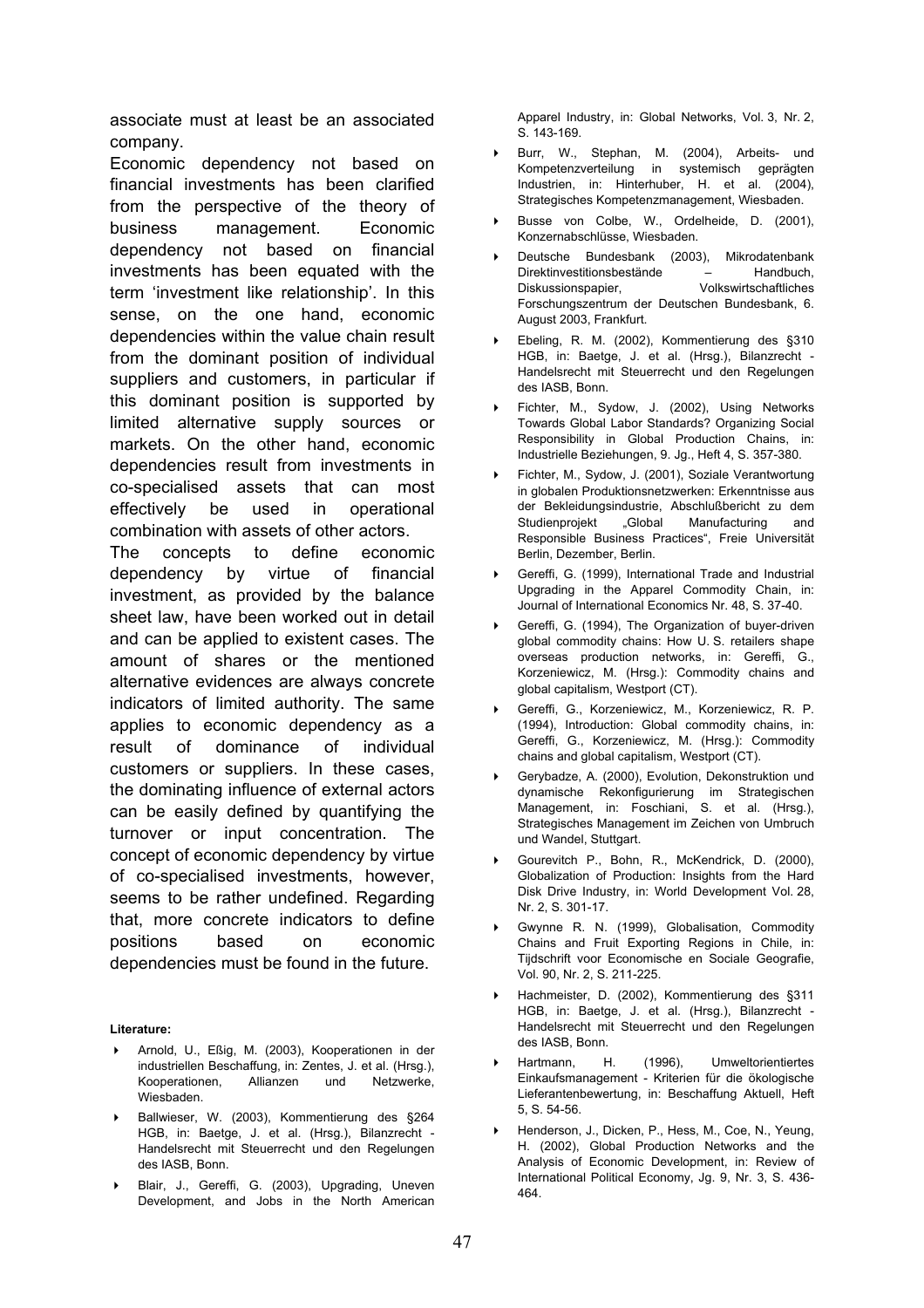- Humphrey, J., Schmitz, H. (2000), Governance and Upgrading: Linking Industrial Cluster and Global Value Chain, IDS Working Paper 120, Institute of Development Studies, Brighton.
- Jansen, D. (2003), Einführung in die Netzwerkanalyse, Opladen.
- Jarillo, J. (1988), On Strategic Networks, in: Strategic Management Journal, 9. Jg., Nr. 1, S. 31-41.
- von Keitz, I. (2002), Kommentierung des § 271 HGB, in: Baetge, J. et al. (Hrsg.), Bilanzrecht - Handelsrecht mit Steuerrecht und den Regelungen des IASB, Bonn.
- Kaplinsky, R. (1998), Globalisation, industrialization, and sustainable growth: The pursuit of the nth rent, Discussion Paper 365, Institute for Development Studies, University of Sussex.
- **Dimension for Economic Co-operation and** Development (OECD, 2003), OECD Guidelines for Multinational Enterprises: 2003 Annual Meeting of the National Contact Points, Report by the Chair, 23.-24. Juni 2003, Paris.
- Organization for Economic Co-operation and Development (OECD, 2002), Supply Chains and the OECD Guidelines for Multinational Enterprises, OECD Roundtable on Corporate Responsibility, Business and Industry Advisory Committee to the OECD, Discussion Paper, 19. Juni 2002, Paris.
- Organization for Economic Co-operation and Development (OECD, 1999), Buying Power of Multiproduct Retailers, Directorate for Financial, Fiscal and Enterprise Affairs, Committee on Competition, Law and Policy, 16. Juli 1999, Paris.
- Scheer, A.-W., Angeli, R., Herrmann, K. (2001), Informations- und Kommunikationstechnologie als Treiber der Logistik, in: Pfohl, H.-C. (Hrsg.), Jahrhundert der Logistik – Wertsteigerung des Unternehmens, Wiesbaden.
- Stephan, M., Pfaffmann, E. (2001), Detecting the Pitfalls of Foreign Direct Investment: Scope and Limits of FDI Data, in: Management International Review, Jg. 41, Nr. 2, S. 189-218.
- Sydow, J. (1992), Strategische Netzwerke, Wiesbaden.
- Sydow, J. (1999), Mitbestimmung in Unternehmungsnetzwerken – Eine betriebswirtschaftliche Analyse, in: Frick, B. et. al.<br>(Hrsg.): Die wirtschaftlichen Folgen der (Hrsg.): Die wirtschaftlichen Folgen der Mitbestimmung. Expertenberichte für die Kommission Mitbestimmung Bertelsmann Stiftung, Hans-Böckler-Stiftung. Frankfurt und New York.
- Sydow, J., Windeler, A. (1999), Steuerung von Netzwerken, Wiesbaden.
- Teubner, G. (2000): Netzwerke Binnenstruktur und Externalitäten, in: Schreyögg, G. (Hrsg.), Funktionswandel im Management: Wege jenseits der Ordnung. Berlin.
- Uzzi, B. (1997), Social structure and competition in interfirm networks: The problem of embeddedness, in: Administrative Science Quarterly, Vol. 42, S. 35- 67.
- Zentes, J., Swoboda, B., Morschett, D. (2003), Kooperation, Allianzen und Netzwerk – Grundlagen, "Metaanalyse" und Kurzabriss, in: Zentes, J. et al. (Hrsg.), Kooperationen, Allianzen und Netzwerke, Wiesbaden.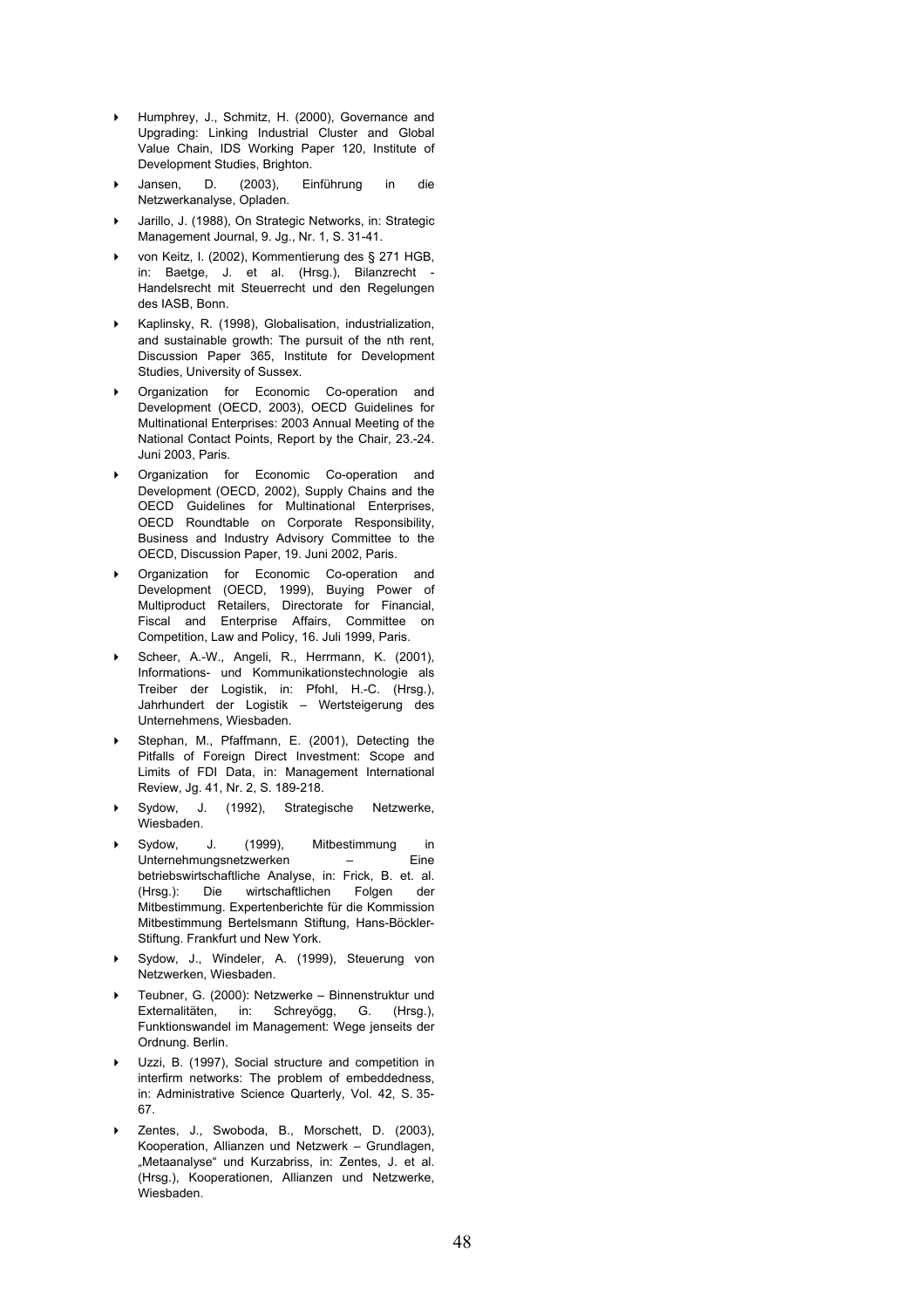# **Corporate Responsibility from the Legal Viewpoint**

## *By Dr. Eva Kocher (University of Hamburg)*

## **I. Why a legal viewpoint?**

Within the framework of international law, the OECD guidelines are a classical case of 'soft law', i.e. rules without direct legal force – because companies have not yet been addressees and subjects of international law and thus have not explicitly been 'responsible' under international law. Therefore, the OECD guidelines were explicitly formulated as self-commitments of governments. They commit themselves to advise multinational enterprises based on or operating from their territory to comply with these guidelines.

Why can the legal viewpoint provide information on which companies and institutions are 'responsible' for what kind of entrepreneurial conduct in regard to OECD guidelines? This is simply because of the fact that soft law is still a form of law. Soft law relies on normative standards and commitments, and to interpret the scope of these regulations, interpretation methods are needed, and legal methods are ideal for that purpose.

The actual question is whether and to what extent corporate enterprises can be held 'liable' if their suppliers or other business partners violate OECD standards or – in legal terms:

- whether companies have to '**assume liability**' at the OECD for violations of OECD standards of their business partners; or
- another legal term for responsibility  $$ namely under which conditions multinational enterprises can have '**penal responsibility**' for their business partners' violations of standards. In order to better clarify common structures I will not always use legal terminology.

If one is asking what legal standards could be used in this case, the problem occurs that guidelines do not represent legal standards in a strict sense. In the following, I will explain several legal concepts that could provide orientation in regard to this issue.

## **II. Legal Background of Responsibility**

Within the framework of law, responsibility differs depending on the actual situation. Depending on legal basis, different principles apply – sometimes responsibility means to be held liable for conduct of others, sometimes it is about assuming liability for complying with own obligations. Hopefully, the differences will be clear after the following explanations.

## **1. Responsibility under Penal Law**

The basis of responsibility under penal law is individual recrimination. Therefore, it always depends on guilt. It deals with responsibility of specific individuals for specific actions, but not with responsibility of companies.

## **2. Corporate Accountability for Controlled Companies**

However, the accountability of one company for another under corporate law is a totally different situation. In the first line, it shall prevent that a company can be exempted from assuming liability just on the basis of its legal business form (limited company – GmbH, or public company – AG, etc.). Central terms are **controlled** and **controlling** companies in the framework of corporate law. According to Paragraph 17 AktG (Companies Act), '**controlled** companies are legally independent companies that can be influenced indirectly or directly by another company (controlling company) in a dominating manner.' If a controlling company and one or more controlled companies are combined under the **single management** of the controlling company, they form a **group of companies**.' The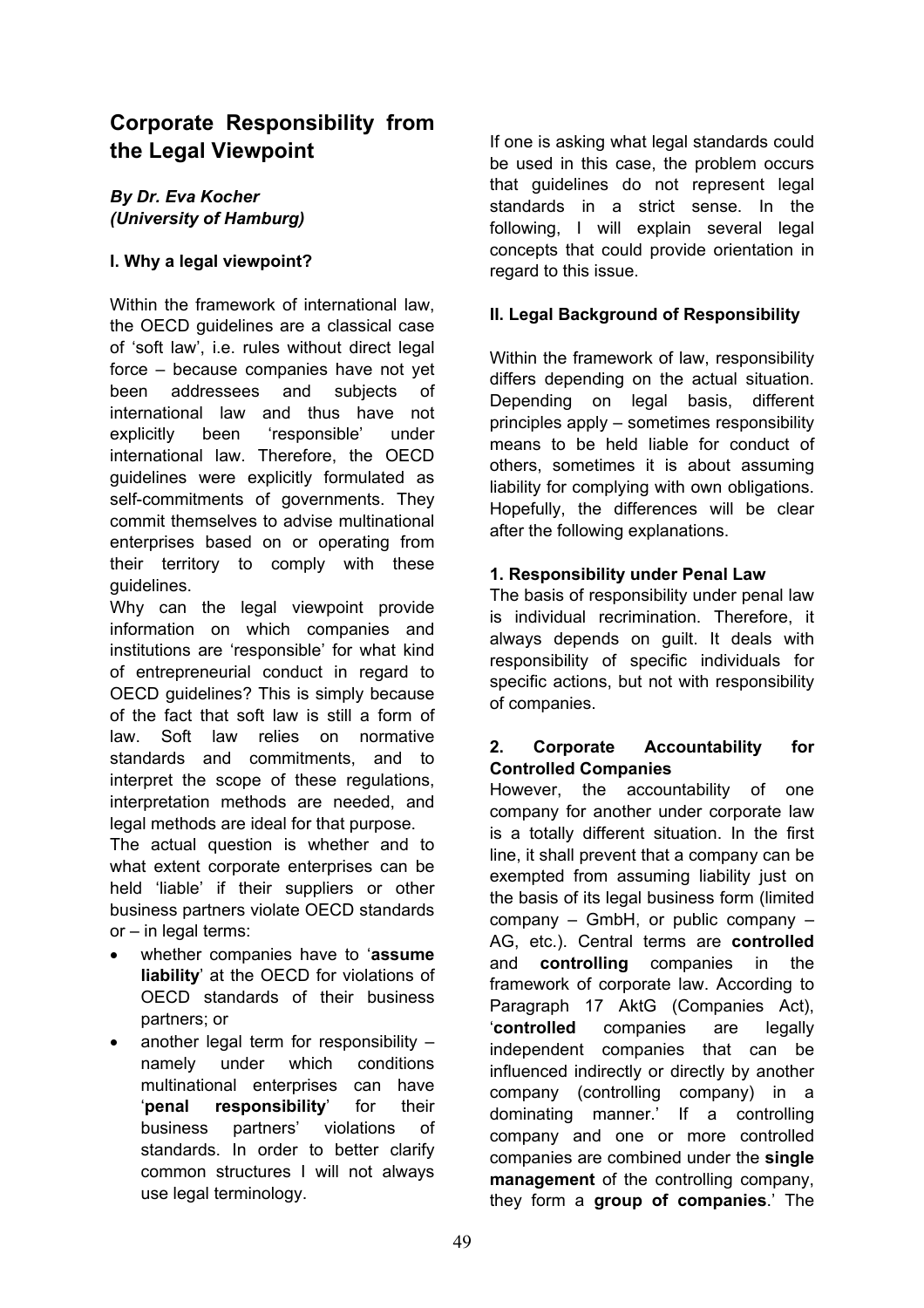central issue are dependencies on the basis of corporate linkages through equity holding.

Within the OECD guidelines, a parallel can be drawn between the definition of group and the definition of '**company**'. There, the term company is defined by the degree of conduct coordination between different units.

But what responsibilities must a controlling company take on because of its existing or potential control? One subject matter is the **protection of the controlled company**. The controlling company must take account of the controlled company's interests. More interesting in our context is the second consequence resulting from control namely **protection of creditors,** i.e. protection of all those who are legally involved in the controlled company, but also want to take hold of the company's assets. This is called *piercing the corporate veil.* This assumes that due to the control the interests of the controlled company had been ignored, especially in financial regard.

As the subject is responsibility within a group of companies and – according to OECD Guidelines terminology – a company, these principles are not appropriate for external supplier relations of groups of companies.

## **3. Responsibility of Employers in Regard to Industrial Law**

However, this form of creditors' protection will also play a role within multinational labour relations, if employees ask who is actually liable for fulfilment of employer obligations to them, i.e. who is liable to provide payments or compensation in the case of violations of occupational safety provisions. In this case, usually the already mentioned company-law rules are more or less applied.

Additionally, the German law contains the concept of indirect employment. In other legal systems this term is not necessary because there the concept of the employer (*employeur/datore di lavoro/empleador)* is even less based on a legal entity representing the employing party of the employment contract than in the German law; thus, in other legal systems the 'employer' is rather the person really in charge for the company's operations and issuing directions.

As example for the questions this article is about, I will explain a case from the Anglo-American legal sphere about liability within the supplier chain in regard to industrial law. In Canada, home workers filed a class action against all related buyers that bought the products the workers manufactured for providing overdue payments. The liability obligation was based on the ground that the retailers, though they had not bought the products directly, were 'the controlling mind' of the production chain of clothing because of their power and their potential control over the production process.

## **4. General Liability for Caused Damages under Civil Law**

The so-called tort liability or liability based on fault is based on the concept that other individuals must respect valuable rights, such as the right to life, health and property, and must behave according to this respect. Therefore, the subject matter is violation of heteronymous, but not of autonomous standards as in the case of liability under company or industrial law. Thus, liability based on fault is based on similar concepts as penal liability: Its subject matter aims at controlling conduct and therefore it is usually designed in the way that liability is based on fault. This shows that the fundamental question in this case deals also with the causality of concrete actions and failures.

However, these civil law principles – in contrast to penal law, but as under civil law in general – deal with market relations between 'persons' – and a person can also be a person under public law, i.e. a company. Unlike penal law, it is not only about individual faults, but also about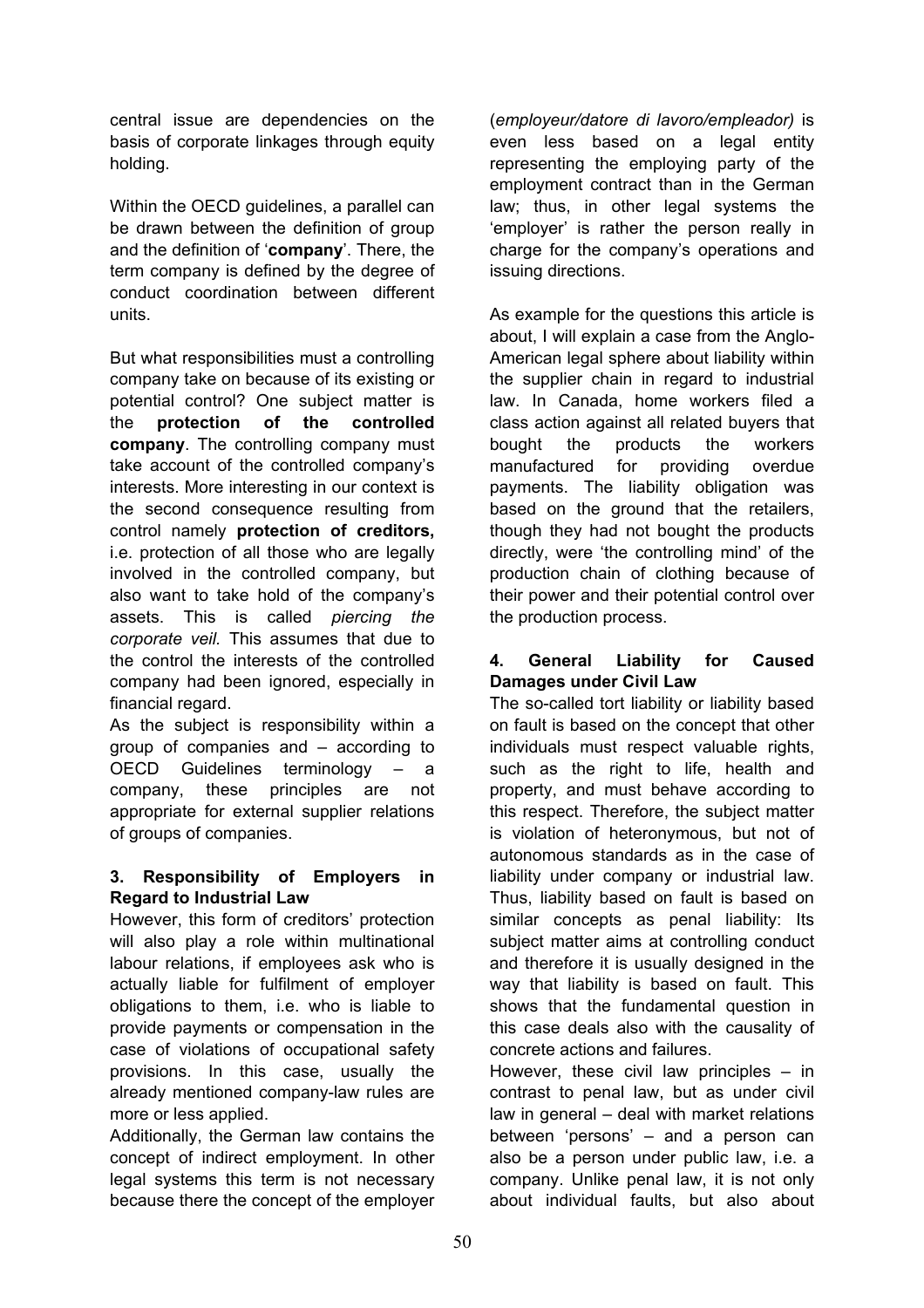liability obligations of legal entities and companies. According to Paragraph 31 of the German Civil Code, corporate representatives act in behalf of companies.

Moreover, civil law principles deal only with liability for own actions. For third parties, who are called vicarious agents within the German law, a person would only then be held liable based on fault, if this person contributed to the fact that unsuited persons could interfere with legal assets of other persons, especially if a lack of due diligence in selecting business partners can be assumed (Paragraph 831 of the German Civil Code). This case is also not about holding a company liable for actions of another company, but about the fact that a company can be liable for conditions in other companies because it is in control – for instance, because the violations resulted causally from business decisions concerning this company.

In this case, the practical problem is mainly to prove the causality between a specific conduct and a specific damage – especially if many different companies had been involved in the occurrence of the damage.

## **5. Liability based on fault for Substandard Products**

The basis for liability based on fault is a concept that has become more and more common: The party who caused the risk can be held liable for the consequences deriving from this risk. This means, the society represented by the national legal system started to assign liability for risks regardless of fault. Thus, more and more so-called offences of liability regardless of fault emerged, such as product liability under the German product liability law, which, however, derived from the EC Guideline for product liability of July 25, 1985. In this regard, the European countries' laws have already been harmonised.

The purpose of this law is similar to that of the German law as it seeks to locate the

company that caused the risk by producing the substandard product in question, i.e. the 'producer' or in other words: the first supplier selling this product. The fact of introducing this product to the market is taken into account for the risk-entailing activity.

According to Paragraph 4 of the German Product Liability Law, producer is any person producing the final product, a basic material or a part of a product (Article 1), as well as any person who introduces or sells a product in the European market (Importer, Article 2). 'Any person appearing as producer by labelling a product with his or her name, brand or any other distinctive characteristic is regarded as producer of this product.' (Paragraph 4, Article 1, Clause 2 of the German Product Liability Law). The producer is liable for the damage caused by the flaw of a product sold or supplied by him or her. Actually, this is only a special case of liability based on fault for own behaviour – though the interpretation is rather wide as obligations in regard to quality are implied. And in contrast to common liability based on fault, the basis here is liability regardless of fault.

## **6. Contractual Liability for Products and Supplies**

Basically, the law of contract regulates that every contracting party must only assume liability for own faults and own obligations, not for faults of another party (except he or she involves other parties explicitly and directly – Paragraph 278, German Civil Code).

But there are some specific exceptions or modifications to this rule: One example is included in the new warranty of quality according to the German Civil Code based on the Consumer Goods Purchasing Guidelines of the European Union (i.e. in other EU Member States similar rules are in force). According to this rule, the vendor is liable for product characteristics the producer promised the product has – this means, the vendor must take on responsibility for characteristics about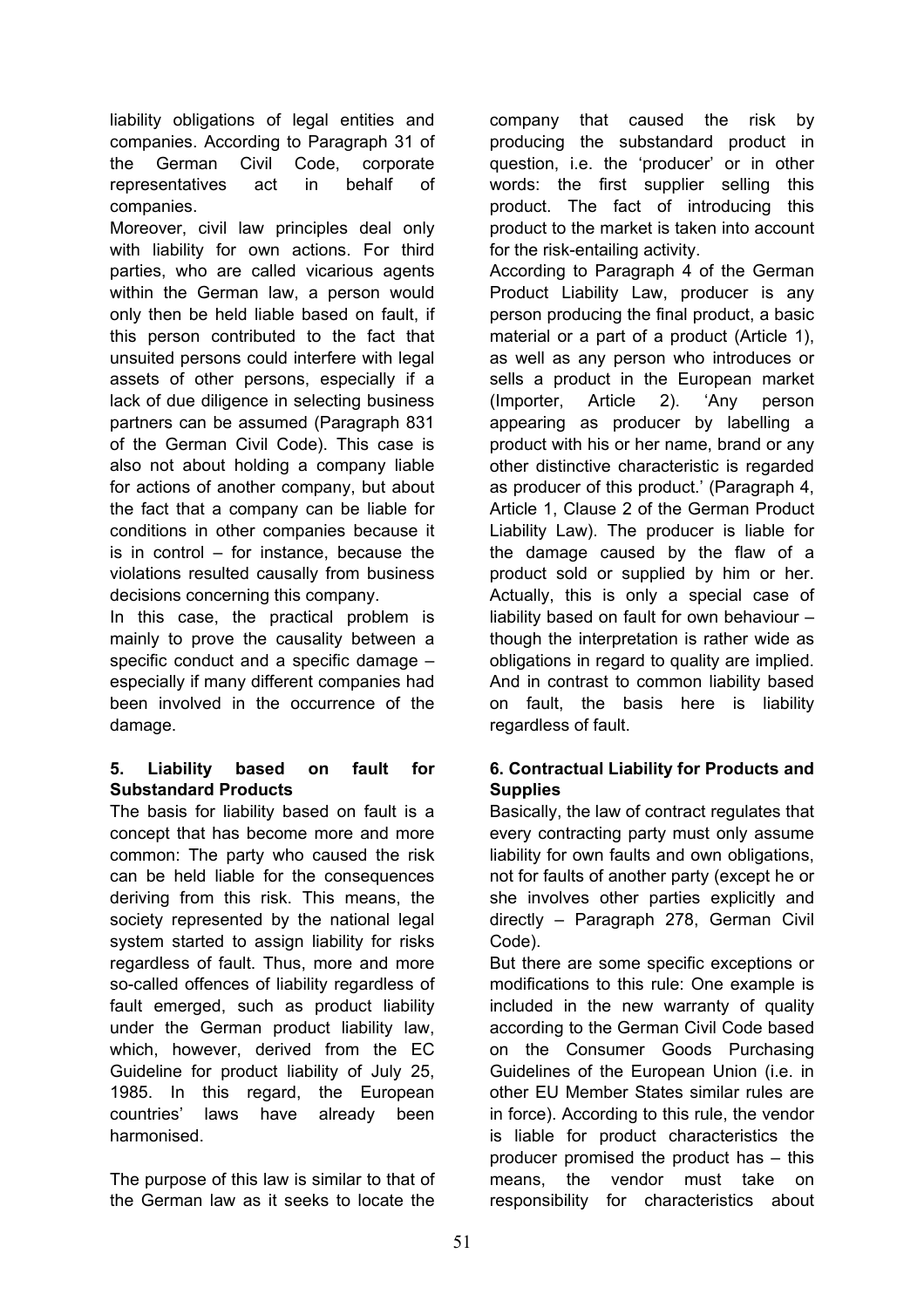which he or she did not express his or her opinion and probably even has no opinion at all.

Paragraph 434, Article 1, Clause 3: 'The quality [of a product…] includes also characteristics that the purchaser can expect on the basis of public statements made by the vendor, the producer or a vicarious agent, especially in the context of advertisements and labelling in regard to specific characteristics of the product in question, unless the vendor had no knowledge of the statement and was not obliged to have such knowledge, or the statement had been corrected in an adequate manner at the time the purchase contract was completed, or the statement could not influence the customer's decision to buy the product.'

In this context, publicly notified codes of conduct could also get a legal function in the future, as they define specific minimum requirements that must be met if the product is to be regarded as a 'flawless' product according to the agreed provisions of the sales contract between vendor and consumer. Again, there exists a reference to the definition of producer according to Paragraph 4, Articles I and II of the German Product Liability Law.

Actually, this rule is only an explicit determination of a natural thing always valid in contracts: If a person signs a contract, this person is liable for the consequences resulting from this contract. The reason is that contracting parties themselves can define the content of a contract and the subject matter of contractual provisions according to the principles of contractual freedom and personal autonomy. In the case of mass consumption, however, communication takes place via the market; thus, the content of the contract must be explored by paying attention to public comments of consumers on the market, not only to comments of individual vendors. If a retailer is thus held liable for faults of producers or suppliers, this liability will

result from violation of personal obligations according to contracts the retailer agreed to on a voluntary basis.

## **7. Responsibility for Public Statements under Competition Law**

Due to its relevance for the market, this form of accountability to consumers is closely connected with accountability according to competition law.

Accountability according to competition law was the subject matter in the third Saipan case. Retailers had been sued for unfair trading practices and misleading advertise in which they emphasised that they sold goods 'Made in America' – which suggested deceptively that these goods had not been produced under sweatshop conditions. The reason was, and this applies also according to German law: If a company makes public statements, it will be liable for the truth of these statements. This means, if a company makes public statements about the conditions under which the products they sell are produced, it can be hold liable for the truth of these statements under competition law. Again, in this case the company is not liable for conduct of another party, but only for its own conduct – i.e. keeping given promises.

## **8. Conclusions**

Finally, I want to mention that this is only a very rough summary; and as I am an expert in the fields of industrial and procedural law I had not too many chances to explore the questions arising in this context more intensely. There are certainly many more examples from other contexts. Another point is that I based this article mainly on German substantial law, but actually it would be necessary to compare different legal systems and examine definitions of responsibility in different legal systems.

But in my opinion, the following applies in general (in regard to industrial law I already did some legally comparative work): The categories resulting from this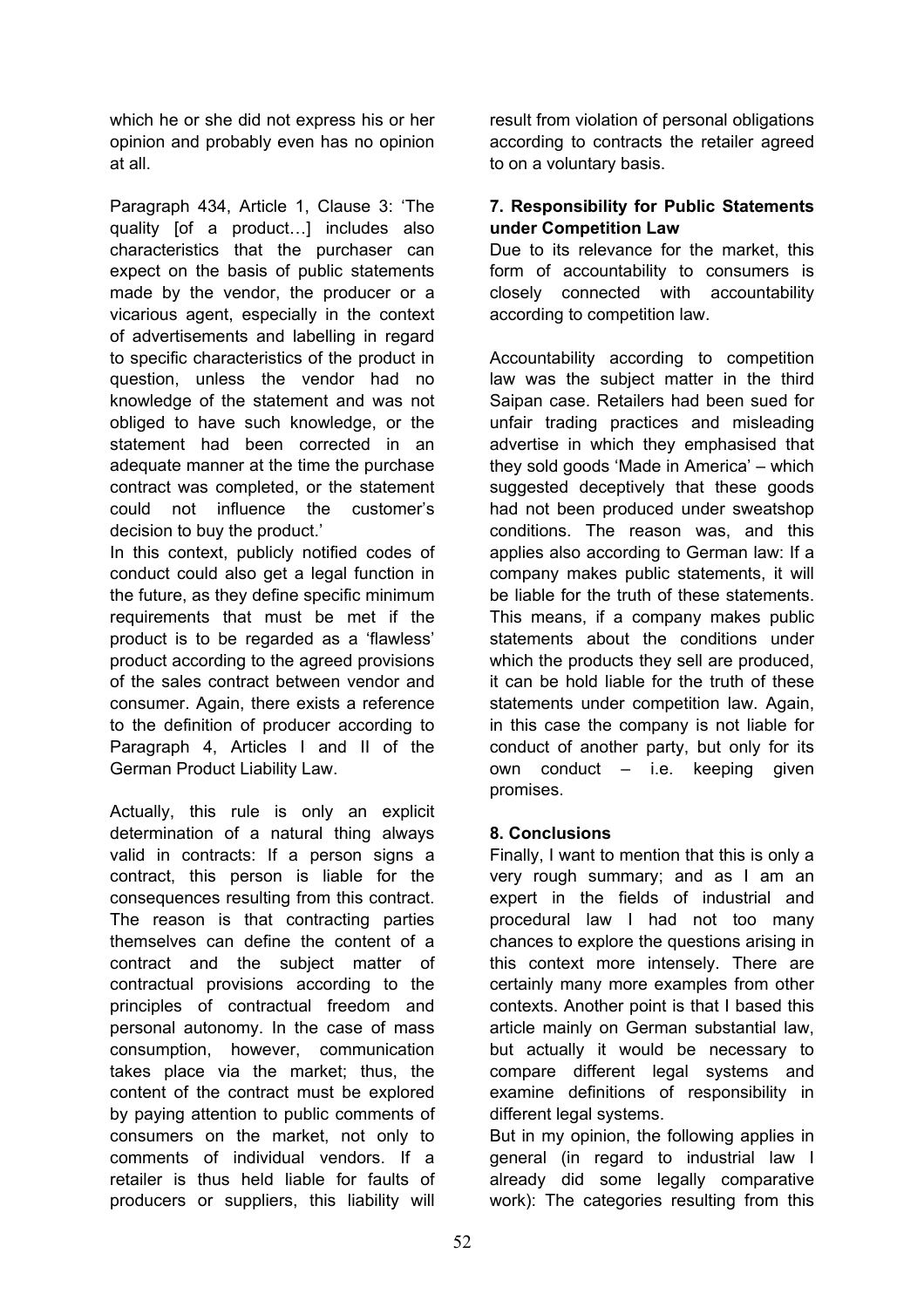brief article can probably be used to identify points of view to structure the subject of corporate responsibility by taking different legal spheres and legal systems into account. In that regard, the outcome is really very interesting for our purpose. Central principles of responsibility are **dependency, control and potential control**.

Thus, it can be concluded: apart from exceptional cases (Corporate Accountability Paragraphs 278 and 31 of the German Civil Code dealing with close internal relations) it has never been the case that a company had been held liable for faults of another individual or company. It is mostly about the fact that a company violated **own duties** (duty of due diligence or duty of supervision) or produced risks. As a result, these rules are not dealing with liability for behaviour of another party. but with the question for which consequences of its own behaviour or its own failures a company can be held liable.

To decide this question the two alternatives of liability based on fault and liability regardless of fault can be used. Under modern market conditions, objective risk assignments on the basis of liability regardless of fault, based on the consideration that somebody had or has actually the possibility to control a risk, gain growing acceptance in regard to liability under civil law. Nevertheless, assignment of individual guilt remains to be based on liability based on fault, particularly under penal law.

In regard to responsibility for own behaviour the reason for liability and thus the type of violated duties must be defined: Is the case dealing with liability for violation of heteronymous standards or with liability for voluntarily agreed (contractual) obligations, i.e. autonomous standards? The scope of legal duties is determined by law and order. The scope of contractual or voluntarily agreed obligations is determined by

**interpretation of existing agreements**. In regard to mass business, public statements in the related market must be taken into account.

In order to solve the question whether own duties (either legal or contractual duties) were violated or not, the factual control over the events in question is important. In this context, factual, socio-economic categories get legal force. Potential factual control plays a role where the subject is liability for omissions, i.e. violation of the duty of action. This requires that a company took on duties on a voluntary basis or that the existing law assigned duties to the company for definite reasons.

## **III. Consequences for the Interpretation of the OECD Guidelines**

If we examine the OECD Guidelines, we may firstly ask what form of duties and responsibility is addressed – the legal form (heteronymous standards) or the contractual form (autonomous standards)?

Guidelines are obligations that governments took over on behalf of their nations.

They are political expectations addressed by governments to companies. Thus, the guidelines expect companies to take over responsibilities on a voluntary basis. Therefore, it seems there is every reason to understand the Guidelines as regulations for competition and consumer contracts.

This is supported by the language of Article II.2 according to which the subject is not that companies are to be held liable for behaviour of third parties, such as their business partners. The subject is rather that companies themselves should conduct a specific behaviour.

The description of the behaviour required, however, is rather abstract: It is dealing with exerting 'control'. The explanations (reflecting the opinion of the CIME) state that the benchmark for this obligation is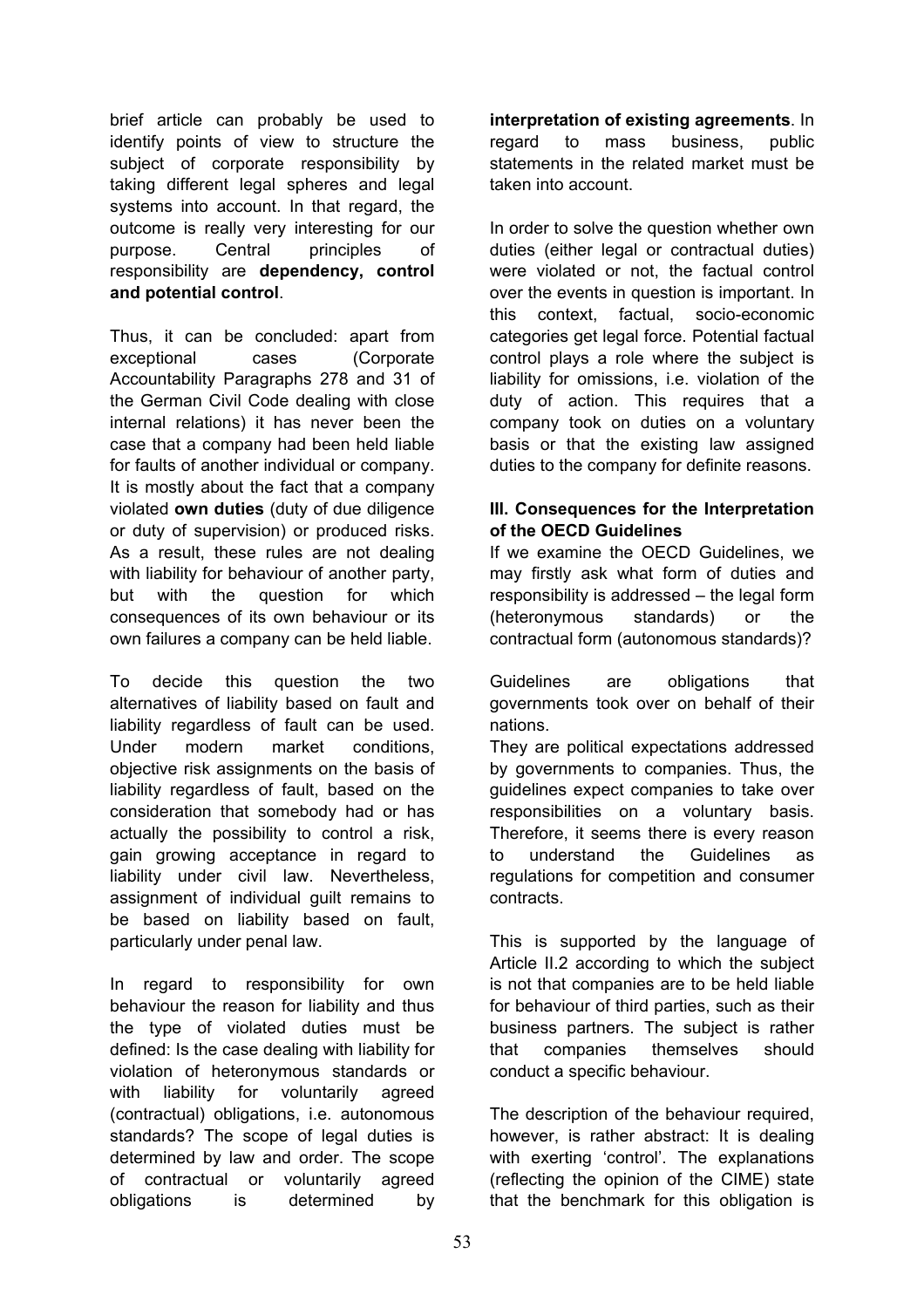the extent to which companies have the 'capability' to 'exert control over the conduct of their business partners'. Actually, this is a rather natural thing, as responsibility or desirable action can only extend as far as the company is capable to act in the required manner at all. Therefore, the scope of actions depends on the potential factual control that according to the explanations depend on characteristics related to sector, company and product, number of suppliers or other business partners, structure and complexity of the supplier chain as well as market position of the company in relation to its suppliers and other business partners.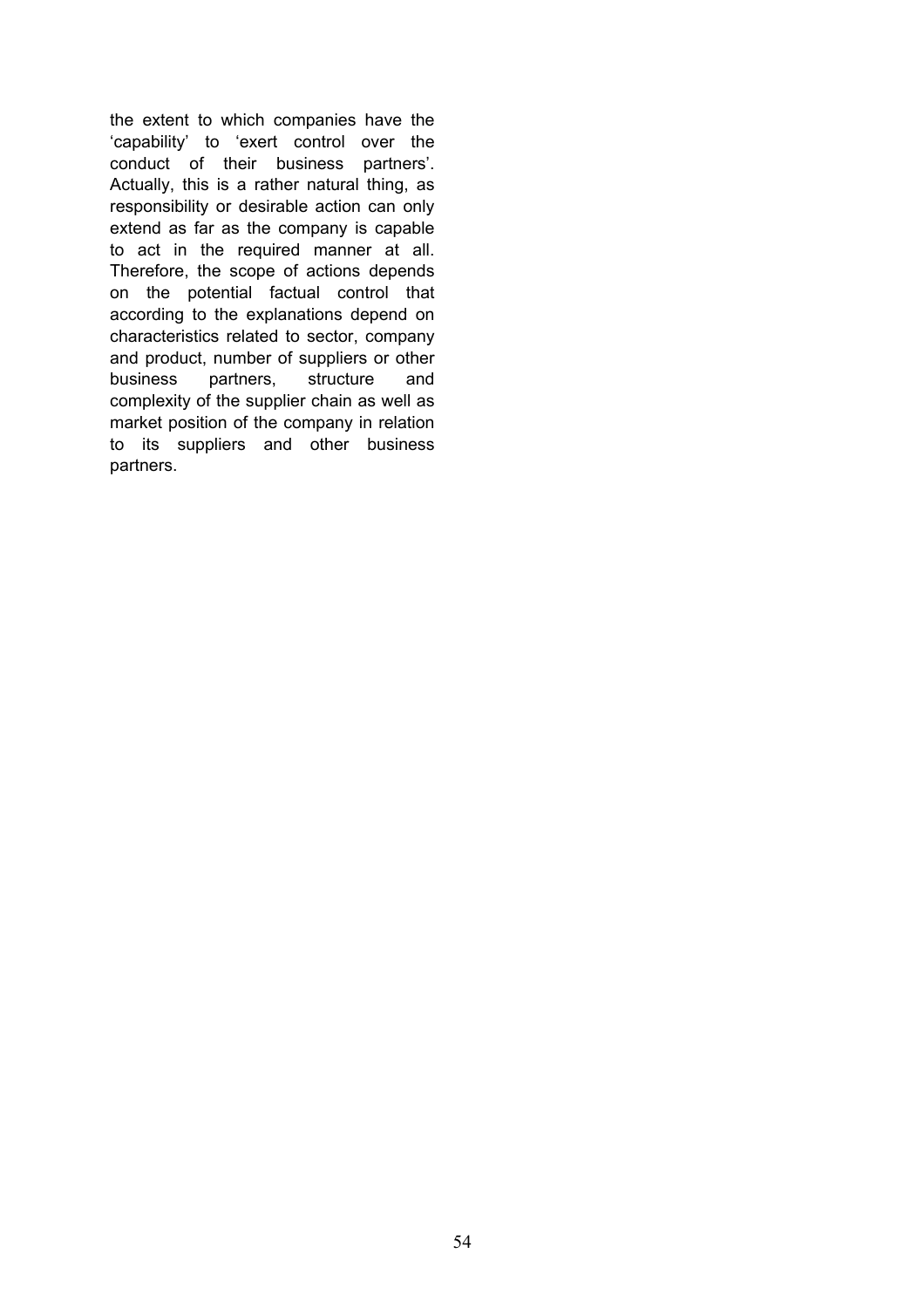# **Conclusions**

## *By Cornelia Heydenreich (Germanwatch)*

The meeting jointly organised by the Development Department of the Protestant Church (EED), Germanwatch, OECD and TUAC investigated the question to what extent multinational enterprises can be held responsible for their supplier relations. Special emphasis was placed on questions concerning ecological and social standards that were especially discussed within the context of the instrument represented by the OECD Guidelines. This conclusion presents the most important items of the lectures and discussions and draws conclusions for the future debate. In his introducing lecture, Prof. Dr. Ulrich Jürgens from the Science Centre Berlin took the automotive industry as example to explain the actual developments and trends of the globalised economy. Many observations can be transferred to other sectors as well. During the last years, the percentage of international suppliers has significantly increased, in the automotive industry this trend has been observed since the 1990s. The fact that the influence of multinational enterprises on quality, technology and logistics reaches quite far so that it can be assumed that they could influence ecological and social standards can also be transferred to other sectors. Heino von Meyer from the OECD Berlin Centre explained origin and contents of the OECD Guidelines, which are an important instrument for regulating corporate responsibility. Since their review in 2000 they also apply to supplier relations. Cornelia Heydenreich from Germanwatch reported about practical experiences with the Guidelines within the context of supplier relations and criticised in particular the introduction of the so-called 'investment nexus' that, from the viewpoint of NGOs, causes a limitation of the Guidelines' scope. The corporate representatives from Adidas, Volkswagen

and BASF explained how their enterprises handle their supplier relations. It became obvious that sectors such as the textile industry, which has been characterised by outsourcing processes since decades and generates 99% of its profits externally, employ the most activities concerning supplier relations. Other sectors such as the chemical industry came under public scrutiny due to other problems, such as workplace safety, and have started to consider supplier-related aspects only recently. All three examples showed that it is not relevant for enterprises whether investment or other business relations exists if the reputation of their brand name is negatively affected. In practice, it is rather important how strong the influence on individual business partners can be. In the textile industry, there are successful efforts to join forces to enforce compliance with specific standards, if one enterprise's share in the production of a supplier alone is not important enough to achieve such compliance. Awareness of supplier relations, however, was hardly ever raised by internal processes within enterprises, but mostly by public pressure. Roland Schneider introduced the problems concerning supplier relations in his lecture, highlighting the social consequences deriving for employees in developing countries. Discussions on corporate responsibility for social and ecological issues are relatively new in the science of business management and were introduced through other sciences. Dr. Michael Stephan explained that, in business management, responsibility is defined by dependencies. Such dependencies derive from investment relations on the one hand, i.e. the share of investments, but on the other hand they can also derive from 'investment-like relationships'. This can be realised by market power, i.e. by dominance over customers or suppliers, or by so-called cospecific investments that can be most effectively used in combined operation with a specific company. Concerning the legal viewpoint, Eva Kocher from the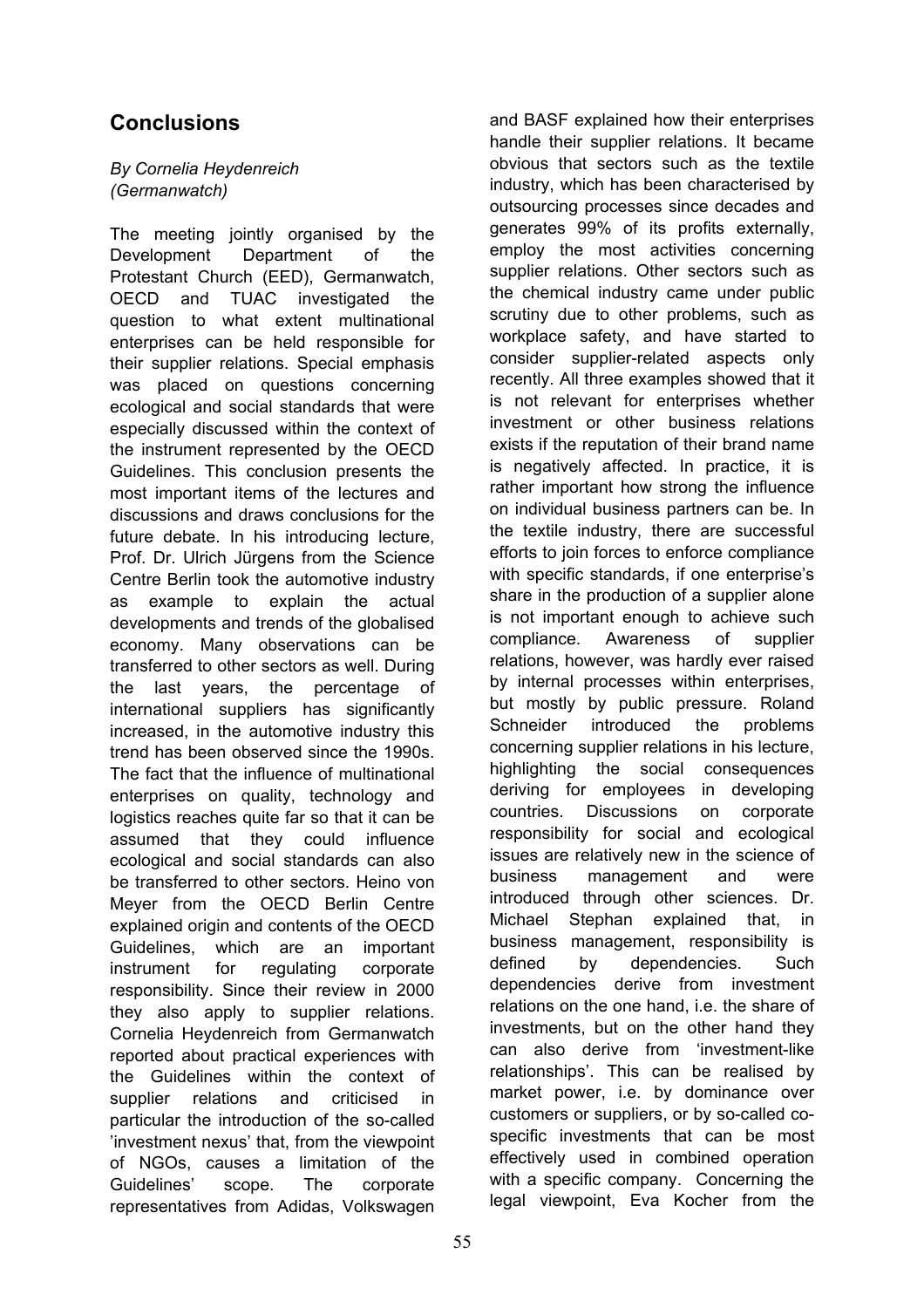University of Hamburg explained that responsibility derives from accountability and liability structures. For this purpose, especially laws on industrial law, product liability and competition laws can be used. Within the context of globalisation processes, the question to what extent laws can be enforced across national borders is especially interesting. Sustainability rating agencies, which emerged more and more during the last years, include also supplier-related questions into their considerations. Claudia Mauritz from scoris introduced her methods and experiences. Until today, supplier-related questions have not been a specifically important element; on average, their contribution to the evaluation amounts to about 10%, which can be seen especially clearly in the textile industry; at Adidas, for instance, they contribute 14%. Critical evaluation is mainly based on information of NGOs, and this fact shows clearly that companies that are not under public scrutiny are evaluated differently. In the final panel discussion, representatives of the Federal Ministry of Economic Affairs, BDI, TUAC and EED discussed the instrument represented by the OECD Guidelines. In this discussion, different positions became evident: the Ministry of Economic Affairs appreciated the present implementation of the OECD Guidelines and the BDI supported the use of voluntary instruments like the OECD Guidelines. TUAC and NGOs, however, demanded a less restrictive interpretation of this instrument and emphasised that the Guidelines must take the actual developments within the context of globalisation into account. The lectures and discussions showed that the perception concerning the scope of corporate responsibility changed. Corporate influence does not derive from investments alone, but also from investment-like relationships. In order to define to what extent companies can be held responsible in a specific situation, investment relations are not relevant or at least not the only decisive factor, neither in

science theories nor in the practice of companies. These questions are not relevant for sustainability ratings either. Important is how the multinational enterprise can exert influence, but its influence can also derive from market power or so-called co-specific investments. Thus, the present OECD practice to link corporate influence to an investment nexus and to exclude business relationships per se seems to miss the truth. This documentation shall therefore contribute to stimulate the discussions at OECD level. Moreover, the explanations on 'investment nexus' and 'investment-like relationship' from the viewpoint of business management provide interesting inspirations for the future debate.